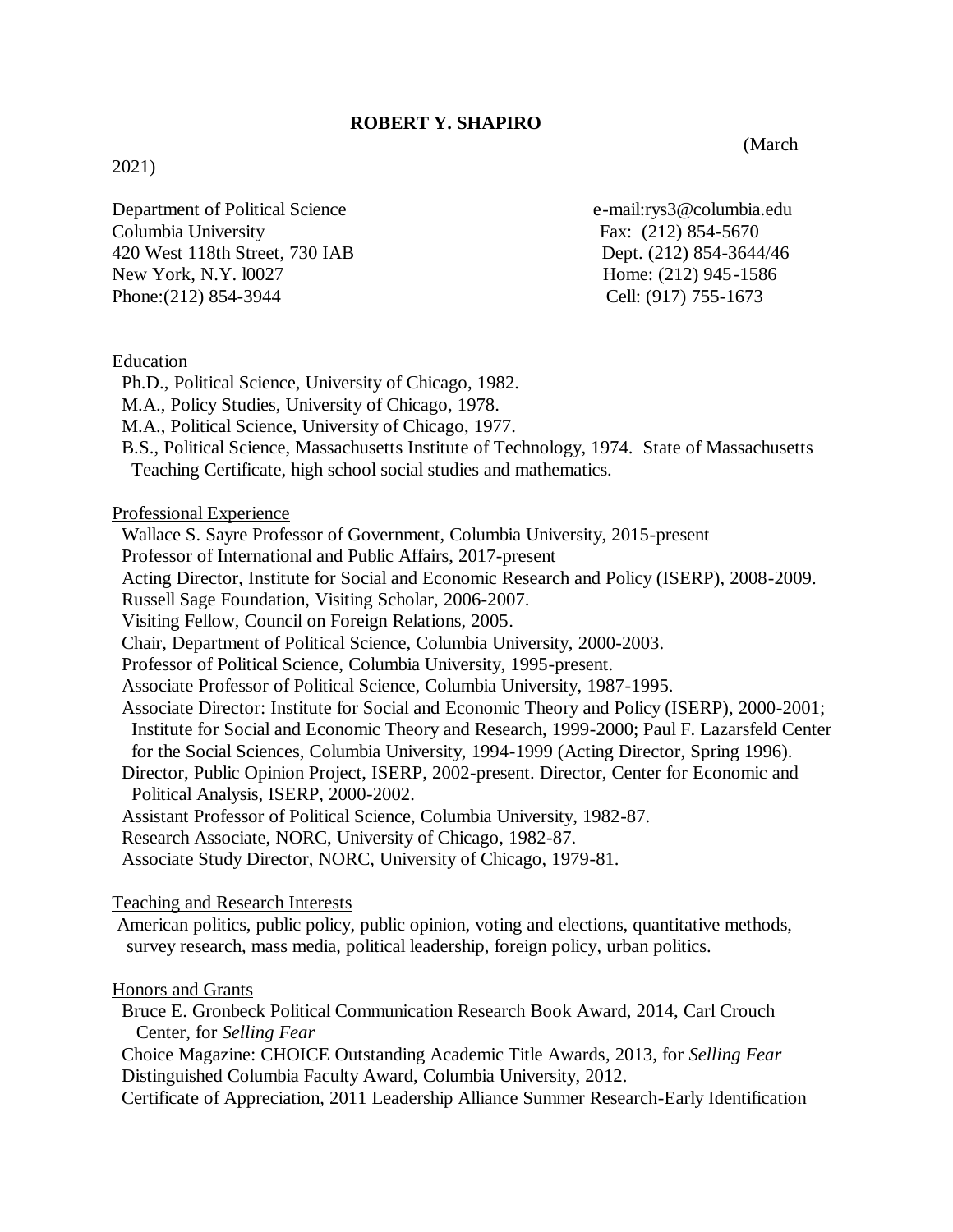Program.

- Outstanding Achievement Award, New York Chapter, American Association for Public Opinion Research (NYAAPOR), 2010.
- Fellow, American Association for the Advancement of Science, Elected 2009.
- Carnegie Corporation of New York, Grant, Symposium on the Presidential Nominating Process, Academy of Political Science 2009-2010.
- Russell Sage Foundation, Visiting Scholar, 2006-2007.
- Listed as one of "The Political Science 400" most cited scholars (ca.2002), January 2007.
- Council on Foreign Relations, Visiting Fellow, 2005.
- Honorable Mention, Graduate Student Mentor Award, Graduate School of Arts and Sciences, Columbia University, 2004.
- The 2003 Philip E. Converse Book Award, American Political Science Association Section of Elections, Public Opinion, and Voting Behavior, for the outstanding book in the field published at least five years before.
- Tomas Rivera Policy Institute, Grant, 2003-3004.
- Public Agenda Grant, 2002-2003.
- U.S. Department of Justice Contract/Grant, 2002.
- Graduate School of Arts and Sciences, Columbia University, Award to Representatives of the Political Science Department's Commitment to Increasing the Number of Underrepresented Minority Groups at Columbia University.
- Center for International Business Education Grant, Columbia University, 2002.
- Finalist, President's Teaching Award, Columbia University (1998-1999, 1999-2000, 2002- 2003).
- The 2001 Richard E. Neustadt Award for the best book on the U.S. Presidency Published in 2000, of the Presidency Research Group of the American Political Science Association.
- Distinguished Book Award, Political Sociology section of the American Sociological Association, 2001 (for book published) in 2000).
- Goldsmith Book Prize, Shorenstein-Barone Press/Politics Center, John F. Kennedy School of Government, Harvard University, 2001 (for book published in 2000).
- Rockefeller Foundation Grant, 1999-2001.
- Public Relations Society of America Foundation, Grant, 1999-2000.
- Center for International Business Education Grant, Columbia University, 1999.
- Public Relations Society of America Foundation and Rockefeller Foundation, Grant (two grants, through R/S/M, Inc.), 1998-1999.
- Member, National Academy of Social Insurance, 1998.
- PEW Charitable Trusts Grant, 1997-1998.
- 1199 National Health and Human Service Employees Union, AFL-CIO New York State and New York City Political Participation Project, Grant, 1997-1998.
- U.S. Department of Justice, Contract/Grant (Barnard), 1997.
- International Communication Association, Political Communication Division, Distinguished Essay Award, 1996, for article published in 1995.
- International Labour Office Grant, 1995-1996.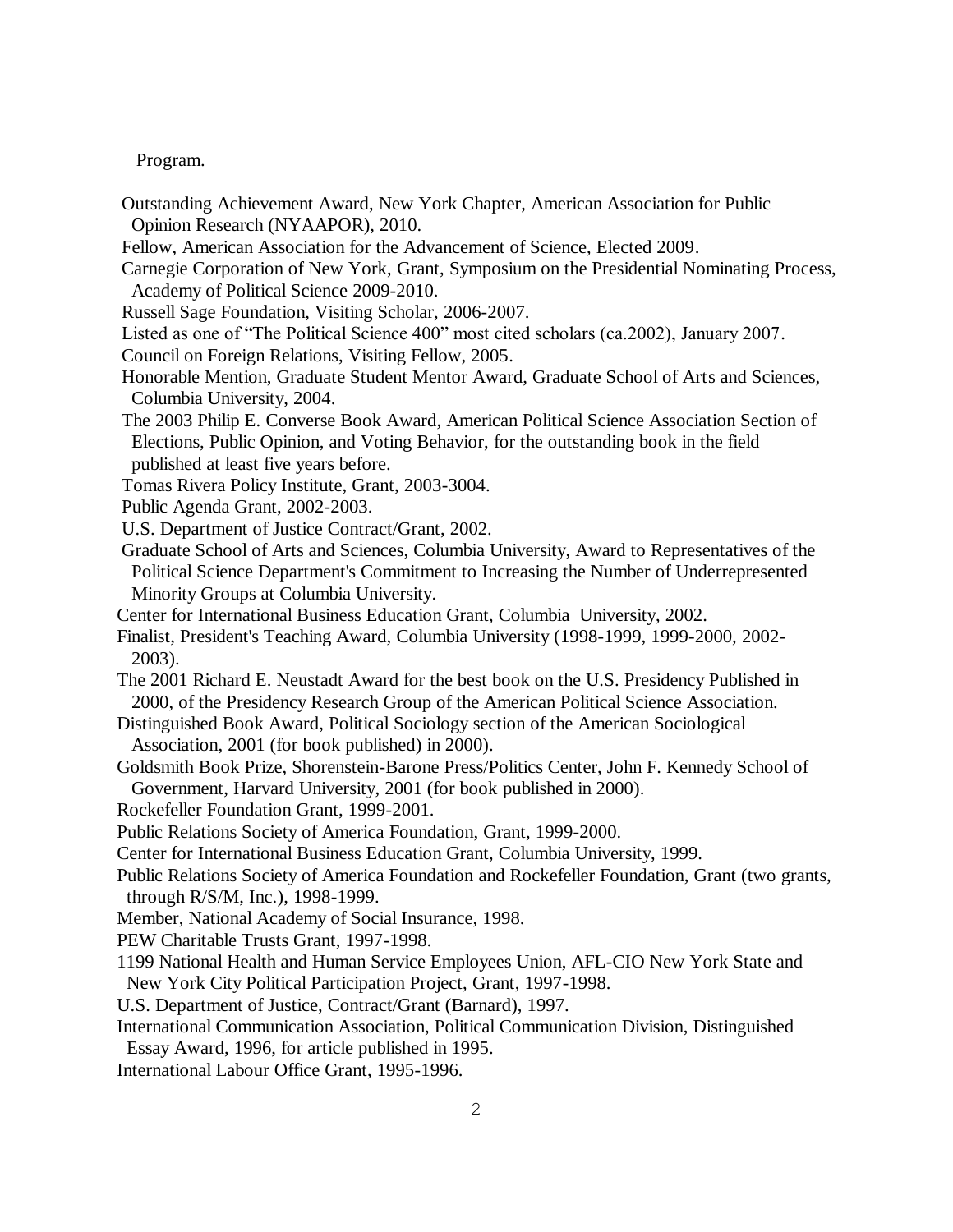Center for International Business Education Grant, Columbia University, 1996. Russell Sage Foundation Grant, 1995-1996. Robert Wood Johnson Foundation, Investigator's Award, 1994-1996. Goldsmith Research Award, Shorenstein-Barone Center, John F. Kennedy School of Government, Harvard University, 1994-1996. American Association for Public Opinion Research committee, 1995, selected The Rational Public one of the 50 significant books in public opinion research over the past 50 years. National Science Foundation Dissertation Improvement Grant, (for E.Scott Adler), 1994-1995. National Academy of Social Insurance Contract/Grant, 1994. Best Paper Award, Presidency Research Group, American Political Science Association, 1993, for paper presented at the 1992 Annual Meeting of the American Political Science Association. University of Minnesota, Subcontract Grants, 1992-95. National Science Foundation Grant, 1992-1994. National Bureau of Economic Research Grant, 1992-93. Hewlitt Foundation Grant (University of Wisconsin), 1992. Earhart Foundation Grant, 1988. Spencer Foundation Grant (Columbia Teachers College), 1986-87. Ford Foundation Grant, 1985-86. National Science Foundation Grant, 1983-85. Columbia University Council for Research in the Social Sciences Grants, 1983,1985-86. Doctoral Dissertation Nominated for APSA's E.E. Schattschneider Award, 1984. SPSS, Inc., Chicago, IL, Prize for Interesting Application of SPSS in User Competition, 1978. Dept. of HEW Public Service Education Fellowship, University of Chicago, 1977-78. Hillman, Hawley, and Social Science Scholarships, University of Chicago, 1974-79. General Motors Scholarship, Massachusetts Institute of Technology, 1970-74.

Professional and Academic Activities (selected)

Chair, Board of Directors, The Roper Center for Public Opinion Research, 2011-present; Member 1988-present.

President, Academy of Political Science, 2019-present, Interim President 2018-2019; Vice President 2016-2018. Member, Board of Directors, 2013-present.

Series of talks in Washington, D.C., Quito and Cuenca, Ecuador, and Colonia, Uruguay.

Chair, American Association for Public Opinion Research Advisory Committee, Public Opinion Quarterly, 2009-2017, and Chair of editor search committee 2011-2012; Member of review committee and editor search committee for Survey Practice.2011-12; Member of editor search committee and committee founding the Journal of Survey Statistics and Methodology, 2011 present; Co-Chair, Public Opinion Quarterly, Publishing Contract Committee, 2007-2008;

Co-Chair, American Association for Public Opinion Research Task Force on Public Opinion and Leadership, 2010-2013.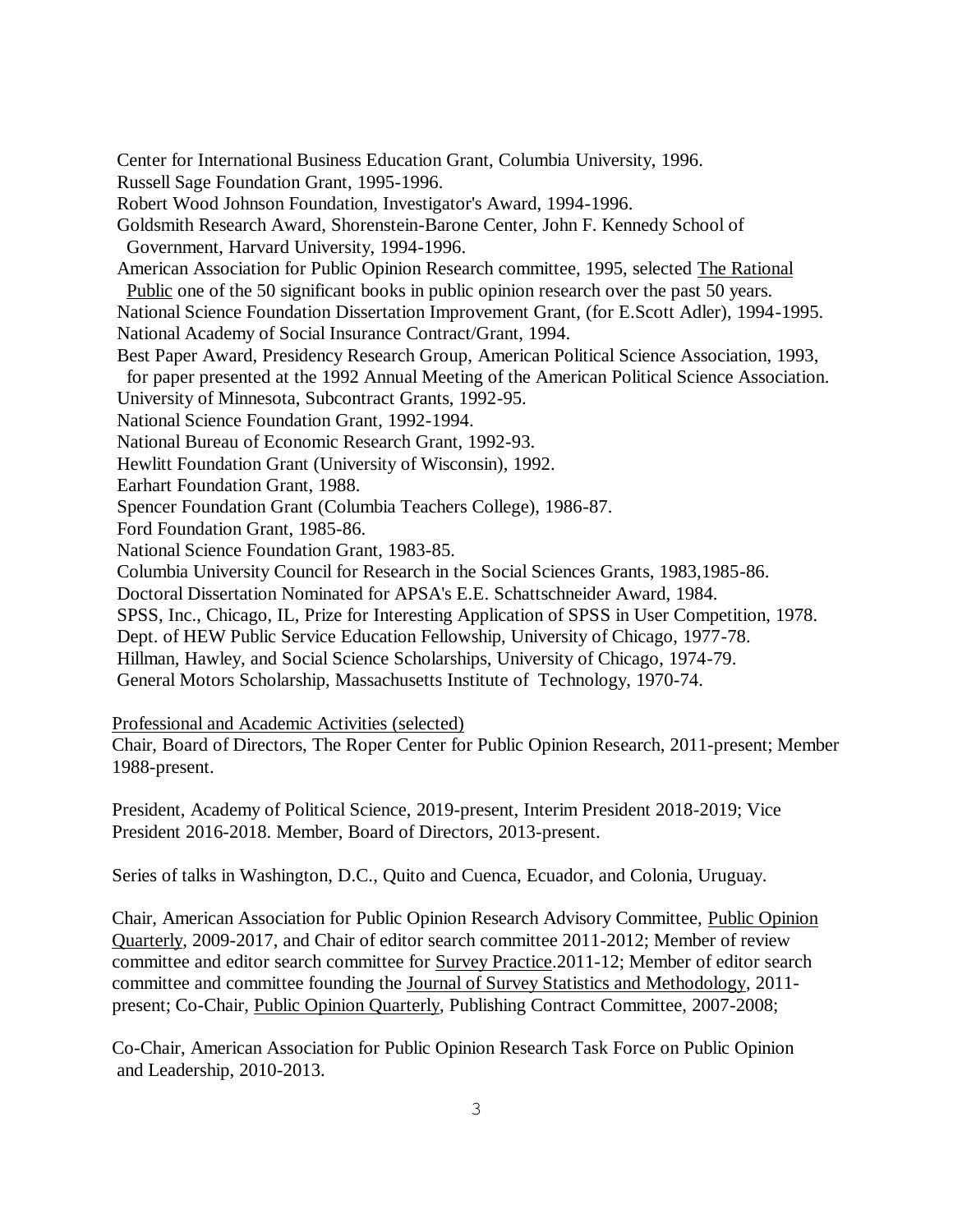Member, Board of Directors, Public Agenda, 2014-present.

Series of talks on American politics, the 2016 elections, partisan conflict, and public opinion sponsored by US Embassy in Argentina, in Buenos Aires, Córdoba, and La Rioja, June 2016.

Short course on quantitative methods in political science, American University, Cairo, June 3-6, 2012 (with John Huber and Jack Snyder).

Fellow, Inter-University Seminar on Armed Forces and Society, 2010-2017.

Chair, 2009 Philip E. Converse Book Award Committee, Elections. Public Opinion, and Voting Behavior Section of the American Political Science Association.

Member, Advisory Committee, WhosOnTheBalllot, 2012-present.

Member, Nominating Committee, Politics and History Section of the American Political Science Association, 2012.

Member, 2009 Richard E. Neustadt Book Award Committee, Presidency Research Section of the American Political Science Association.

President, New York Chapter of the American Association for Public Opinion Research, 2007-8; Vice President/President Elect, New York Chapter of the American Association for Public Opinion Research, 2006-7; Past President, 2008-09.

Member, 2008 Carey McWilliams Award Committee, American Political Science Association.

Member, 2007-2009, Dissertation Proposal Development Fellowship Field Selection Committee, Social Science Research Council.

Luncheon Speaker, Midwest Political Science Association Conference, November 16, 2007, "Ideology, Partisanship, and More About the U.S. Army."

Councilor-At-Large, American Association for Public Opinion Research, 2005-7; Conference proposal/abstract reviewer, 2005-2008.

Reviewer, Quality of Life Competition, high school student projects in New York City, 2004- 2017.

Advisor to high school students in the Intel Science Competition, 2009-2010.

Board member, selection of interns to the Federal Statistical System, The Joint Program in Survey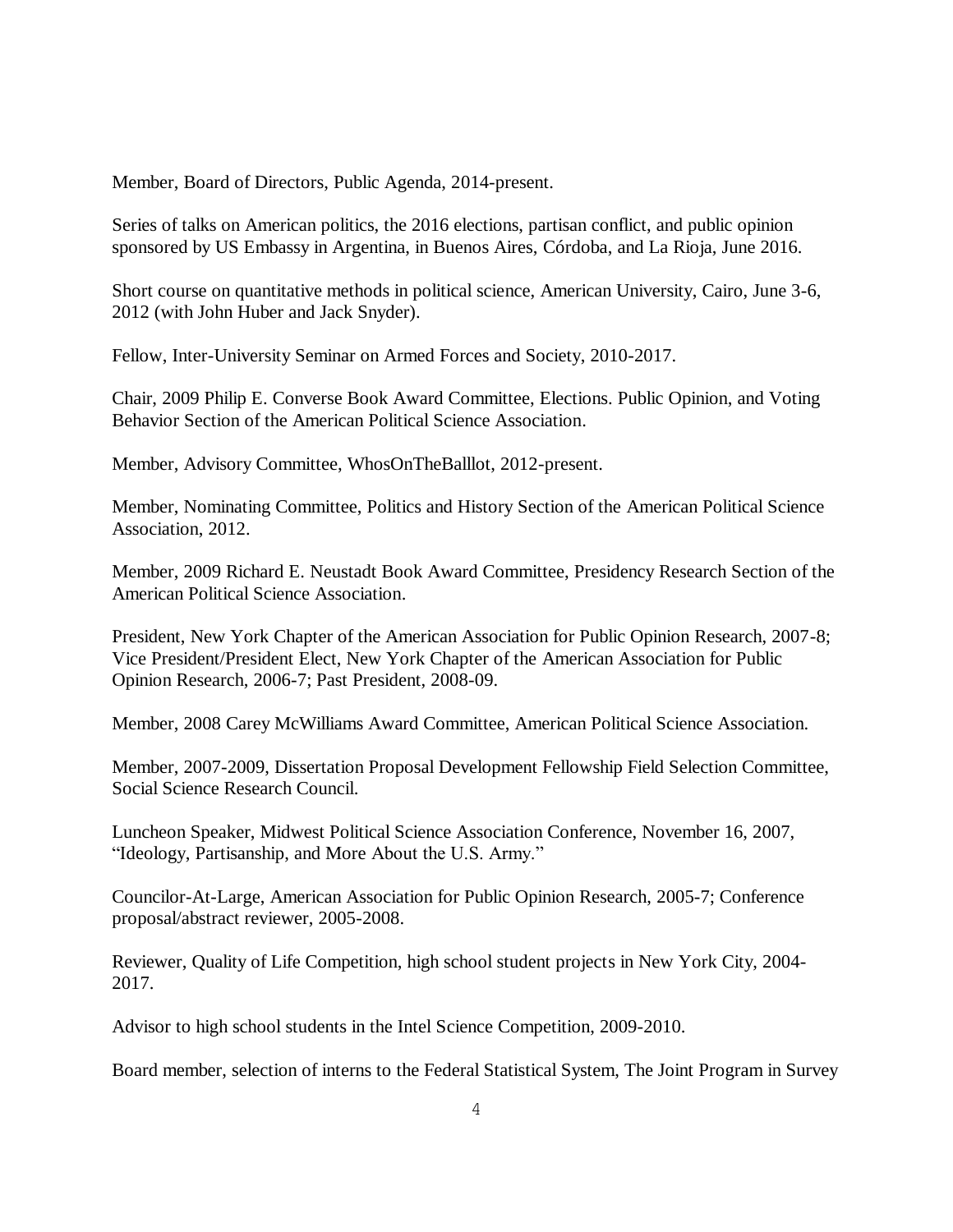Methodology, summer internship program, 1997-2017. Team Member, Mexico and the World, Foreign Policy Surveys, CIDE, Mexico. 2006.

Team Member, Public Opinion and Foreign Policy Surveys in the United States, Mexico, and South Korea, Chicago Council on Global Affair and CIDE, Mexico. 2004

Member of the 2004 American National Election Study Planning Committee.

Elected Offices: Member of the Electoral Nominating Committee of the Section on Social, Economic, and Political Sciences (K), American Association for the Advancement of Science, 2002-5.

Member of the Governing Council of the International Society of Political Psychology, 2002-4.

Member of National Task Force on the Presidency and Public Opinion (2003-2004), for the  $10<sup>th</sup>$ Annual Conference on Presidential Rhetoric, George Bush Presidential Library, Texas A&M University.

Member of Editorial Boards of Political Science Quarterly (and Summer Editor, 2003-present) and Public Opinion Quarterly; past Editor of "The Polls--Trends," Public Opinion Quarterly; Member, Editorial Board, Presidential Studies Quarterly; Member, Board of Advisors, Critical Review; Policy Review Board, Public Agenda Foundation, 1999-present. Member, Board of Advisors, Program on International Policy Attitudes, School of Public Affairs, University of Maryland. Reviewer, Social Sciences and Humanities Research Council of Canada, 2010. Reviewer for the National Science Foundation, the Swiss National Science Foundation, and the Israel Science Foundation. Reviewer for the NSF- supported Time-sharing Experiments for the Social Sciences project. Editor: Book series: "Power, Conflict, and Democracy: American Politics into the 21st Century," Columbia University Press; Member, Editorial Advisory Board, "Pole-to-Pole: Asking and Listening," WETV Network, 1999-present; Member, Scientific Committee, Centre for the Study of Political Change, University of Siena, Italy, 1998-present; past Member Board of Presidency Research Group, American Political Science Association; past Board member of Political Communication Report, APSA.

Referee: American Political Science Review, American Journal of Political Science, Journal of Politics, American Sociological Review, Political Science Quarterly, Public Opinion Quarterly, Policy Studies Review, Policy Studies Journal, Social Science Quarterly, Polity, Political Research Quarterly (Western Political Quarterly), American Politics Quarterly, Research in Urban Policy, Political Behavior, International Journal of Public Opinion Research, Economics and Politics, Sociological Quarterly, Journal of Health Politics, Policy, and Law, Legislative Studies Quarterly, International Studies Quarterly, Journal of Peace Research, Political Psychology, Government and Policy, Political Analysis, Harvard International Journal of Press/Politics, American Journal of Sociology, Health Affairs, Journal of Conflict Resolution, Political Communication, Critical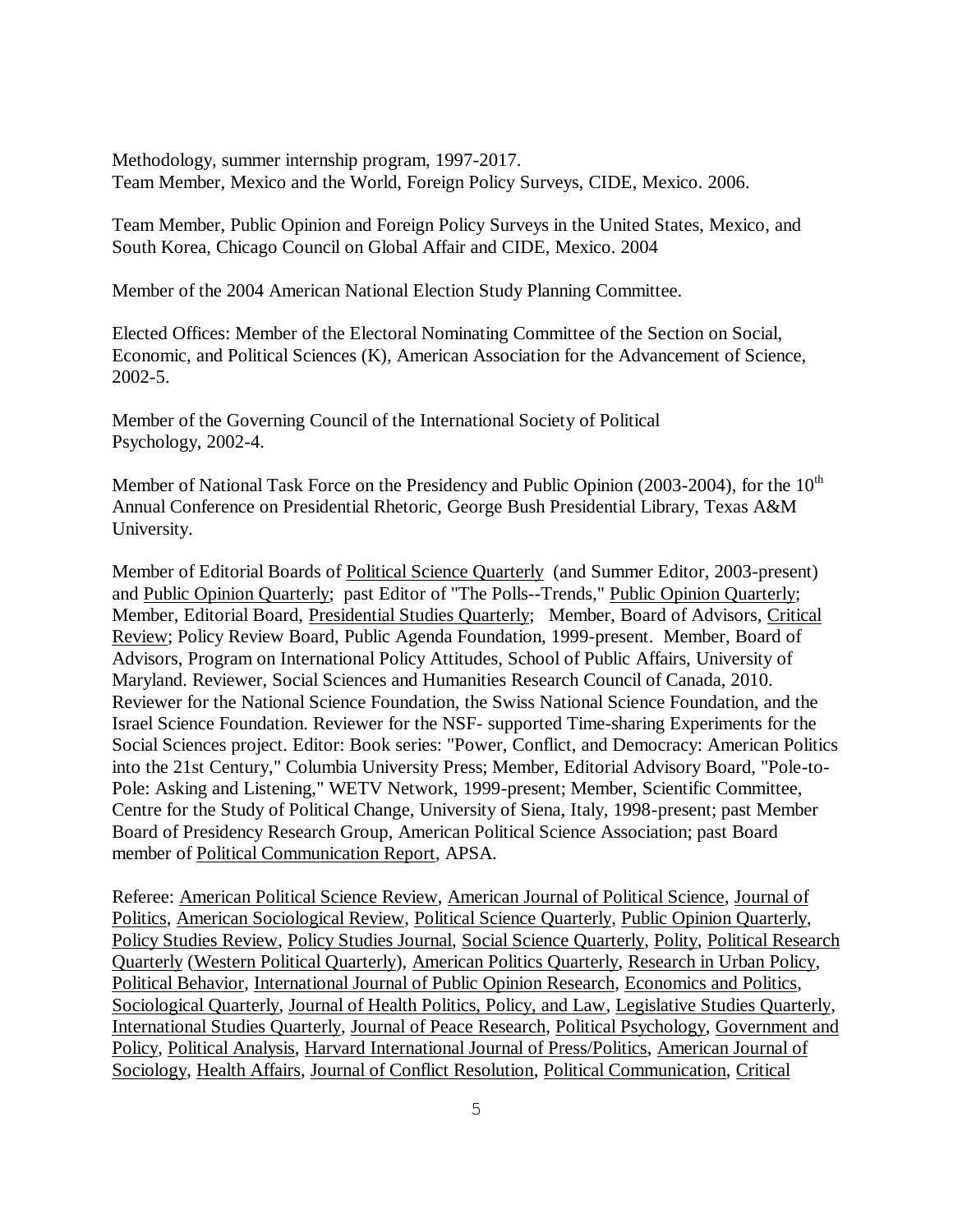Studies in Mass Communication, Presidential Studies Quarterly, Congress & the Presidency, Social Forces, The Public Perspective, Centro Journal, PS: Political Science and Politics, Political Communication, Political Analysis, The Journal of Law, Economics, & Organization, The Sociological Quarterly, Millenium, British Journal of Political Science, Quarterly Journal of Political Science, Comparative Political Studies, Journal of Policy History, Public Administration Review, Diplomatic History, Studies in American Political Development, International Political Science Review, and other publications. Reviewer for Cambridge University Press, Oxford University Press, Duke University Press, Columbia University Press, Harvard University Press, University of Chicago Press, University of Pittsburgh Press, McGraw-Hill, St. Martin's, D.C. Heath, Houghton-Mifflin, Westview, HarperCollins, Wadsworth, Georgetown University Press, Louisiana State University press, Stanford University Press, Congressional Quarterly, and other publishers.

Member: American Political Science Association, Midwest Political Science Association, Southern Political Science Association, The Academy of Political Science, Policy Studies Organization, American Association for Public Opinion Research (and Midwest and New York Chapters), World Association for Public Opinion Research, Social Science History Association, International Society of Political Psychology, American Association for the Advancement of Science, Center for the Study of the Presidency, American Society for Public Administration, American Sociological Association (past member), The American Academy of Political and Social Science, Southwestern Social Science Association, International Communication Association, International Studies Association, Chicago Council on Global Affairs.

Other selected activities: Chair, American Association for Public Opinion Research, Book Award Committee, 2006. Member of the American Associate for Public Opinion Research's Innovators' Award Selection Committee, 2005-7. Member of the Peck Award 2005 nomination committee, Presidency Research Group. American Political Science Association. Conference paper reviewer, 2005-present, International Communication Association. Conference proposal/abstract reviewer for the 2006 and 2007 annual meetings of the American Association for Public Opinion Research. Committee Chair of the first annual Alexander L. George Book Award Committee of the International Society of Political Psychology, 2003-2004. Member of the first American Associate for Public Opinion Research Book Award Committee, 2003-2006. Participant in conferences of The Constitutional Education and Engagement Project (CEEP), Bonomo Institute, 2003-2004. Speaker at Plenary Session, 2003 annual meeting of the American Association for Public Opinion Research; and organized and chaired panel on "Public Opinion and Campaign Finance Reform." Member, selection committee for the Emerging Scholar Award, Elections, Public Opinion, and Voting Behavior section, APSA, 2002. Member of Scientific Advisory Committee, "By the People" Deliberative Poll, 2002. Assisted in planning of the Department of Homeless Services, New York City, Homeless Outreach Survey, 2003. Organizer, Conference on "Public Opinion, the Mass Media, and European and American Foreign Policy," Columbia University, New York, N.Y., November 19-20, 1998. Speaker on "Public Opinion Research and Voter Identification," Ronald H. Brown Center for Politics and Commercial Diplomacy, Howard University, Washington, D.C., June 9, 1998. Organizer, Conference on "Presidential Power: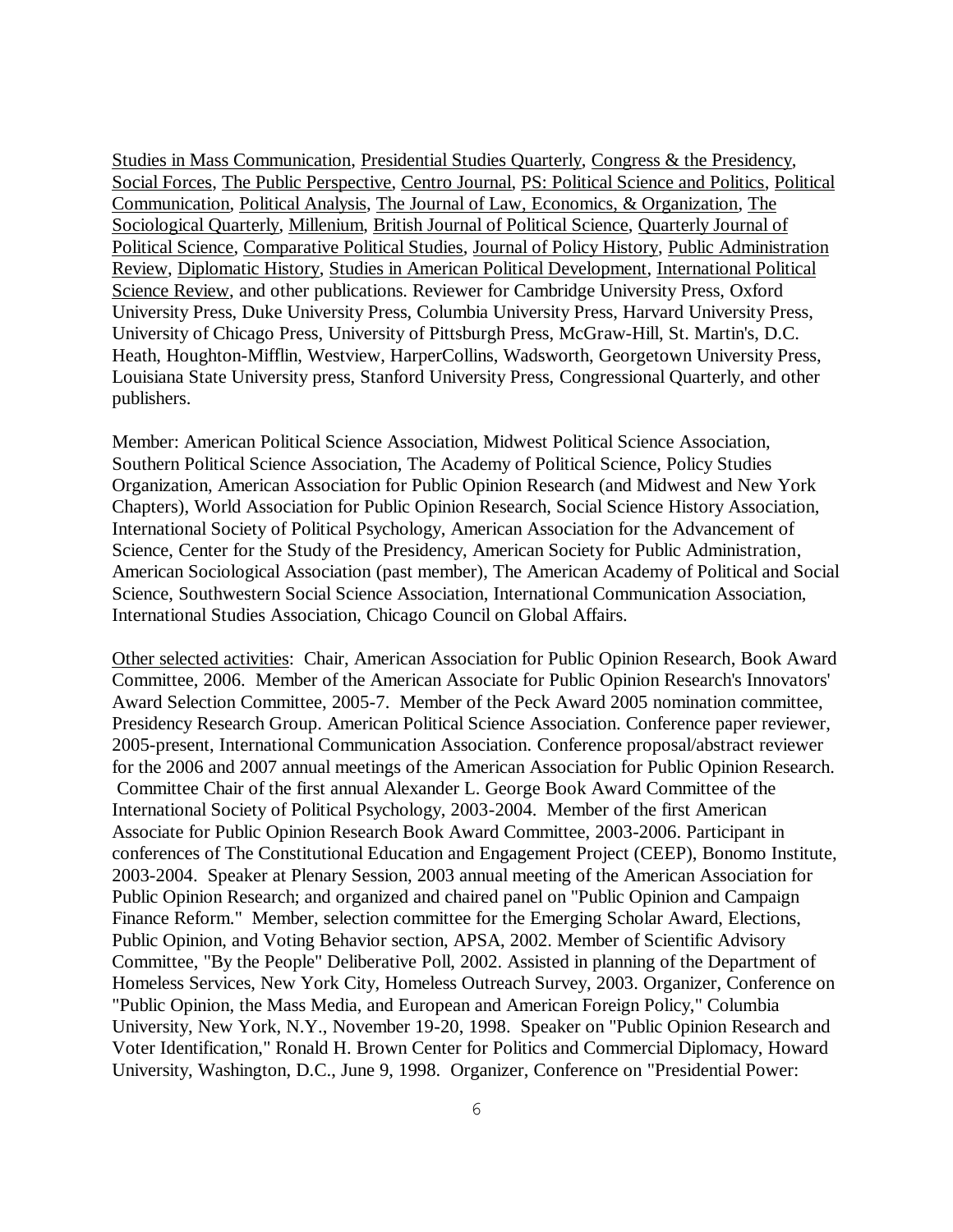Forging the Presidency for the 21st Century." Columbia University, New York, N.Y., November 15-16, 1996. Program Committee, 1996 Annual Meeting of the American Political Science Association, Political Psychology Division; Member of book award committee (first annual "J. David Greenstone Best Book Award"), History and Politics section, American Political Science Association, 1993; Participant in the German Marshall Memorial Fellowship Program, 1993. AAPOR Program Committee and Judge in Student Paper Competition (2003, 1999, 1995, Chaired Committee in 1991); United States Information Agency, presentations in Italy (Sienna, Milan, Sardenia, Rome, and Messina) on the 1996 election and public opinion and policymaking, October 1996; New York AAPOR, holiday party, after-dinner speaker, "Presidents and Their Pollsters," December 1996; University of Delaware, seminar and lecture, "Public Opinion, Democracy, and Foreign Policy," Winter session program, January 1997.

### Columbia University Service (selected)

Co-chair, Graduate Equity Initiative, School of Arts and Sciences, 2020-present

Member, Just Societies Task Force and Citizenship Subcommittee, 2018-present.

School of International and Public Affairs, Committee on Appointments and Promotions (CAP), 2020-present.

Member, Executive Committee, Center for Pandemic Research, Institute for Social and Economic Research and Policy, 2020-present.

Speaker at Columbia College Days on Campus, multiple years.

Member, Lecturer's Study Committee. School of Arts and Sciences, 2017-2019.

Organizer, Dona and Carol Hamilton Distinguished Lecture series, Department of Political Science, 2018-present.

Organizer, Rodolfo de la Garza Memorial, Department of Political Science, 2018.

Search Committees: International Relations, National Security, Department of Political Science and School of International and Public Affairs, 2018-2019

Member, Executive Committee, Institute for Social and Economic Research and Policy (ISERP), 2016-2018, 2019-present.

Co-Chair, Data Sciences Institute Review, 2017.

Member, Lecturer Preliminary Planning Committee. School of Arts and Sciences, 2016-2017.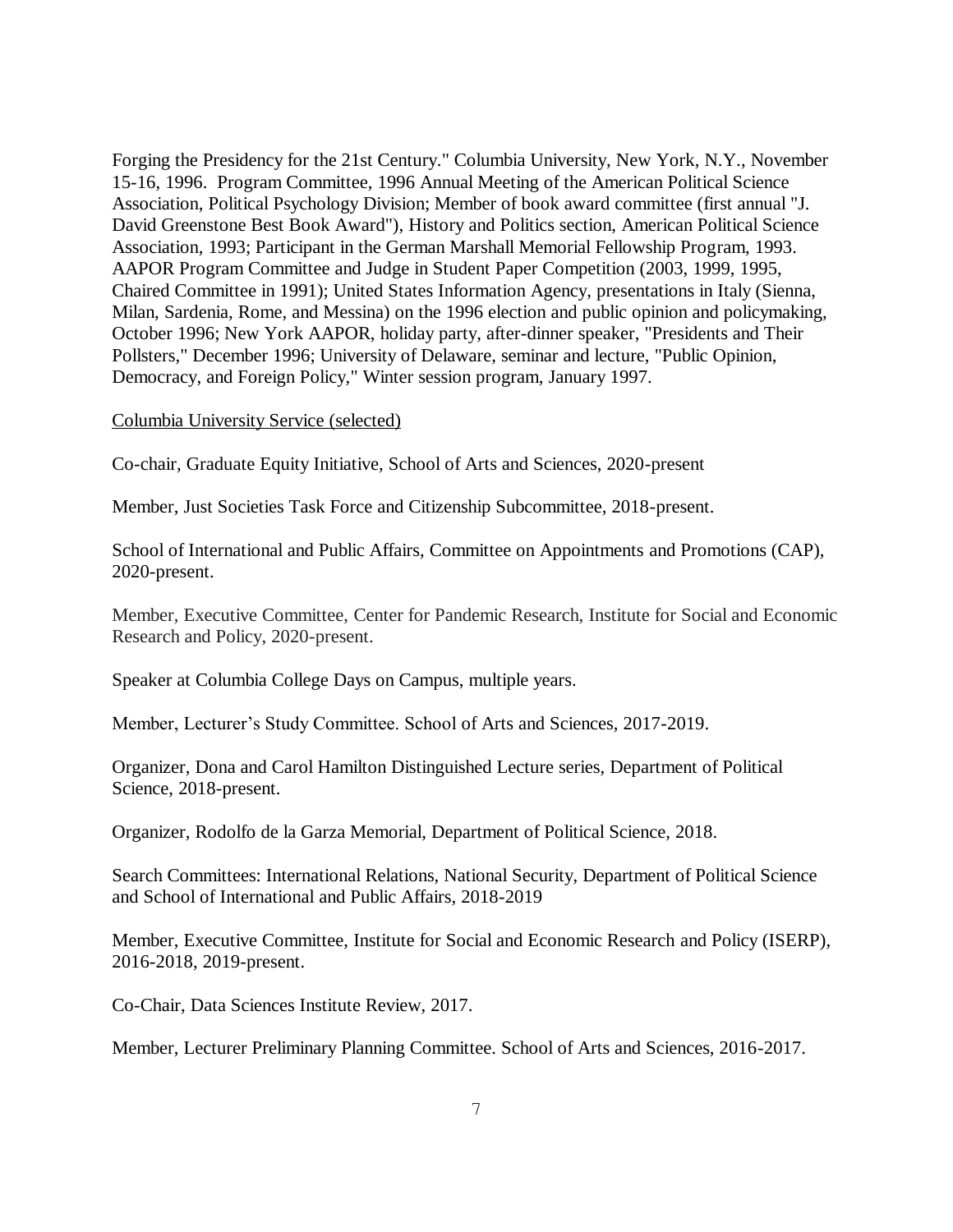Search Committee, Lecturer, Quantitative Methods in the Social Science, 2017.

Columbia Undergraduate Research Journal Advisory Board, 2016-present

Field Coordinator in American Politics, Department of Political Science, 2017-2018

Search Committees: International Relations, National Security, Department of Political Science and School of International and Public Affairs, 2017-2018.

Member, Promotion and Tenure Committee (PTC), School of Arts and Sciences, 2011-2015, Chair 2013-2015.

Head, Institute for Social and Economics Research and Policy (ISERP), Statistical Consulting Service (iserp-stats@columbia.edu), 2000-2014.

Columbia Leadership Alliance, Summer Research Program, Graduate School of Arts and Sciences, mentored many students from underrepresented minorities, 2010-present

Faculty Advisory Committee, Columbia Institute for Tele-Information, Graduate School of Business, 2010-present.

Institute for Social and Economic Research and Policy, Summer Research Program, Faculty Mentor, 2007-2012

Member, NCAA Certification Review Steering Committee, Columbia-Barnard Athletics Consortium, 2009-2010.

Member, Search Committee, Chair of Epidemiology, Mailman School of Public Health, 2008-9

Member, President's Committee on Undergraduate Education, and member of Subcommitee on Undergraduate Curricular Structure, 2007-2012.

Member, Standing Committee on the Conduct of Research, 2006-2011.

Member, Faculty Athletics Committee, 2006-2011.

Member, E-Science Task Force, 2008-2009.

Member, Advisory Committee and Seed Grant Reviewer, Columbia University Population Research Center, 2008-2009

Member of Provost's Faculty Quality of Life Committee, 2006-2011.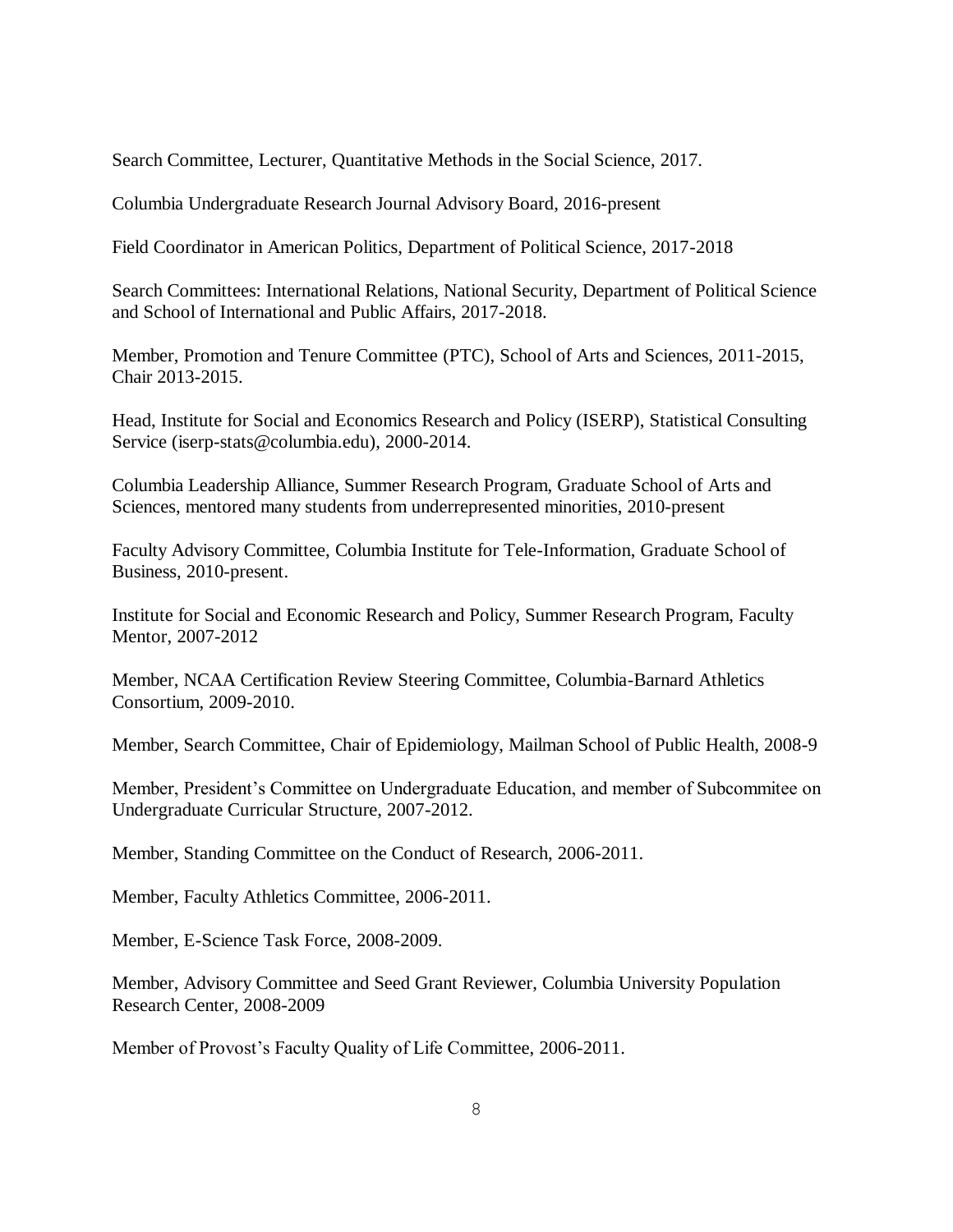Speaker, School of Social Work, Annual Alumni Conference, 2010 and 2011. Regular speaker at alumni clubs and meetings of Columbia College Classes, 2005, 2008-present.

Presenter, Dean's Award for Distinguished Achievement to the Hon. Congresswoman Rosa L. DeLauro, Graduate School of Arts and Sciences, Master of Arts Convocation, May 16, 2006.

Speaker at Columbia University Club of Washington, D.C., Eighteenth Annual Alumni Symposium, May 21, 2005.

Speaker at Columbia College Dean's Days, 1990, 2005, 2008.

Member of Provost's Tenure Process Review Committee, 2004-2005.

Speaker at Columbia College Office of Alumni Affairs and Development's Washington, D.C., program, September 2004.

Speaker at Columbia University Alumni Association of Northern New Jersey, 2004, 2008, and 2012; Atlanta, 2008; Naples, Florida, 2008; Connecticut, 2008.

Graduate School of Arts and Sciences and other alumni talks on 2010 elections, 2010.

Convocation Address, Master's Degree Convocation, Graduate School of Arts and Sciences, May 20, 2003.

Member of Executive Committee Institute for Social and Economic Research and Policy (ISERP formerly ISETR), 1999-2004; Faculty Fellow, 1999-present; Reviewer, ISERP Graduate Fellows Program; past Advisory Board Member and Affiliated Researcher, Paul F. Lazarsfeld Center for the Social Sciences/ Center for the Social Sciences.

Faculty participant in Robert Wood Johnson/ Institute for Social and Economic Research and Policy Health & Society Scholars Post-Doctoral Program, 2002-present.

Salary Equity Committee, Office of the Provost, 2004-2006

Reviewer of Statistics Core Curriculum in School of International and Public Affairs, 2003-2004.

Member, Steering Committee of Department Chairs, Arts and Sciences, 2001-2003.

Member, Faculty Budget Group, Arts and Sciences, 2001-2003.

Member, Executive Committee of the Graduate School of Arts and Sciences, 1998-2011. Reviewer of the School of Social Work doctoral program, 2009.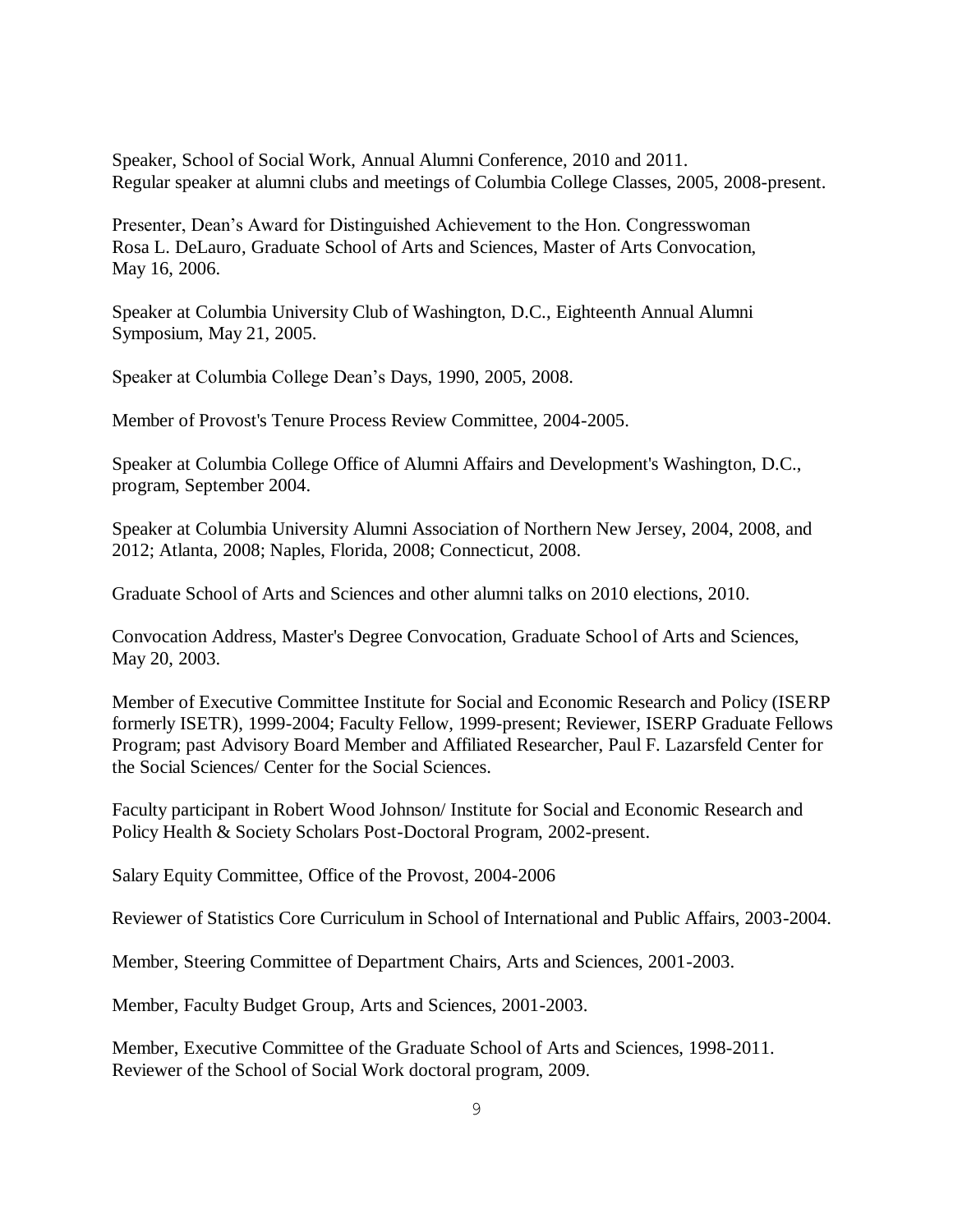Member and Chair, Academic Review Committee (ARC), School of Arts and Sciences, 1999- 2002 (Chair, 2001-2). Chaired review of Department of Psychology, 2001.

Member, Executive Committee, School/Department of International and Public Affairs, 1991- 2003; Policy and Personnel Committee, 1990-1991

Member, International Affairs Building Space Policy Committee, 2002-2003.

Member, Steering/Advisory Committee, MPA in Community Building Program, School of International and Public Affairs, 1999-2003.

Member, Executive Committee, Center for Urban Research and Policy, 1998-present; Member, Planning Committee, 1994-2003.

Member, Steering Committee, Institute for Child and Family Policy, 2001-2002. Co-Chair, Doctoral Program Subcommittee on Sociomedical Sciences, 1997-present (member of newly established Executive Committee, 1998-2012); Member of Subcommittee since 1990.

Member, Governing Committee, Doctoral Program Subcommittee in Communications, 1997 present. Member, committee/executive committee, University-wide Provost's Committee on Communications Studies at Columbia, 1994-1997.

Member of Advisory Committee, Revson Fellowship Program, 2002-2009. Faculty Advisor, 2002-2005

Faculty Adviser, M.A. program in Quantitative Methods in the Social Sciences, 1998-present.

Member, Doctoral Program Subcommitee on Biostatistics, 1997-present.

Marshall, Columbia University, Commencement, 2001, 2002. 2003, 2004.

Faculty Advisor, Project Democracy, 2004.

Member, Student Speakers' Fund Board, 2002-2003.

Member, Public Policy Consortium, Executive Committee, 1998-2005; Member, (Provost's) Policy Consortium Committee and Steering Committee, 1995-1997.

Faculty Mentor, Minority Summer Research Program, Graduate School of Arts and Sciences, 1989-1991, 2000.

Member, Advisory Board, School of Social Work's Social Indicators Survey Research Center,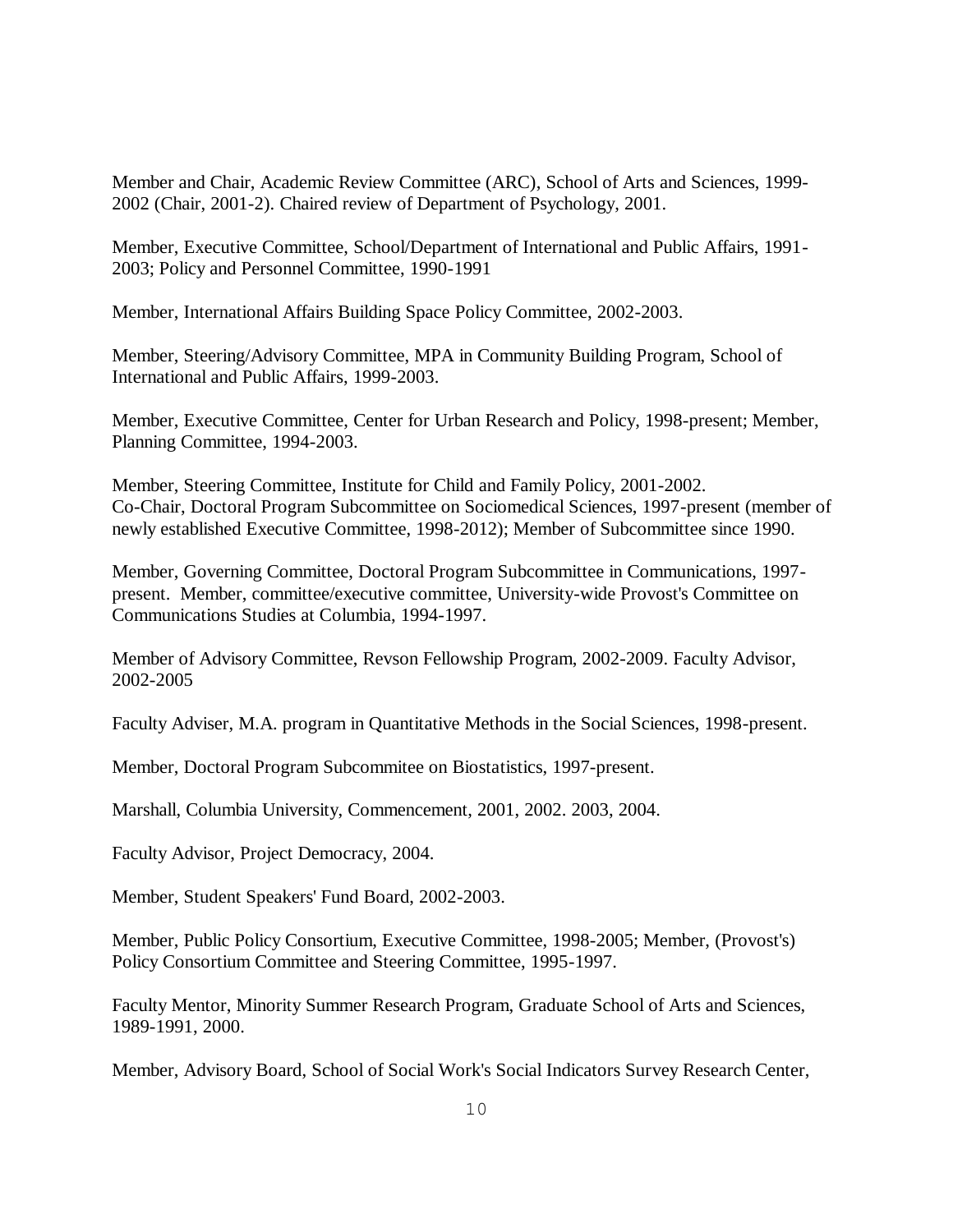1996-present.

Review, Graduate School of Arts and Sciences, Minority Fellowship Applications, 2006.

Member Graduate Admissions Committee, Political Science Department, 2003-2004

Member Academic Review Self-Study Committee, Political Science Department, 2003-2004.

Member, Dissertation Proposal Review Committee, Political Science Department, 2002-2003, and past member.

Member, Search Committee, Reference & Development Collection Librarian for the Social Sciences, 2002.

Member, Search Committee, Director of Quantitative Methods in the Social Sciences M.A. Program, 2001-2.

Member, Search Committee, Library Electronic Data Service-Head, 1992-1993, 2000-2001.

Member, Search Committee, Head of Division of Sociomedical Sciences, 1995-96, 2000-2002.

Chair, Search Committee, Carnegie Chair, School of International and Public Affairs, 2000-2001.

Chair, Search Committee, Director of Institute of Social and Economic Theory and Research, 1997-98.

Member, Search Committee, Dean of School of International and Public Affairs, 1996.

Member, Minority Affairs Committee, Graduate School of Arts and Sciences, 1995-1999.

Co-Chair, Human Subjects Review Committee, 1992-2000; member 1991-2002, 2005-2006.

Director of Undergraduate Studies, Department of Political Science, Columbia College and School of General Studies, 2007-2008, 1991-1993; Acting Departmental Representative, November-December 1989. Member of Curriculum Committee, 1995-1996. Political Science advisor, 1982-present. Reader, senior honors theses, 1994-present. Reviewer of Robbins and Sharp Fellowship applications, 2006. Reviewer for Undergraduate paper awards, 2006.

Field Coordinator, American Politics, Department of Political Science, 1990-1999, 2005-2006

Chair, American Politics Search Committees, Department of Political Science, 1998-99; 1995-96; Member, 1996-97, 2002-2006, 2009-2010.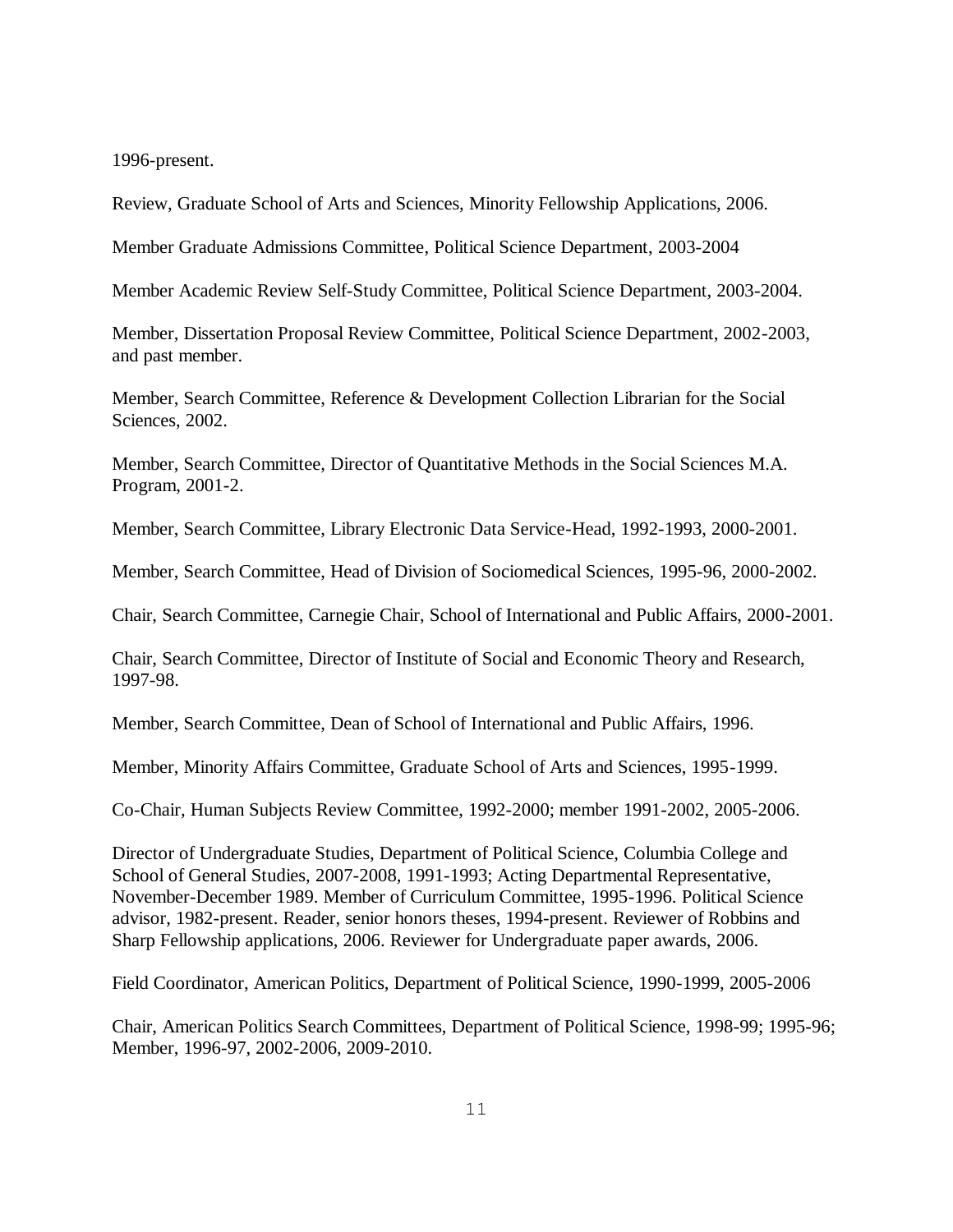Member, Graduate Admissions Committee, Department of Political Science, 2010.

Member, Graduate Fellowship Committee, Department of Political Science, 2006.

Member, Minority Politics Search Committee, Department of Political Science, 2005- 2006.

Chair, Methodology Committee, Department of Political Science, 2000; Member, 1999-2000. Member, Quantitative Methods and Public Policy Search Committees (two), School of International and Public Affairs, 1998-99.

Member, Personnel Committee and Committee on the Future of the Department, Department of Political Science, 1994-2003.

Member, Comprehensive Examination Task Force, Department of Political Science, 1995-96.

Fellowship Committee, Department of Political Science, 1994-1995.

Member, Senior Faculty Search Committee, African American Studies, 1994-1996

Member, Committee on Military Recruitment on Campus, Spring 1995.

Member, Lehman Library Space Committee, 1994-1995.

Member, Computer Task Force, School of International and Public Affairs, 1992-93.

Chair: Electronic Data Service (EDS) Advisory Board, 1993-present. Coordinator of Electronic Research Assistant (ERA) for Department of Political Science and Center for the Social Sciences, 1994-96. Census Data Task Force, 1990-1992.

Conducted Graduate School of Arts and Sciences Pre-dissertation research and proposal writing workshops, Spring 1992, Fall 1992.

Faculty Sponsor, Dissertation Workshops, Department of Political Science, 1991-92.

1991 Bancroft Dissertation Award Committee, judge, October 1992-January 1993.

Undergraduate Curriculum Committee, Department of Political Science, 1993-1994; chair of committee involved in selection of Columbia College Paper Prizes and Robbins Fellowships, 1989-1991; developed Robbins Fellowship proposal, 1988-89.

Participant in Barnard/Columbia Urban New York Program, 1994-95.

Past: First and second-year student advisor, Columbia College.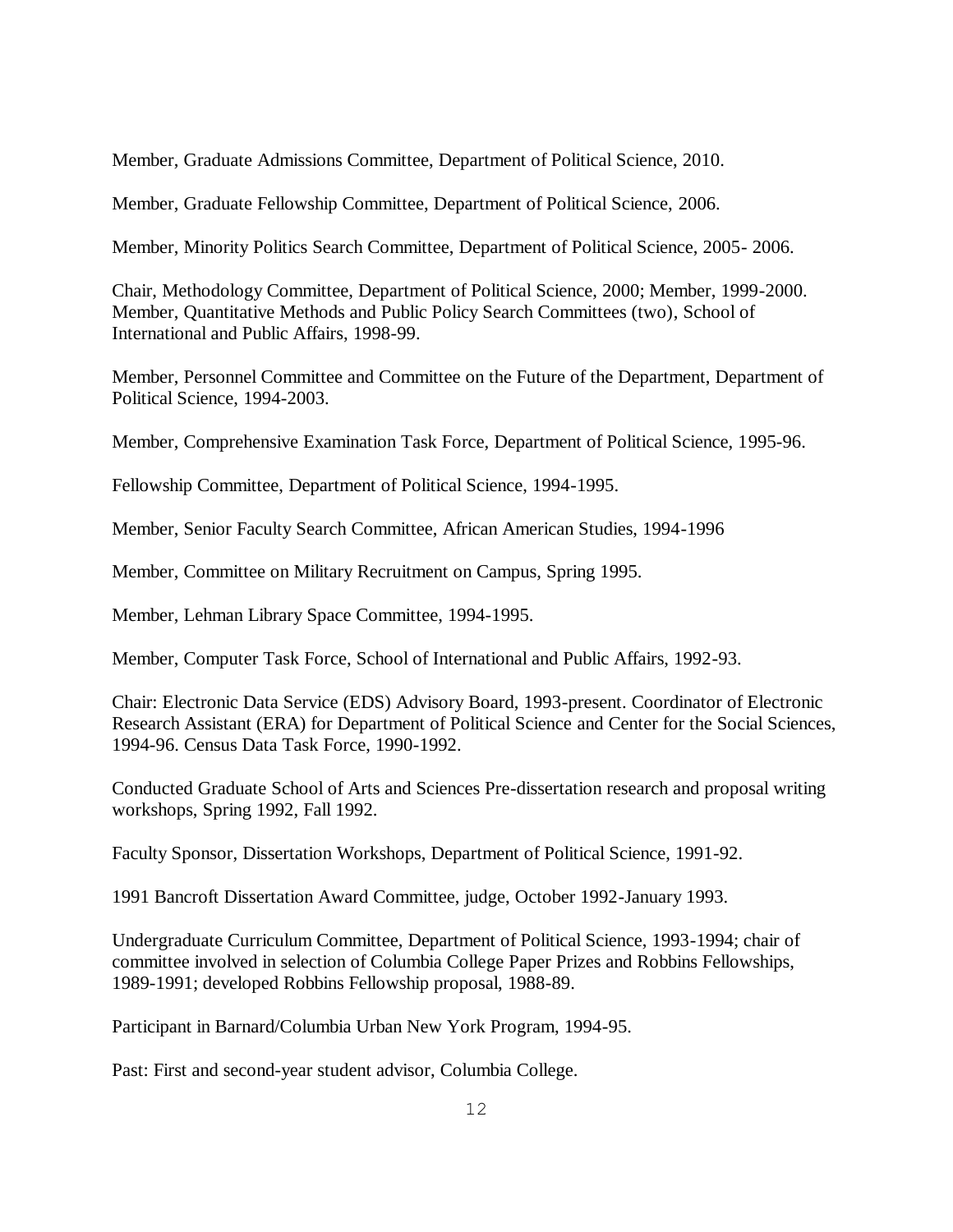Member, 1992-96, Planning Committee, Barnard Center for Research on Women, 1993, 1994, 1996 Conference on "The Scholar and the Feminist."

Member, focus group, University's Quality of Life Task Force, Nov. 1992.

Speaker, forum on "The Impact of Electronic Communication: Threat or Promise," Columbia Institute for Tele-Information, Columbia Business School, September 1995.

Speaker, Public Policy Conference, School of International and Public Affairs, April 1995. Speaker, seminar for World Bank program students, School of International and Public Affairs, July 1992.

Chair/Co-chair, American Society and Politics Seminar (through 1999; founding co-chair), Political Economy Workshop (1995-96), Seminar on Public Communication (past), New York Political Psychology Seminar (1990-present; founding co-chair), past Survey Research Workshop (founding co-chair) and Mass Communication Workshop (founding co-chair), Paul F. Center for the Social Sciences.

Member, Columbia University Seminars on the Changing Metropolis, Communications and Society, and Twentieth Century Politics and Society.

Member (former), Gannett Center Study Group on the History of Mass Communication Research.

Member, School of International and Public Affairs' Policy Research Seminar.

Member, Ford Foundation Seminar on Comparative Social Policy.

Affiliated Researcher, Graduate School of Business, Columbia Institute for Tele-Information.

Columbia's Representative (past) to the Inter-University Consortium for Political and Social Research.

Director of Graduate Placement, Department of Political Science, 2004, 1989-1991.

Member: Search committees in public policy, American politics and public administration, financial management, public management, methodology, economics, and American politics in the Department of Political Science, the School of International and Public Affairs, and Barnard College.

Member: University Senate Committee on the University Rules of Conduct, 1989-1990.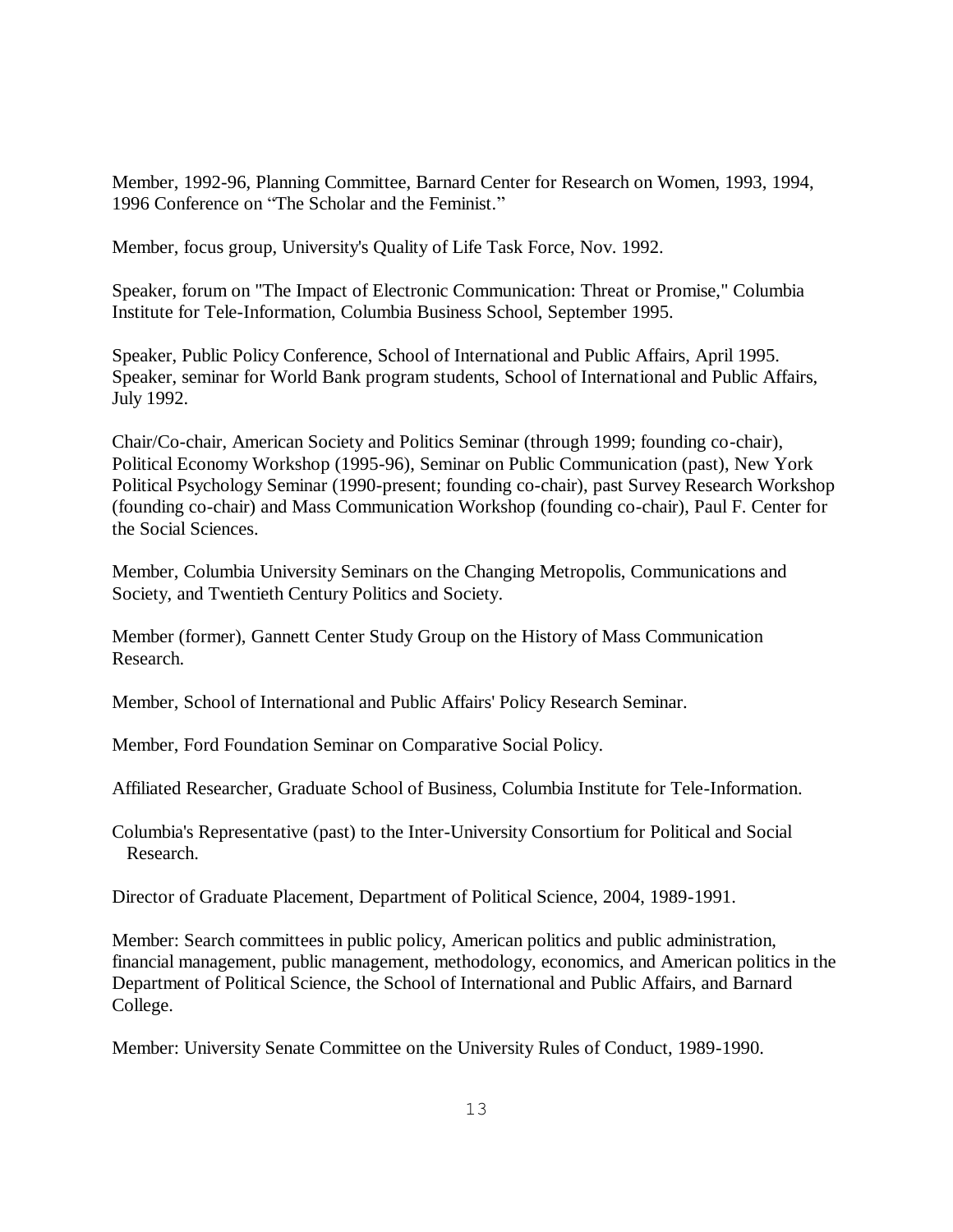# Books

The Rational Public: Fifty Years of Trends in Americans' Policy Preferences. Chicago: University of Chicago Press, 1992 (with Benjamin I. Page). Winner of the 2003 Philip E. Converse Book Award, American Political Science Association Section of Elections, Public Opinion, and Voting Behavior, for the outstanding book in the field published at least five years before. The American Association for Public Opinion Research committee, 1995, selected The Rational Public one of the 50 significant books in public opinion research over the past 50 years.

Research in Micropolitics, Volume 4: New Directions in Political Psychology. Greenwich, Conn.: JAI Press, 1994 (ed. with Michael X. Delli Carpini and Leonie Huddy).

Understanding Presidential Elections: Trends and New Developments (Articles from Political Science Quarterly). New York: The Academy of Political Science, 1996 (ed.).

Research in Micropolitics, Volume 5: Rethinking Rationality. Greenwich, Conn.: JAI Press, 1996 (ed. with Michael X. Delli Carpini and Leonie Huddy).

Public Opinion. Boulder, Col.: Westview Press, 1999 (with Carroll J. Glynn, Susan Herbst, and Garrett O'Keefe).

Politicians Don't Pander: Political Manipulation and the Loss of Democratic Responsiveness. Chicago: University of Chicago Press, 2000, (with Lawrence R. Jacobs). Winner of: the Goldsmith Book Prize, Shorenstein-Barone Press/Politics Center, John F. Kennedy School of Government, Harvard University, 2001 (for book published in 2000); the 2001 Richard E. Neustadt Award for the best book on the U.S. Presidency Published in 2000, of the Presidency Research Group of the American Political Science Association; and the Distinguished Book Award of the Political Sociology Section of the American Sociological Association, 2001 (for book published in 2000).

Presidential Power: Forging the Presidency for the Twenty-first Century. New York, Columbia University Press, 2000 (ed. with Martha Joynt Kumar and Lawrence R. Jacobs).

Decisionmaking in a Glass House: Mass Media, Public Opinion, and American and European Foreign Policy in the 21st Century. Boston: Rowman and Littlefield Publishers, 2000 (ed. with Brigitte L. Nacos and Pierangelo Isernia).

Research in Micropolitics, Volume 6: Political Decision-Making, Deliberation and Participation. New York: JAI/Elsevier Science, 2002 (ed. with Michael X. Delli Carpini and Leonie Huddy).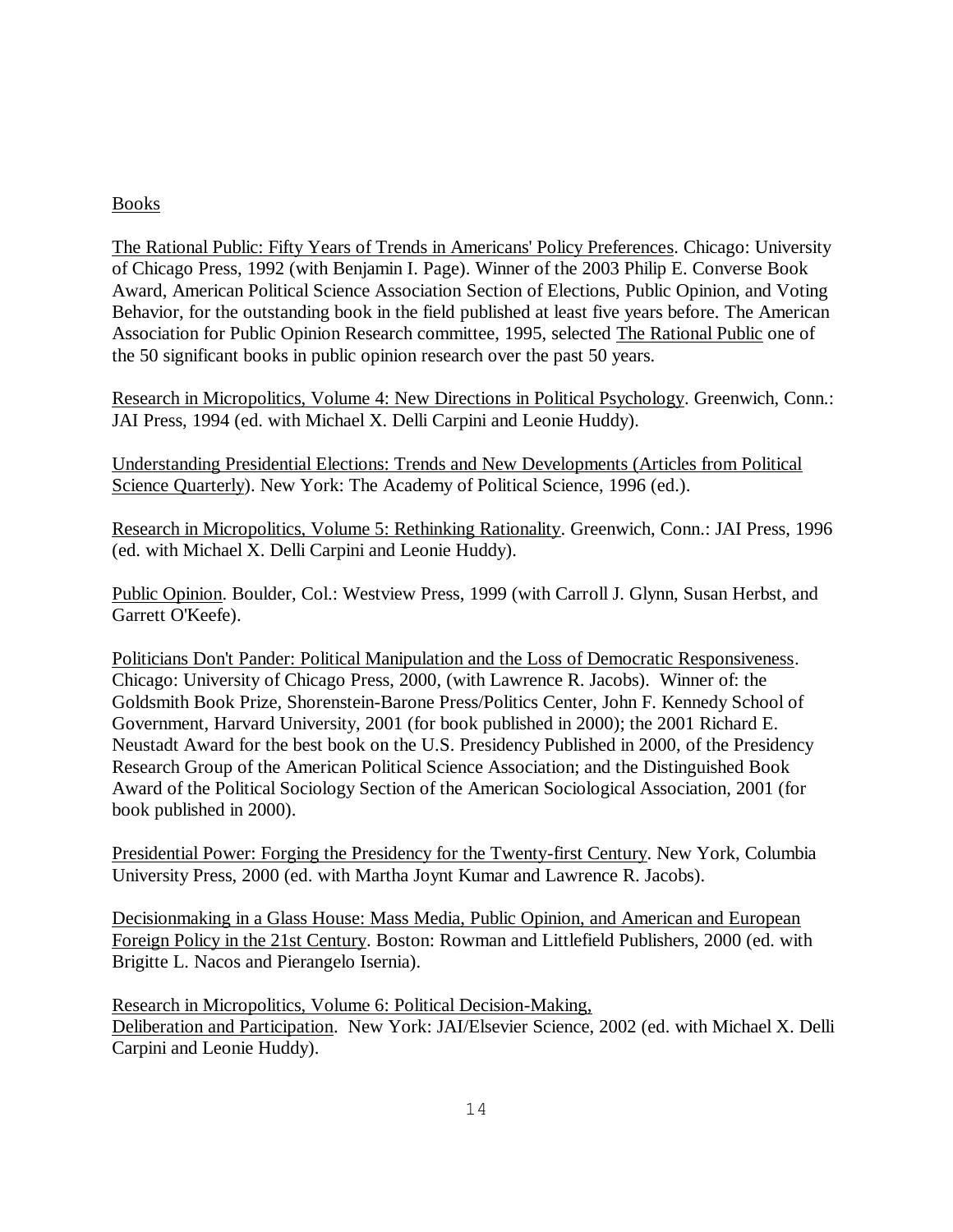Public Opinion. Second edition. Boulder, Col.: Westview Press, 2004 (with Carroll J. Glynn, Susan Herbst, Garrett J. O'Keefe, and Mark Lindeman).

The Meaning of American Democracy. New York: The Academy of Political Science, 2005 (ed.).

Special Issue: Polling Politics, Media, and Election Campaigns. Public Opinion Quarterly 69 (5), 2005 (ed. with Lawrence R. Jacobs).

The Oxford Handbook of American Public Opinion and the Media. Oxford: Oxford University Press, 2011 (ed. with Lawrence R. Jacobs).

Selling Fear: Counterterrorism, the Media, and Public Opinion. Chicago: University of Chicago Press, 2011 (with Brigittte L. Nacos and Yaeli Bloch-Elkon). Winner of the Bruce E. Gronbeck Political Communication Research Award, 2014, The Carl Crouch Center.

Public Opinion. Third edition. Boulder, Col.: Westview Press, 2016 (with Carroll J. Glynn, Susan Herbst, Mark Lindeman, and Garrett J. O'Keefe.

Presidential Selection and American Democracy. New York: The Academy of Political Science, 2019 (ed. with Demetrios James Caraley).

# Reports/Monographs

Polling and Democracy: Report of the AAPOR Task Force on Public Opinion and Leadership. February 2013. With Frank Newport and Task Force Members, American Association for Public Opinion Research.

[http://www.aapor.org/AAPOR\\_Main/media/MainSiteFiles/Final\\_Task\\_Force\\_Report\\_September\\_2\\_](http://www.aapor.org/AAPOR_Main/media/MainSiteFiles/Final_Task_Force_Report_September_2_2013w_LOGO.pdf) [2013w\\_LOGO.pdf](http://www.aapor.org/AAPOR_Main/media/MainSiteFiles/Final_Task_Force_Report_September_2_2013w_LOGO.pdf)

Mexico and the World 2006: Public Opinion and Foreign Policy in Mexico. Mexico City: CIDE and COMEXI, 2006 (with Susan Minushkin, Guadalupe Gonzalez, Jorge Chabat, Antonio Ortiz Mena L. N., Jose Luis Caballero, Monica Colin, Andres Rozental, and Aurora Adame).

Mexico and the World 2006—Leaders, Pubilic Opinion and Foreign Policy in Mexico, the United States, and Asia: A Comparative Study. Mexico City: CIDE and COMEXI, 2006 (with Susan Minushkin, Guadalupe Gonzalez, Jorge Chabat, Antonio Ortiz Mena L. N., Jose Luis Caballero, Monica Colin, Andres Rozental, and Aurora Adame).

Global Views 2004: American Public Opinion and Foreign Policy. Chicago: Chicago Council on Foreign Relations, 2004 (with Marshall M. Bouton, Catherine Hug, Steven Kull, Benjamin I. Page, Jennie Taylor, and Christopher B. Whitney).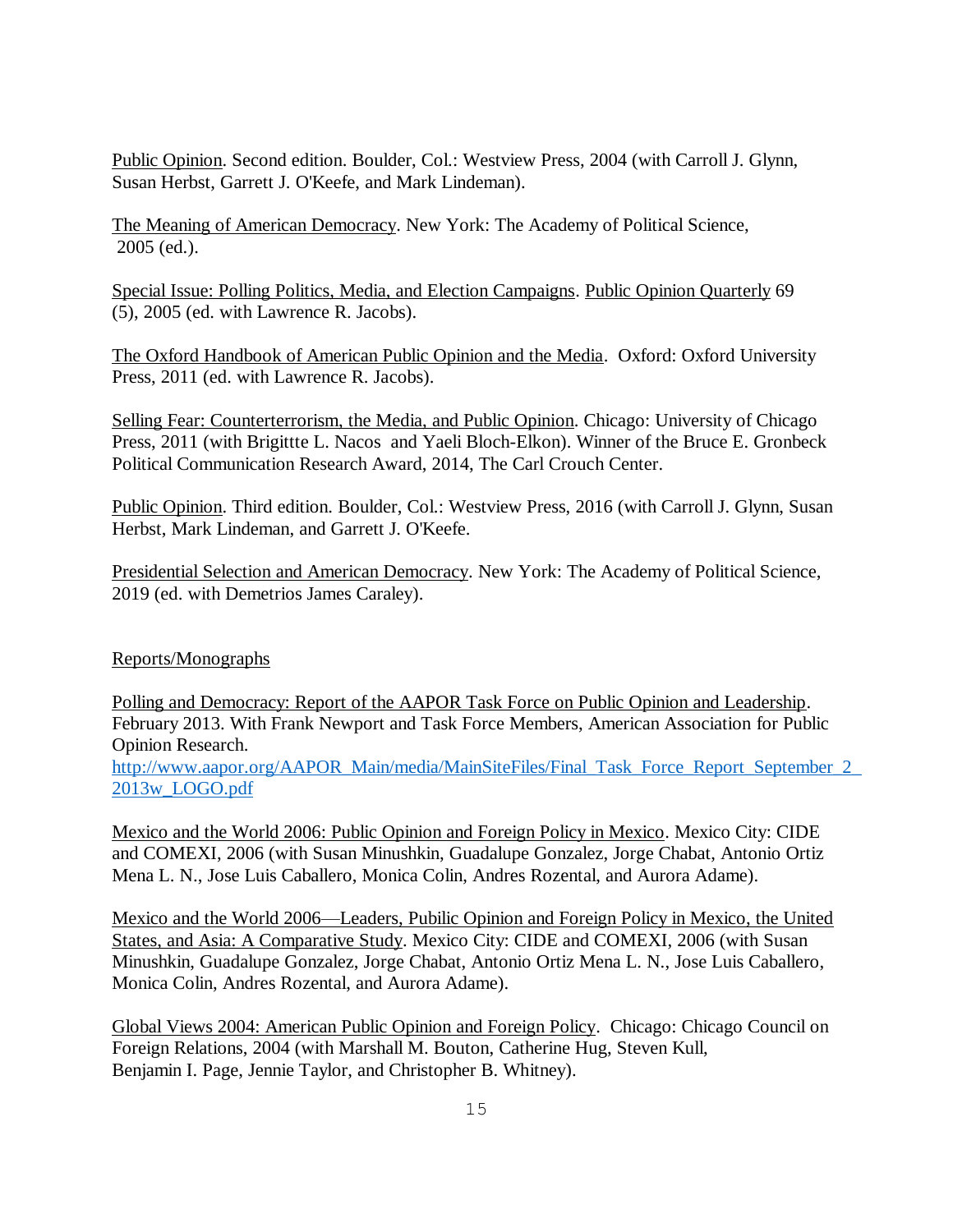Global Views 2004: Comparing Mexican and American Public Opinion and Foreign Policy. Mexico City and Chicago: CIDE, COMEXI, and Chicago Council on Foreign Relations, 2004 (with Susan Minushkin, Guadalupe Gonzalez, Ulises Beltran, Laura E. Cedillo, Antonio Ortiz, Marshall M. Bouton, Catherine Hug, Steven Kull, Benjamin I. Page, Jennie Taylor, and Christopher B. Whitney).

Global Views 2004: Mexican Public Opinion and Foreign Policy. Mexico City: CIDE and COMEXI, 2004 (with Susan Minushkin, Guadalupe Gonzalez, Ulises Beltran, Laura E. Cedillo, Antonio Ortiz).

Global Views 2004: Comparing South Korean and American Public Opinion and Foreign Policy. Chicago: Chicago Council on Foreign Relations, 2004 (with Steven Kull, Marshall M. Bouton, Catherine Hug, Benjamin I. Page, Jennie Taylor, and Christopher B. Whitney).

## Articles

"Lies, Damned Lies, and American Democracy." In David Barker and Elizabeth Suhay, eds. *The Politics of Truth in Polarized America: Concepts, Causes and Correctives*, Oxford University Press, 2021 forthcoming.

"American Public Opinion and Partisan Conflict: Education's Exceptionalism? In Martin R. West and Ludger Woessmann, eds*. Public Opinion and the Political Economy of Education Policy around the World.* Cambridge, MA: MIT Press, 2021, forthcoming (with Anja Kilibarda, Sofi Sinozich, and Oliver McClellan).

"The American Health Care State." In Greg Shaw, Medicare and Medicaid: A Reference Handbook." ABC-CLIO, LLC, 2021. Pp.140-145.

"The Nature of Partisan Conflict in Public Opinion: Asymmetric or Symmetric?" *American Politics Research* 49 (1, 2020): 46-58 (with Narayani Lasala-Blanco and Joyce Wilke).

"Donald Trump: Aggressive Rhetoric and Political Violence." *Perspectives on Terrorism* 14 (5, 2020): 2-25 (with Brigitte L. Nacos and Yaeli Bloch-Elkon)

"Will the Outcome be 'Democratic'?: Delegate Selection and the 2020 Primaries," *Political Science Quarterly*, Editor's Spotlight October 2019 (with Marianna Palumbo).

"On to the Convention, Again," *Political Science Quarterly* 2019 (with Caroline Monahan). Reprinted in Demetrios James Caraley and Robert Y. Shapiro, eds. Presidential Selection and American Democracy. New York: The Academy of Political Science, 2019.

"Democracy, Presidential Selection, and America's New Partisan Politics." In Demetrios James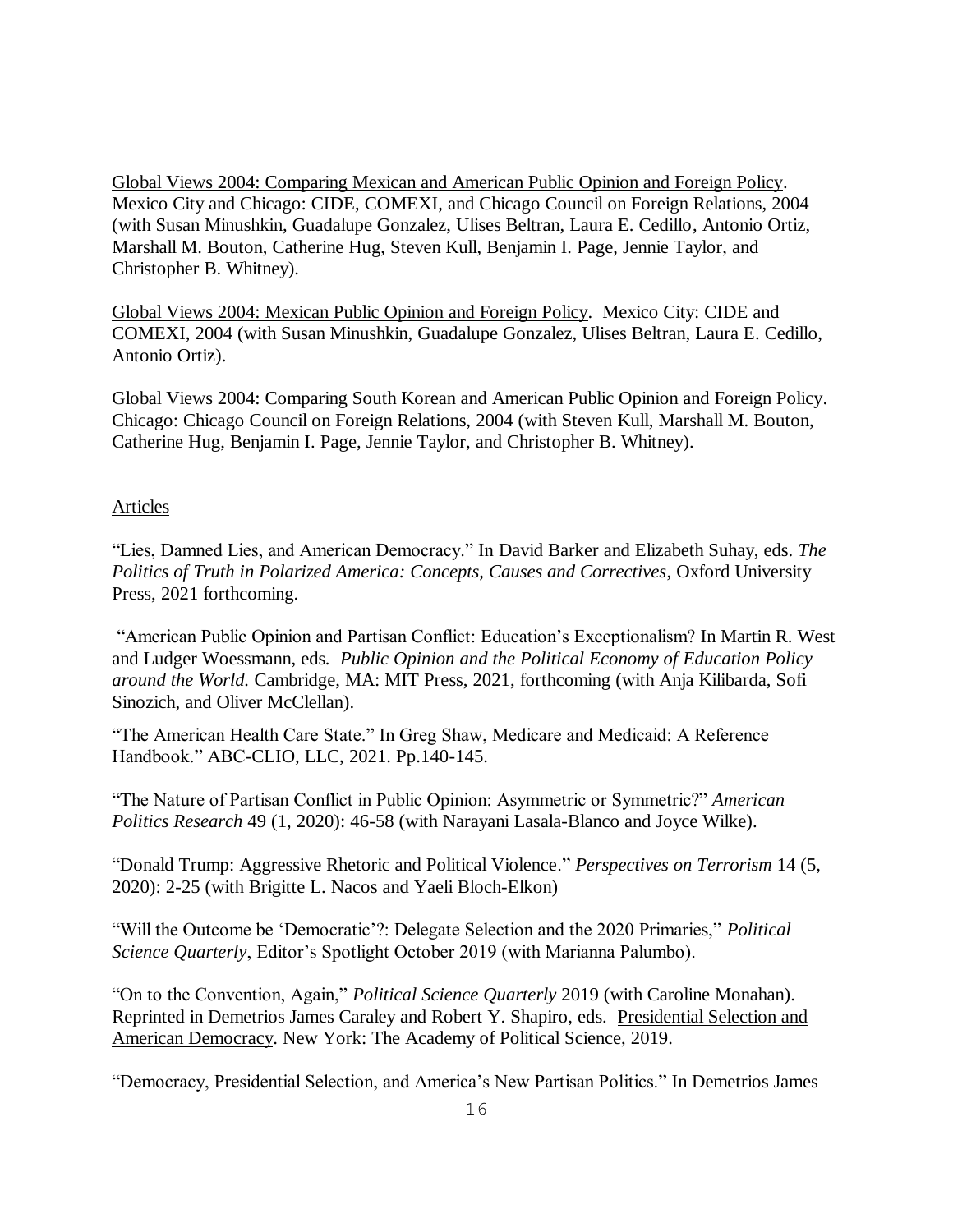Caraley and Robert Y. Shapiro, eds. Presidential Selection and American Democracy. New York: The Academy of Political Science, 2019.

"The Polls—Trends: Veil of Valence: Consensus and Disagreement in Public Opinion Towards School Funding: 1998-2016." Public Opinion Quarterly, 82 (Winter 2018): 769-783 (with Oliver McClelland, Anja Kilibarda, and Sofi Sinozich).

"Liberal Internationalism, Public Opinion, and Partisan Conflict in the United States." In Robert Jervis, Francis Gavin, Joshua Rovner, and Diane Labrosse, eds., Chaos in the Liberal Order: The Trump Presidency and International Politics in the Twenty-First Century. New York: Columbia University Press, 2018.

"Poor Weather Doesn't Dissuade Voting in Noncompetitive Elections—Not Even Hurricane Sandy Did in 2012." *In United States Politics and Policy*. London School of Economics, 2017.

"What We Relearned and Learned from the 2016 Elections: Comment on Gelman and Azari." Statistics and Public Policy 4 (1, 2017): 1-3.

"Liberal Internationalism and Partisan Conflict," *H-Diplo/ISSF* Policy Roundtable 1-6: Is Liberal Internationalism Still Alive? (14 March 2017): [https://issforum.org/roundtables/policy/1-6-liberal](https://issforum.org/roundtables/policy/1-6-liberal-internationalism)[internationalism](https://issforum.org/roundtables/policy/1-6-liberal-internationalism).

"Turnout and Weather Disruptions: Survey Evidence from the 2012 Presidential Elections in the Aftermath of Hurricane Sandy." Electoral Studies 2016 (early online publication date, with Narayani Lasala-Blanco and Viviana Rivera-Burgos).

"Public Opinion." In Robert Lieberman, Suzanne Mettler, and Richard Valelly. eds., Oxford Handbook of American Political Development. Oxford: Oxford University Press, 2016. Pp. 516-534.

"Political Science and Polling." In James D. Wright, ed. The International Encyclopedia of the Social and Behavioral Sciences, 2nd edition. Vol.18. Oxford: Elsevier, 2015. Pp. 459-465.

"Can Young Voters Break the Cycle of polarization?" In Daniel J. Hopkins and John Sides, eds. Political Polarization in American Politics. New York: Bloomsbury Academic, 2015. Pp.151- 154.

"Hearing the Other Side: It Starts at the Top." Critical Review 25 (2, 2013): 226-244.

"Polling and Democracy: Executive Summary of the AAPOR Task Force Report on Public Opinion and Leadership." Public Opinion Quarterly 77 (Winter 2013): 853-860 (with Frank Newport and others).

"Public Opinion and American Democracy." Public Opinion Quarterly 75 (5, 2011): 982-1017.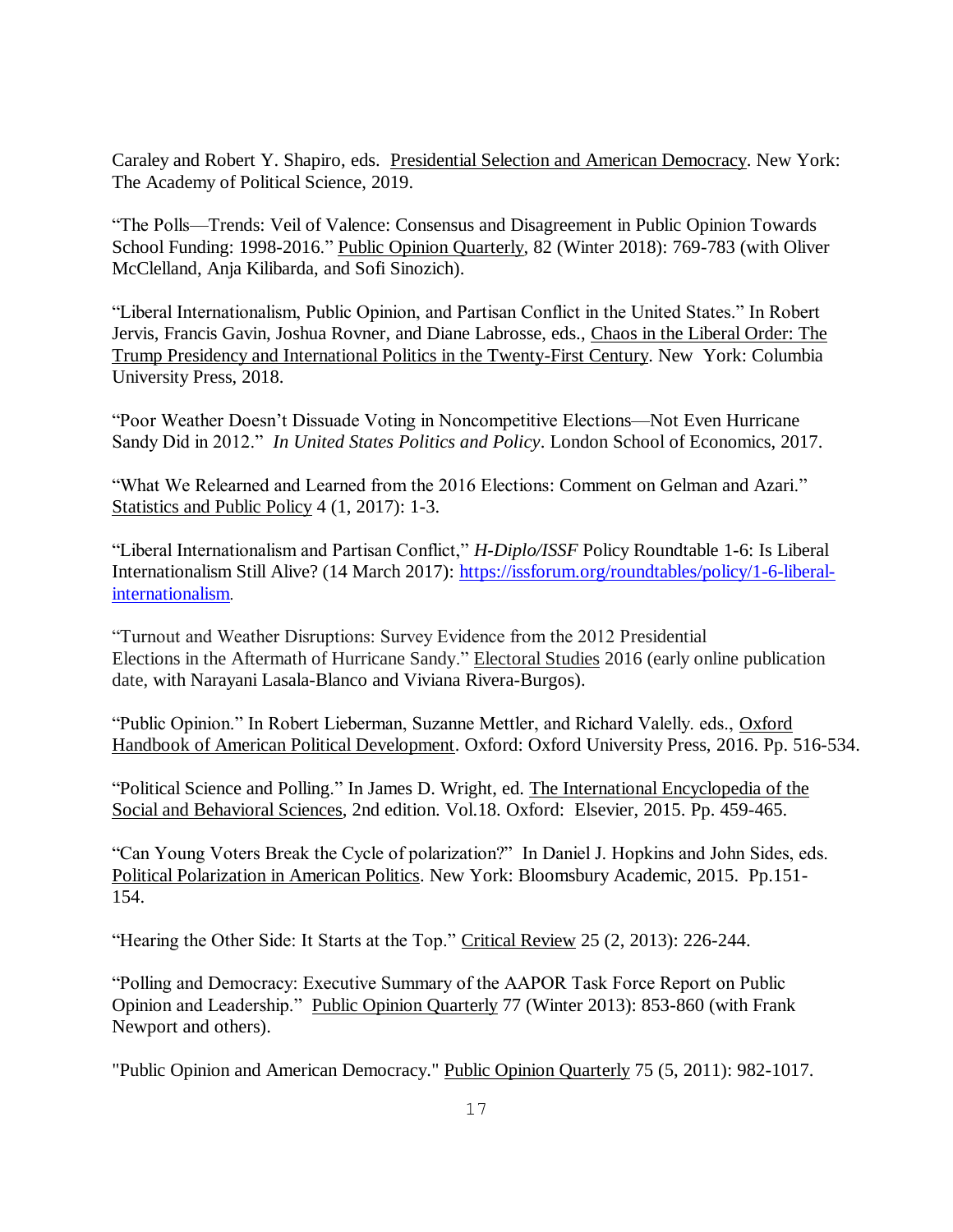"Free Hand Abroad, Divide and Rule at Home." In G. John Ikenberrry, Michael Mastanduno, and William C. Wohlforth, eds., International Relations Theory and the Consequences of Unipolarity. New York: Cambridge University Press, 2011. Pp.178-215. Revised version of article under the same title, World Politics 61 (January 2009): 155-187 (with Jack Snyder and Yaeli-Bloch-Elkon).

"The Democratic Paradox: The Waning of Popular Sovereignty and the Pathologies of American Politics." In Robert Y. Shapiro and Lawrence R. Jacobs, eds. The Oxford Handbook of American Public Opinion and the Media. Oxford: Oxford University Press, 2011. Pp.713-731 (with Lawrence R. Jacobs).

"Informational Interdependence: Public Opinion and the Media in the New Communications Era." In Robert Y. Shapiro and Lawrence R. Jacobs, eds., The Oxford Handbook of American Public Opinion and the Media. Oxford: Oxford University Press, 2011 Pp.3-21 (with Lawrence R. Jacobs).

"Big Government and Public Opinion." In Robert Y. Shapiro and Lawrence R. Jacobs, eds., The Oxford Handbook of American Public Opinion and the Media. Oxford: Oxford University Press, 2011. Pp.639-656 (with Costas Panagopoulos).

"Simulating Representation: Elite Mobilization and Political Power in Health Care Reform." The Forum 8, Issue 1, Article 4, Berkeley Electronic Press, 2010 (with Lawrence R. Jacobs).

"Public Opinion Polling 1946-1975." In Thomas S. Langston, ed. The Encyclopedia of U.S. Political History, Vol. 6, 1946-1975. Washington, DC: CQ Press, 2010. Pp.313-318.

"Public Opinion 1946-1975." In Thomas S. Langston, ed. The Encyclopedia of U.S. Political History, Vol. 6, 1946-1975. Washington, DC: CQ Press, 2010. Pp.318-321.

"Free Hand Abroad, Divide and Rule at Home." World Politics 61 (January 2009): 155-187 (with Jack Snyder and Yaeli-Bloch-Elkon). Updated under the same title in G. John Ikenberrry, Michael Mastanduno, and William C. Wohlforth, eds., International Relations Theory and the Consequences of Unipolarity. New York: Cambridge University Press, 2011. Pp.178-215

"Opinion and Election Polls." In D. Pfeffermann and C.R. Rao, eds., Handbook of Statistics 29A: Sample Surveys: Design, Methods, and Applications. The Netherlands: North Holland, 2009. Pp. 567-596 (with Kathleen A. Frankovic and Costas Panagopoulos).

"The Politics of the Death Penalty. Perspectives on Politics 7 (December 2009): 923-924.

"A New Partisan Voter." The Journal of Politics 71 (January 2009): 1-24 (with Joseph Bafumi).

"The Army's Hispanic Future." Armed Forces & Society 35 (April 2009): 526-561 (with Jason K.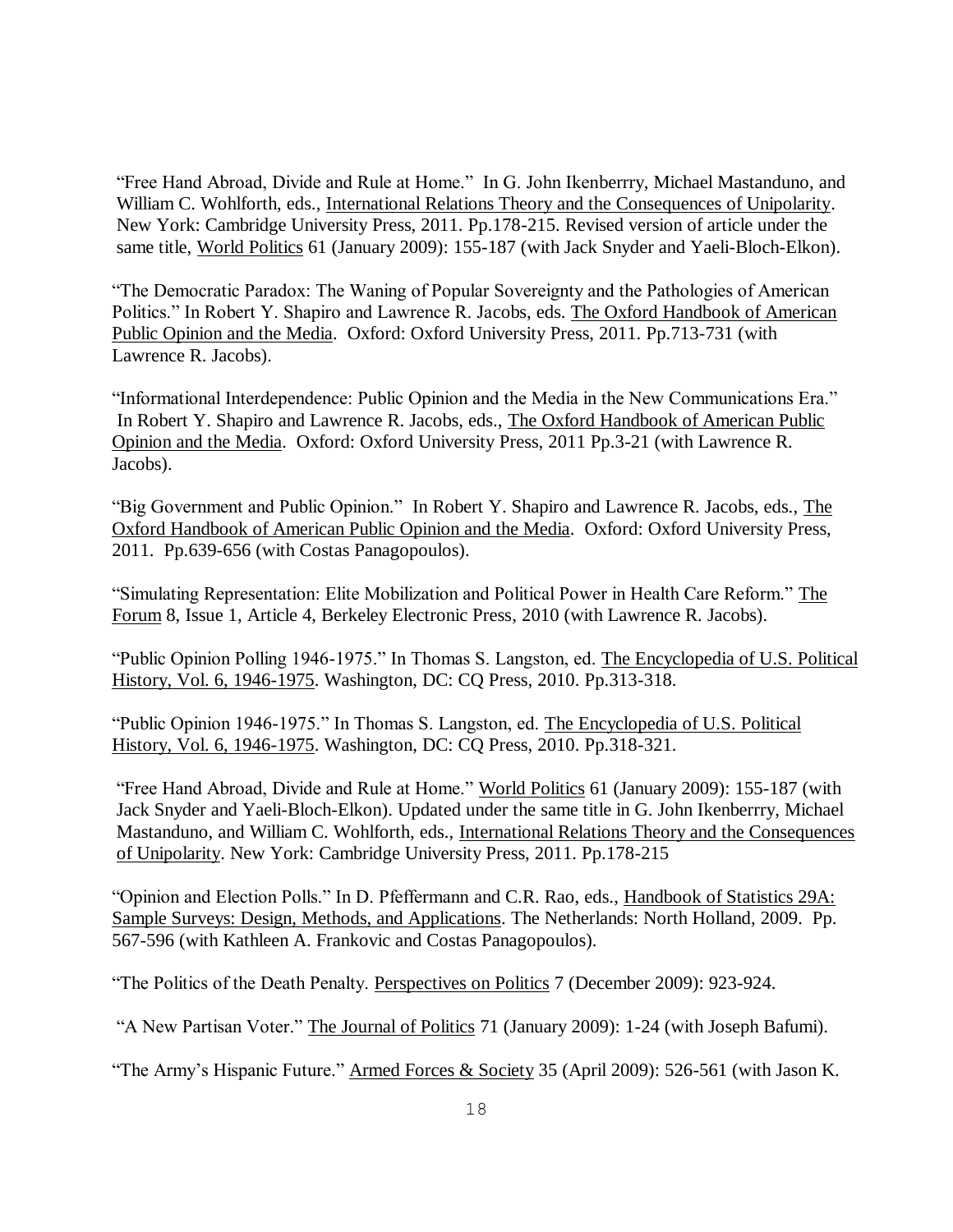Dempsey).

"Retrospective on the Election: Divisiveness and Democracy." In Nick Anstead and Will Straw, eds., The Change We Need: What Britain Can Learn from Obama's Victory. London: Fabian Society, 2009. Pp.7-11.

"Partisan Conflict and American Public Opinion Towards East Asia." The Journal of Asiatic Studies 52 (1) (2009): 240-286 (with Yaeli Bloch-Elkon).

"On to the Convention!" Political Science Quarterly 123 (Spring 2008): 1-9 (with Jason Bello).

"Do the Facts Speak for Themselves? Partisan Disagreement as a Challenge to Democratic Competence." Critical Review 20 (1-2) (2008): 115-139 (with Yaeli Bloch-Elkon).

"Foreign Policy, Meet the People." The National Interest 97 (September/October 2008): 37-42 (with Yaeli Bloch-Elkon).

"Prevention of Terrorism in Post-9/11 America: News Coverage, Public Perceptions, and the Politics of Homeland Security." Terrorism and Political Violence 20 (1) 2008: 1-25 (with Brigitte L. Nacos and Yaeli Bloch-Elkon).

"Bush's Democratic Ambivalence: Responsiveness and Policy Promotion in Republican Government." In Colin Campbell, Bert A. Rockman, and Andrew Rudalevige, eds., The George W. Bush Legacy. Washington, D.C.: Congressional Quarterly Press, 2008. Pp.45-61 (with Lawrence Jacobs).

"Post-9/11 Terrorism Threats, News Coverage, and Public Perceptions in the United States." International Journal of Conflict and Violence 1 (2) 2007: 105-126 (with Brigitte L. Nacos and Yaeli Bloch-Elkon).

"Ideological Partisanship and American Public Opinion Toward Foreign Policy." In Morton H. Halperin, Jeffery Laurenti, Peter Rundlet, and Spencer P. Boyer, eds. Power and Superpower: Leadership and Exceptionalism in the  $21<sup>st</sup>$  Century. New York: The Century Foundation Press, 2007. Pp.49-68,364-372 (with Yaeli Bloch-Elkon).

"Social Policy Preferences, National Defense and Political Polarization in the United States." In Steffen Mau and Benjamin Veghte, eds. (2007), Social Justice, Legitimacy and the Welfare State. Aldershot, Hamshire: Ashgate Publishing Limited, 2007. Pp.145-168 (with Benjamin Veghte and Greg M. Shaw).

"Polling Politics, Media, and Election Campaigns." In Lawrence R. Jacobs and Robert Y. Shapiro (eds.) Special Issue: Polling Politics, Media, and Election Campaigns. Public Opinion Quarterly 69 (5) (2005): 635-641 (with Lawrence R. Jacobs). French Translation: "Sondages Politques,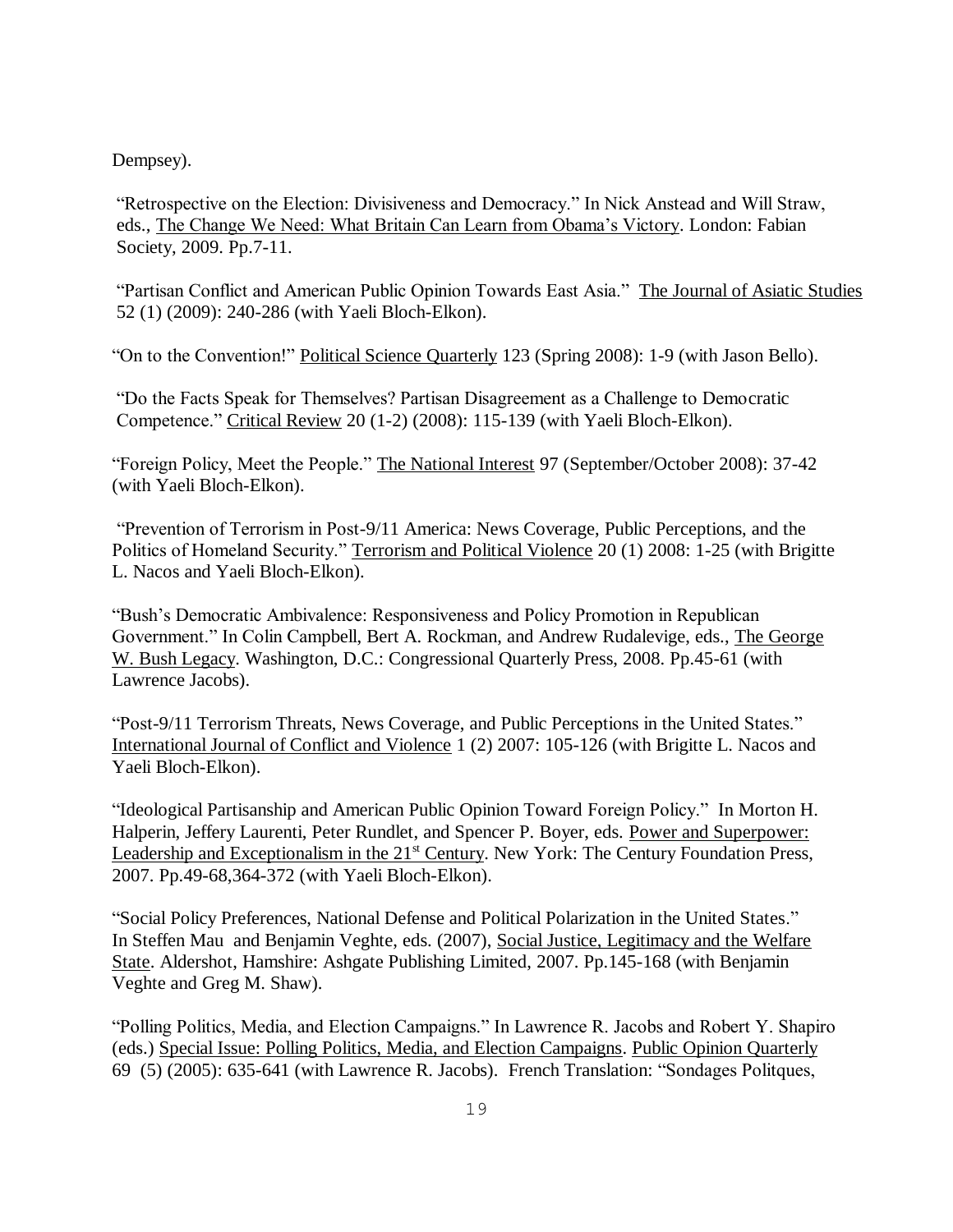Medias et Campagnes Electorales aux Etats-Unis." Revue Francaise du Marketing No. 211 – 1/5 (Fevrier, 2007):33-39.

"The Meaning of American Democracy." In Robert Y. Shapiro (ed.), The Meaning of American Democracy. New York: The Academy of Political Science, 2005. Pp.3-23.

"Welfare." In Samuel J. Best and Benjamin Radcliff (eds.), Polling America: An Encyclopedia of Public Opinion. Westport, Conn.: Greenwood Press, 2005. Pp. 880-892 (with Greg M. Shaw).

"Introduction: Awaited Voices--Latinos and U.S. Elections." In Rodolfo O. de la Garza and Louis DeSipio (eds.), Muted Voices: Latinos and the 2000 Elections. New York, Rowman & Littlefield. 2005.

"Rebuttal to Ayres." In Anthony Corrado, Thomas E. Mann, and Trevor Potter (eds.), Inside the Campaign Finance Battle: Court Testimony on the New Reform. Washington, D.C.: Brookings, 2003. Pp. 278-284.

"Public Attitudes toward Campaign Finance Practice and Reform." In Anthony Corrado, Thomas E. Mann, and Trevor Potter (eds.), Inside the Campaign Finance Battle: Court Testimony on the New Reform. Washington, D.C.: Brookings, 2003. Pp. 259-265 plus on-line Appendices available.

"The Polls--Trends: Women and Sexual Orientation in the Military." Public Opinion Quarterly 66 (Winter 2002): 618-632 (with Oscar Torres-Reyna).

"Politics and Policymaking in the Real World: Crafted Talk and the Loss of Democratic Responsiveness." In Jeff Manza, Fay Lomax Cook, and Benjamin I. Page (eds), Navigating Public Opinion: Polls, Policy, and the Future of American Democracy. New York: Oxford University Press, 2002 (with Lawrence R. Jacobs).

"Public Opinion, Foreign Policy, and Democracy: How Presidents Use Public Opinion. In Jeff Manza, Fay Lomax Cook, and Benjamin I. Page (eds.), Navigating Public Opinion: Polls, Policy, and the Future of American Democracy. New York: Oxford University Press, 2002 (with Lawrence R. Jacobs).

"The Polls--Trends: Defense and the Military." Public Opinion Quarterly 66 (Summer 2002): 279-303 (with Oscar Torres-Reyna).

"Polling and the White House: Public Opinion and Presidential Behavior." In Jeffrey Cohen and David Nice (eds), The Presidency: Classic and Contemporary Readings. New York: McGraw-Hill, 2002 (with Lawrence R. Jacobs).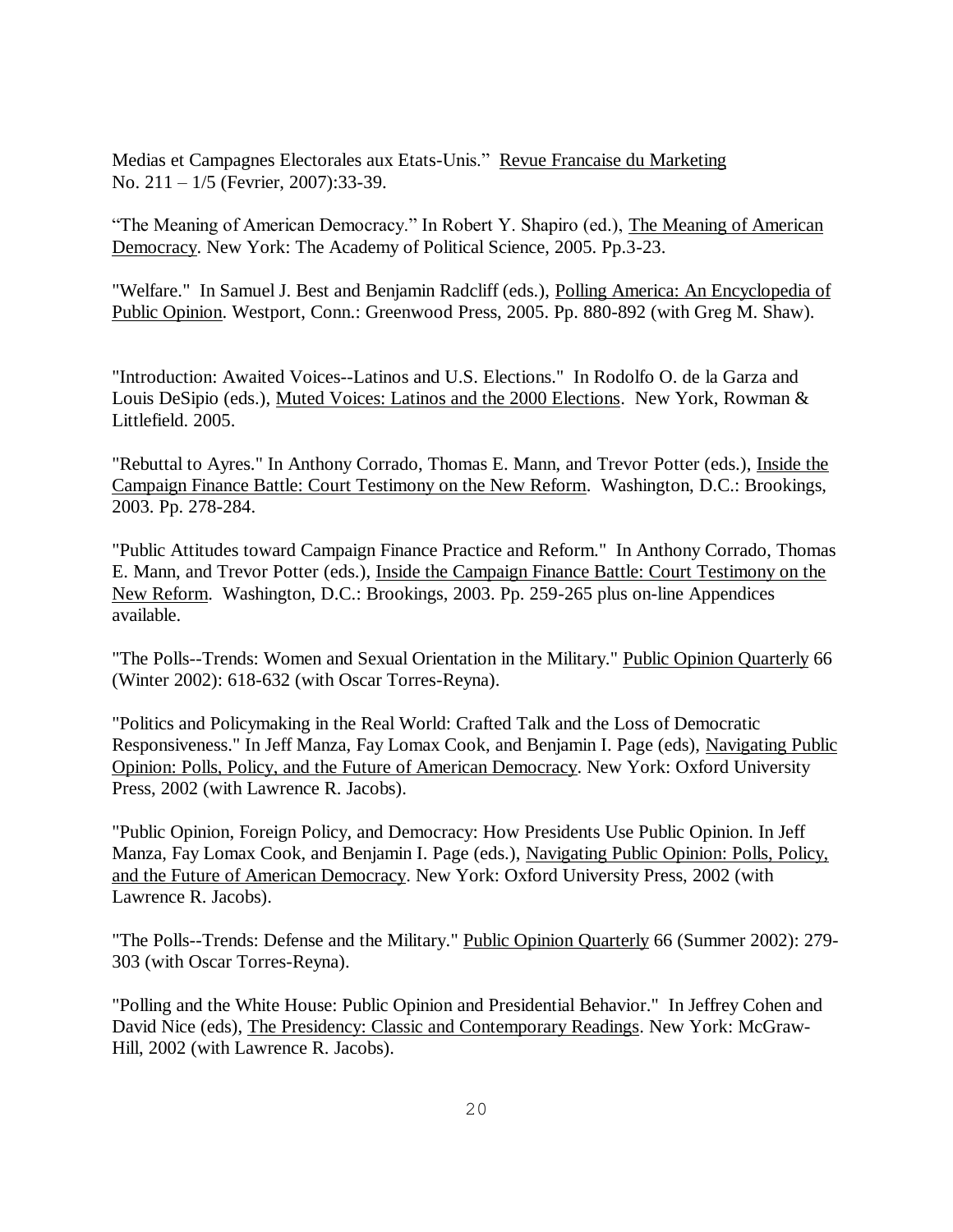"The Polls--Trends: Poverty and Public Assistance." Public Opinion Quarterly 66 (Spring 2002): 105-128 (with Greg M. Shaw).

"Cooler Passions: Welfare Reform Five Years Later." The Public Perspective (March/April 2002): 26-30 (with Greg M. Shaw).

"Polling." In Neil J. Smelser and Paul B. Balters (eds.), International Encyclopedia of the Social & Behavioral Sciences. Oxford, England: Pergamon, 2001.

"Social Capital, Political Participation, and the Urban Community." In Susan Saegert, J. Phillip Thompson, and Mark R. Warren (eds.), Social Capital and Poor Communities. New York: Russell Sage Foundation, 2001 (with Ester R. Fuchs and Lorraine C. Minnite).

"Presidents and Polling: Politicians, Pandering, and the Study of Democratic Responsiveness." Presidential Studies Quarterly 31 (March 2001): 150-167,(with Lawrence R. Jacobs).

"The Legacy of the Marshall Plan: American Public Support for Foreign Aid." In Martin A. Schain (ed.), The Marshall Plan Fifty Years After. New York: Palgrave, 2001.

"Origins and Consequences of Changes in U.S. Corporate Taxation, 1981-1998." American Journal of Political Science 45 (January 2001): 179-201 (With Carla Inclan and Dennis P. Quinn).

"Polling and Pandering." Society 37 (September/October 2000): 11-13 (with Lawrence R. Jacobs).

"Polling and Pandering: The End of the Presidency's Moral Authority?" In R. Gordon Hoxie (ed.), The Moral Authority of Government, New York: National Institute of Social Sciences, 2000 (with Lawrence R. Jacobs).

"Who Leads and Who Follows? U.S. Presidents, Public Opinion and Foreign Policy." In Brigitte L. Nacos, Robert Y. Shapiro, and Pierangelo Isernia (eds.), Decisionmaking in a Glass House: Mass Media, Public Opinion, and American and European Foreign Policy in the 21st Century. Boston: Rowman and Littlefield Publishers, 2000, (with Lawrence R. Jacobs).

"New Issues and the Media: American and German News Coverage of the Global Warming Debate." In Brigitte L. Nacos, Robert Y. Shapiro, and Pierangelo Isernia (eds.), Decisionmaking in a Glass House: Mass Media, Public Opinion, and American and European Foreign Policy in the 21st Century. Boston: Rowman and Littlefield Publishers, 2000 (with Brigitte L. Nacos, Natasha Hritzuk, and Bruce Chadwick).

"Conclusion: Presidential Power, Institutions, and Democracy." In Robert Y. Shapiro, Martha Joynt Kumar, and Lawrence R. Jacobs (eds.), Presidential Power: Forging the Presidency for the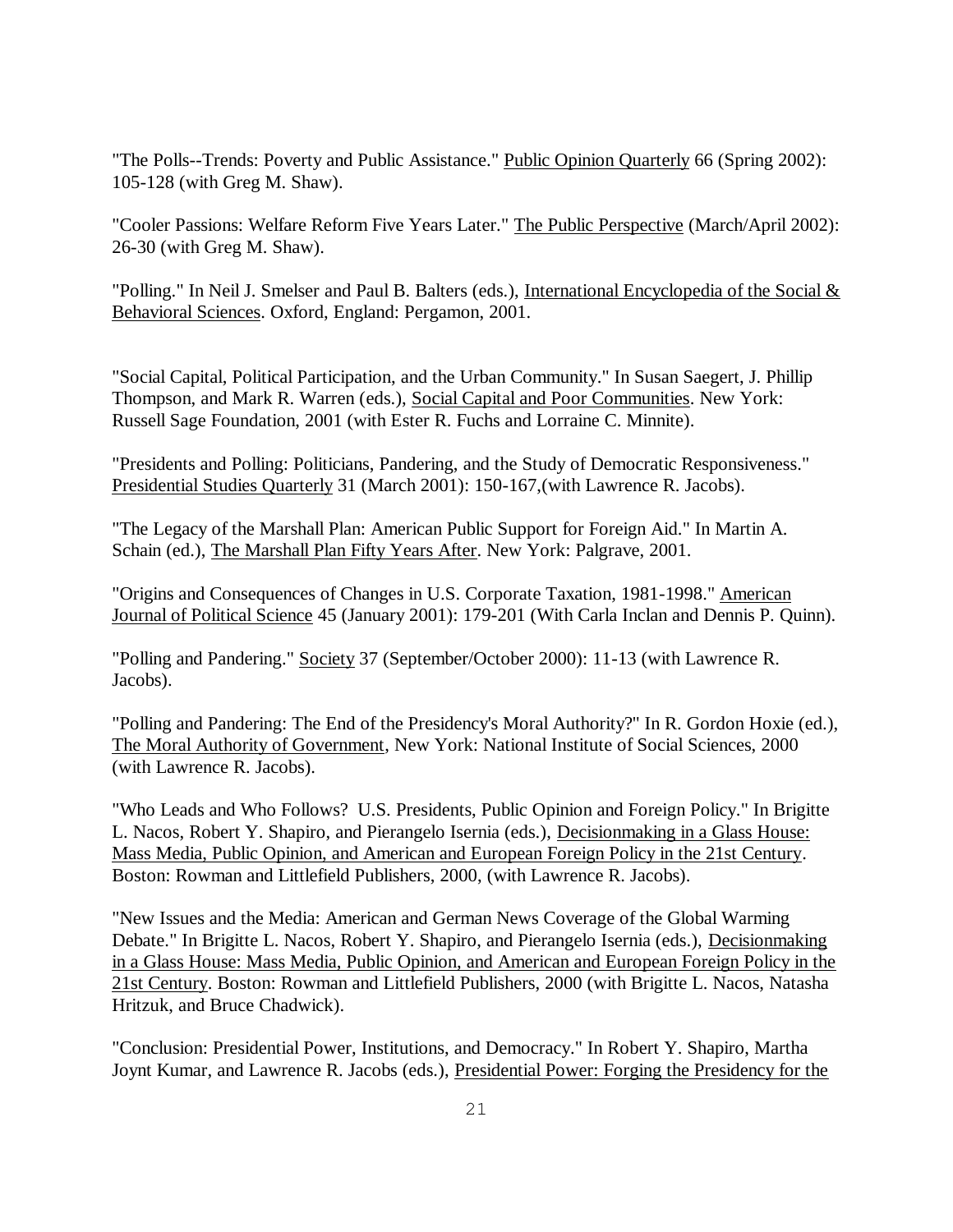Twenty-first Century. New York, Columbia University Press, 2000, (with Lawrence R. Jacobs).

"The American Public's Pragmatic Liberalism Meets Its Philosophical Conservatism." Journal of Health Politics, Policy and Law 24 (October 1999): 1021-1031 (with Lawrence R. Jacobs).

"The Impact of Political Debate on Government Trust: Reminding the Public What the Federal Government Does." Political Behavior 21 (September 1999): 239-264 (with Shmuel Lock and Lawrence R. Jacobs).

"Lyndon Johnson, Vietnam, and Public Opinion."Presidential Studies Quarterly 29 (September 1999): 592-616 (with Lawrence R. Jacobs).

"Public Opinion, Elites, and Democracy." Critical Review 12 (Fall 1998): 501-528.

"The Rational Public and Beyond." In Stephen L. Elkin (ed.), Democracy and Citizen Competence. University Park, Penn.: Pennsylvania State University press, 1999. Originally presented at the PEGS Conference on Citizen Competence, Washington, D.C., February 9-11, 1995 (with Benjamin I. Page).

"Myths and Misunderstandings about Public Opinion toward Social Security." In R. Douglas Arnold, Michael J. Graetz, and Alicia H. Munnell (eds.), Framing the Social Security Debate: Values, Politics, and Economics. Washington, D.C.: National Academy of Social Insurance, 1998 (with Lawrence R. Jacobs).

"The Polls--Trends: Crime, the Police, and Civil Liberties." Public Opinion Quarterly 62 (Fall 1998): 405-426 (with Greg M. Shaw, Shmuel Lock, and Lawrence R. Jacobs).

"Is Washington Disconnected from Public Thinking About Social Security." The Public Perspective (June/July 1998): 54-57 (with Lawrence R. Jacobs).

"Congressional Leadership of Public Opinion." Political Science Quarterly 113 (Spring 1998): 21-41 (with Lawrence R. Jacobs, Eric D. Lawrence, and Steven S. Smith).

"Welfare State Regimes and Subjective Well-Being: A Cross- National Study." International Journal of Public Opinion Research 10 (Spring 1998): 2-24 (with John S. Lapinski, Charles R. Riemann, Matthew F. Stevens, and Lawrence R. Jacobs).

"The Politicization of Public Opinion: The Fight for the Pulpit." In Margaret Weir (ed.), The Social Divide: Political Parties and the Future of Activist Government. Washington, D.C.: The Brookings Institution, 1998 (with Lawrence R. Jacobs).

"Privacy of Health Care Data: What Does the Public Know? How Much Do They Care?" In Audrey R. Chapman (ed.), Health Care and Information Ethics: Protecting Fundamental Human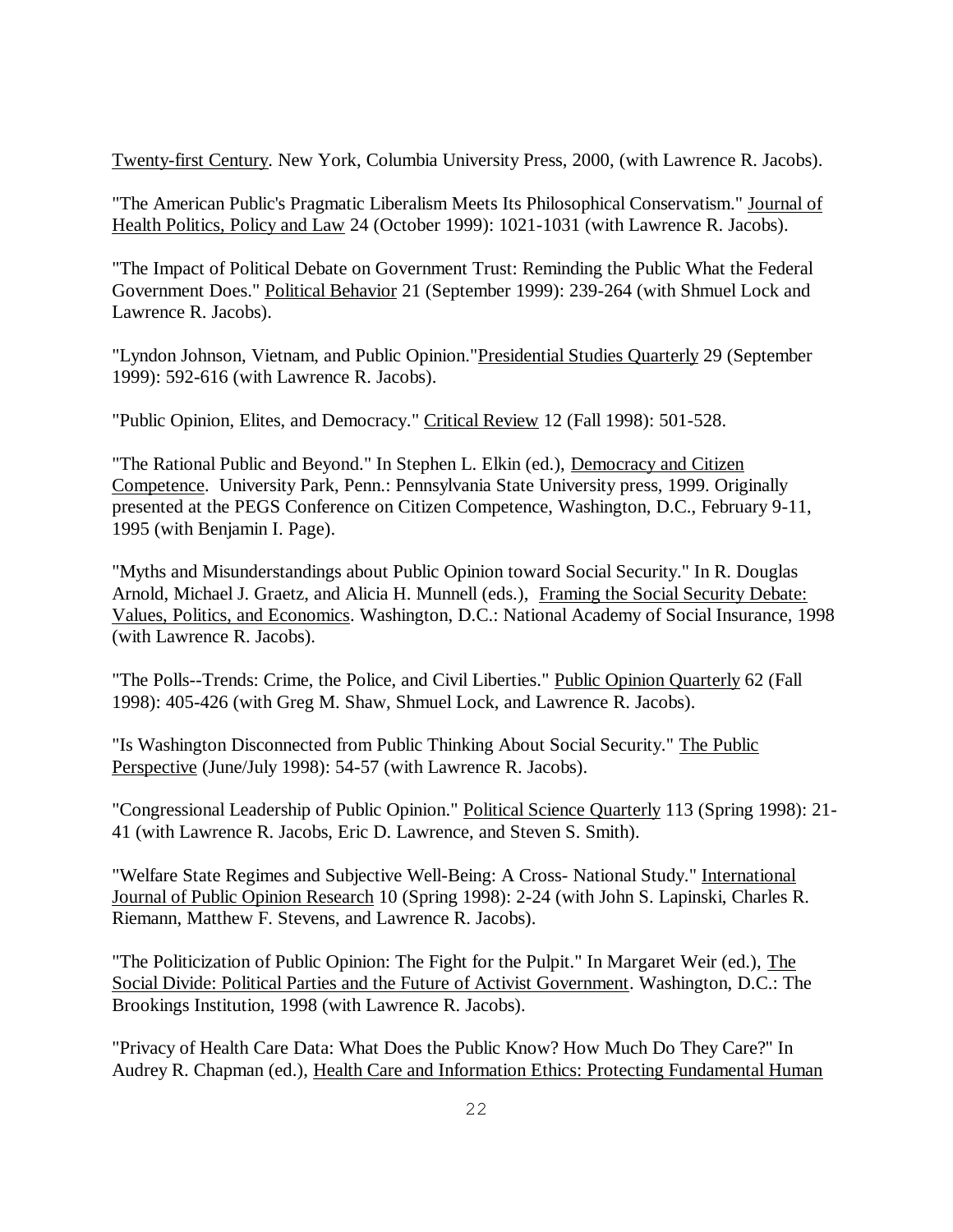Rights. Kansas City: Sheed & Ward, 1997 (with Eleanor Singer and Lawrence R. Jacobs). Originally a Report to the American Association for the Advancement of Science, July 1995.

"The Polling Crisis: It's Real, But Not Because of Politician Pandering or Flubbed Surveys." Roll Call: Politics (April 24, 1997): 15,20 (with Lawrence R. Jacobs).

"Debunking the Pandering Politician Myth." The Public Perspective (April/May, 1997): 3-5 (with Lawrence R. Jacobs).

"Searching Presidential Documents On-Line: Advantages and Limitations." PS: Political Science and Politics 29 (September 1996): 501-504 (with Greg M. Shaw and Lawrence R. Jacobs).

"The Elusive Common Ground: The Politics of Public Opinion and Healthcare Reform." Generations 20 (Summer 1996):7-12 (with Michael Zis and Lawrence R. Jacobs).

"Presidential Manipulation of Polls and Public Opinion: The Nixon Administration and the Pollsters." Political Science Quarterly 110 (Winter 1995-96): 519-538 (with Lawrence R. Jacobs). Winner of International Communication Association, Political Communication Division, Distinguished Essay Award, 1996.

"Toward the Integrated Study of Political Communications, Public Opinion, and the Policymaking Process." PS: Political Science and Politics 29 (March 1996): 10-13 (with Lawrence R. Jacobs).

"Public Opinion on Welfare Reform: A Mandate for What?" In R. Kent Weaver and William Dickens, ed., Looking Before We Leap: Social Science and Welfare Reform. Washington, D.C.: The Brookings Institution, 1995 (with R. Kent Weaver and Lawrence R. Jacobs).

"Poll Trends: Welfare." Public Opinion Quarterly, 59 (Winter 1995): 606-627 (with R. Kent Weaver and Lawrence R. Jacobs).

"The Rise of Presidential Polling: The Nixon White House in Historical Perspective." Public Opinion Quarterly 59 (Summer 1995): 163-195 (with Lawrence R. Jacobs). "Poll Trends: Social Security--An Update." Public Opinion Quarterly 59 (Fall 1995):420-442 (with Jennifer Baggette and Lawrence R. Jacobs).

"Media Coverage and Public Views of Social Security." The Public Perspective (April/May 1995): 9-10, 48-49 (with Lawrence R. Jacobs and Mark D. Watts).

"Don't Blame the Public for Failed Health Care Reform." Journal of Health Politics, Policy, and Law 20 (Summer 1995): 411-423 (with Lawrence R. Jacobs).

"Issues, Candidate Image, and Priming: The Use of Private Polls in Kennedy's 1960 Presidential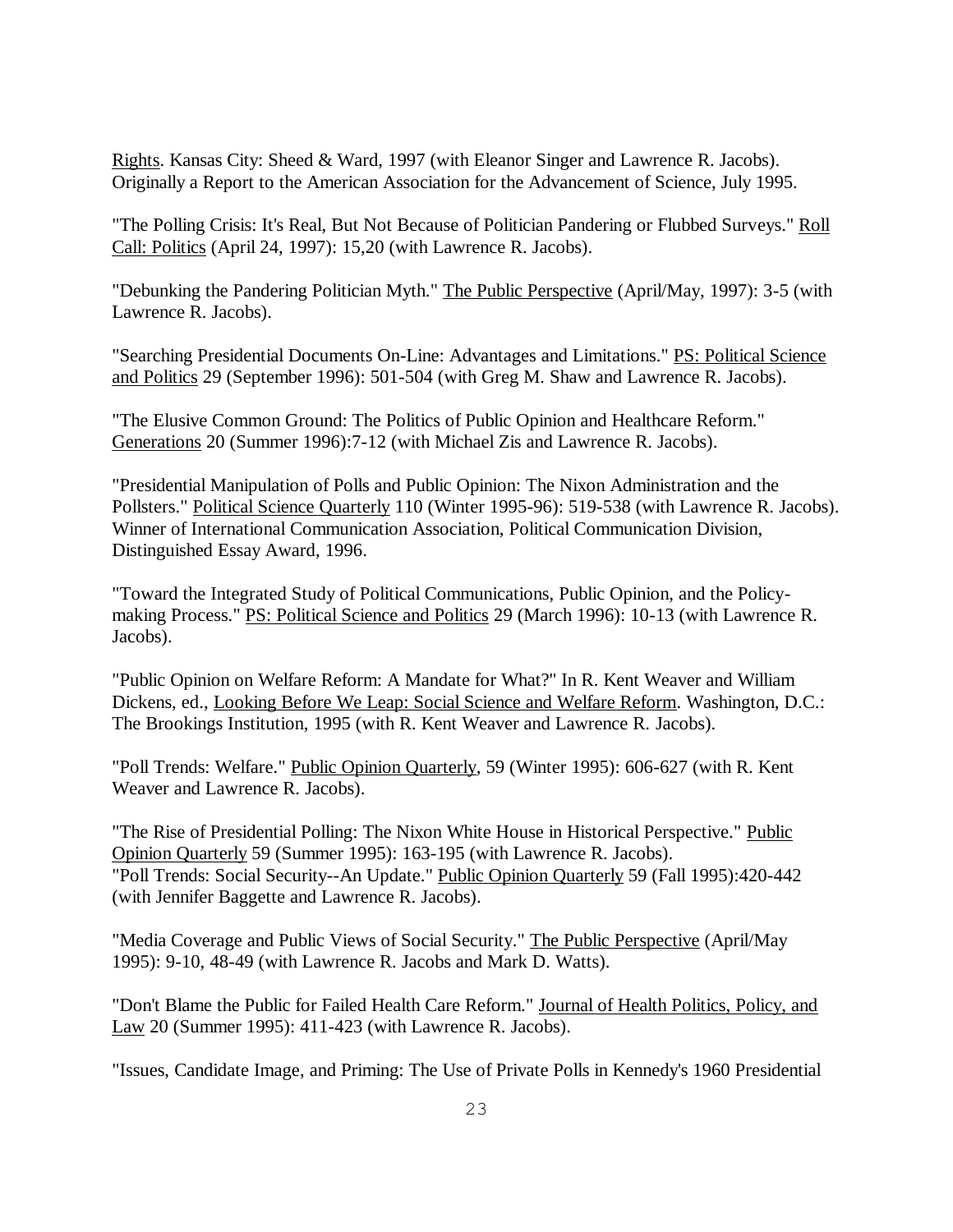Campaign." American Political Science Review 88 (September 1994): 527-540 (with Lawrence R. Jacobs).

"Public Opinion in President Clinton's First Year: Leadership and Responsiveness." In Stanley A. Renshon, ed., The Clinton Presidency: Campaigning, Governing, and the Psychology of Leadership. Boulder, Col.: Westview Press, 1995 (with Lawrence R. Jacobs).

"Questioning the Conventional Wisdom on Public Opinion Toward Health Reform." " PS: Political Science and Politics 27 (June 1994): 208-214 (with Lawrence R. Jacobs).

"Public Opinion, Institutions, and Policymaking: Studying Substantive Democracy: " PS: Political Science and Politics 27 (March 1994): 9-17 (with Lawrence R. Jacobs).

"Public Opinion's Tilt Against Private Enterprise." Health Affairs 13 (Spring (1) 1994): 285-298 (with Lawrence R. Jacobs).

"Letters: Public Opinion and Reform" (Response to Marc L. Berk) Health Affairs 13 (Summer (3) 1994): 275-276 (with Lawrence R. Jacobs).

"Public Opinion and Reform" (Reply/Letter). Health Affairs 13 (Summer, 1994): 275-276 (with Lawrence R. Jacobs).

"Introduction." In Delli Carpini, Huddy, and Shapiro, eds., Research in Micropolitics, Volume 4: New Directions in Political Psychology. Greenwich, Conn.: JAI Press, 1994 (with Michael X. Delli Carpini and Leonie Huddy).

"Foreign Policy and Public Opinion." In David A. Deese, ed., The Politics of American Foreign Policy, St. Martin's Press, 1994. Originally presented (and titled "Foreign Policy and Public Opinion in a Transformed World") at the Thomas P. O'Neill, Jr., Symposium on the Politics of American Foreign Policy, Boston College, April 3-4, 1992.

"The Duality of Public Opinion: Personal Interests and the National Interest in Health Care Reform." Domestic Affairs 2 (Winter 1993/94): 245-259 (with Lawrence R. Jacobs). "Poll Trends: Medical Care in the United States--An Update." Public Opinion Quarterly 57 (Fall 1993): 394-427 (with Lawrence R. Jacobs and Eli C. Schulman).

"The Conventional Wisdom that Portrays Americans as Narrow Individualists is Myopic." The Public Perspective 4 (May/June 1993): 22-27 (with Lawrence R. Jacobs).

"Public Opinion." In Oxford Companion to Politics of the World. New York: Oxford University Press, 1993. Pp. 757-758.

"The Rational Public and Democracy." In George E. Marcus and Russell L. Hanson, eds.,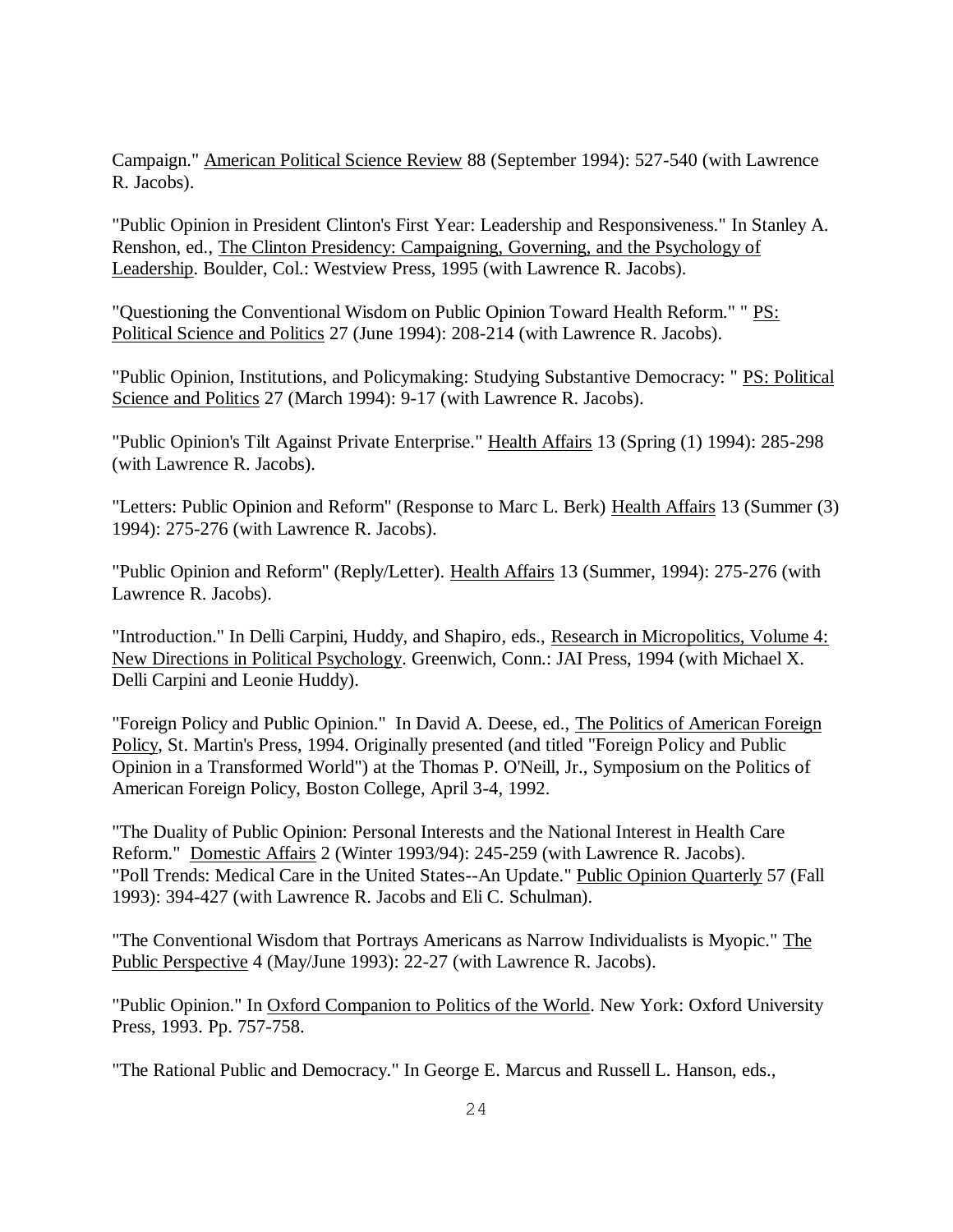Reconsidering The Democratic Public. University Park, Pa.: The Pennsylvania State University Press, 1993. Originally presented at the NEH Democratic Theory Symposium, Williams College, Williamstown, Mass., 1989 (with Benjamin I. Page).

"Business Political Power: The Case of Taxation." American Political Science Review 85 (September 1991): 851-874 (with Dennis P. Quinn).

"Economic Growth Strategies: The Effects of Ideological Partisanship on Interest Rates and Business Taxation in the United States." American Journal of Political Science 35 (August 1991): 656-685 (with Dennis P. Quinn).

"Media Influences on Support for Presidential Candidates in Primary Elections: Theory, Method, and Evidence." International Journal of Public Opinion Research 3 (1991): 340-365 (with J. Young, K. Patterson, J. Blumenfeld, D. Cifu, S. Offenhartz, and T. Tsekerides).

"Content Analysis of News Reports: Comparing Human Coding and a Computer-Assisted Method." Communication 12 (1991): 111-128 (with B. Nacos, J. Young, D. Fan, T. Kjellstrand, and C. McCaa).

"Public Opinion Toward Social Welfare Policies: The United States in Comparative Perspective." In Samuel Long, ed., Research in Micropolitics. Volume 3. Public Opinion. Greenwich, Conn.: JAI Press, 1990 (with John T. Young).

"Restraining the Whims and Passions of the Public." In Bernard Grofman and Donald Wittman, eds., The Federalist Papers and the New Institutionalism. New York: Agathon Press, 1989. Originally presented at the 1987 annual meeting of the American Political Science Association, Chicago (with Benjamin I. Page).

"Educating and Manipulating the Public." In Michael Margolis and Gary Mauser, eds., Manipulating Public Opinion, Pacific Grove, Cal.: Brooks/Cole Publishing Company, 1989. Originally presented at the 1987 annual meeting of the Midwest Political Science Association, Chicago (with Benjamin I. Page).

"The Relationship Between Public Opinion and Public Policy: A Review." In Samuel Long, ed., Political Behavior Annual, Vol. II. Boulder, Col.: Westview Press, 1989 (with Lawrence R. Jacobs).

"Public Opinion and the Welfare State: The United States in Comparative Perspective." Political Science Quarterly, (Spring 1989): 59-89 (with John T. Young).

"Public Opinion and the New Social History: Some Lessons for the Study of Public Opinion and Democratic Policy Making." Social Science History 13 (Spring 1989): 1-24 (with Lawrence R. Jacobs).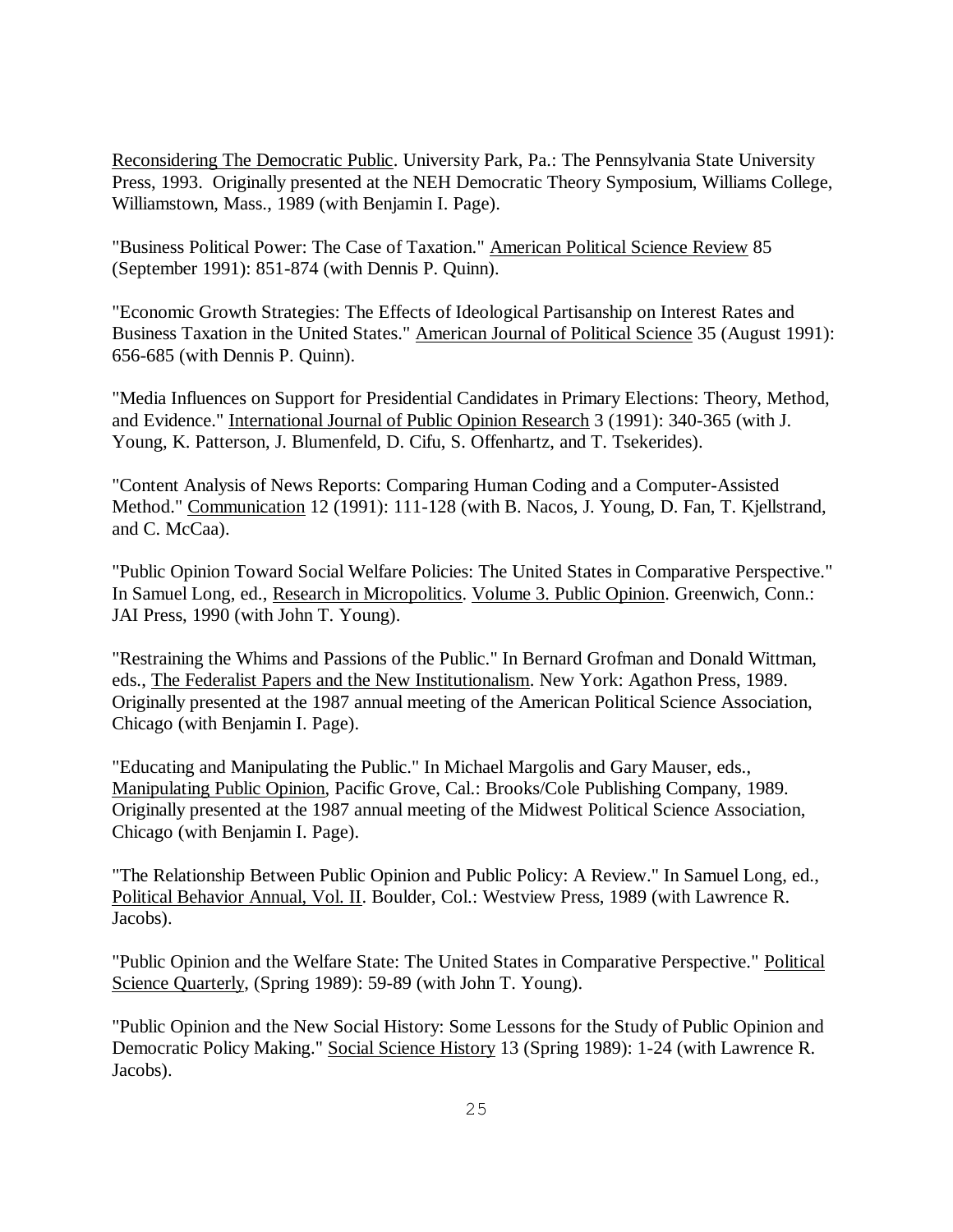"Toujours plus de depenses sociales." Le Journal de Elections 5 (Nov./Dec. 1988): 32, 37. Original English title was "The 1988 Election and the U.S. Social Welfare Agenda." "Le vote des televisions." Le Journal des Elections 4 (Sept./Oct. 1988): 22-23 (with John T. Young). Original English title was "The Role of the Media in the Primaries."

"The Polls -- A Report: Human Rights." Public Opinion Quarterly 52 (Fall, 1988): 386-398 (with Anne E. Geyer).

"Foreign Policy and the Rational Public." Journal of Conflict Resolution, 32 (June, 1988): 211- 247. An earlier version, "Trends in Public Opinion Toward Foreign Policy, 1935-1985," was presented at the 1986 annual meeting of the American Sociological Association, New York (with Benjamin I. Page).

"The Polls: Employment and Social Welfare." Public Opinion Quarterly 51 (Summer, 1987): 268- 281 (with Kelly D. Patterson, Judith Russell, and John T. Young).

"The Polls: Public Assistance." Public Opinion Quarterly 51 (Spring, 1987): 120-130 (with Kelly D. Patterson, Judith Russell, and John T. Young).

"What Moves Public Opinion." American Political Science Review 81 (March, 1987): 23-43 (with Benjamin I. Page and Glenn R. Dempsey). Reprinted in Doris A. Graber, ed., Media Power in Politics, Second Edition, Washington, D.C.: Congressional Quarterly Press, 1990.

"The Polls: Medical Care in the United States." Public Opinion Quarterly 50 (Fall, 1986): 418- 428 (with John T. Young).

"The Polls: Environmental Protection." Public Opinion Quarterly 50 (Summer, 1986): 270-279 (with John M. Gillroy).

"Gender Differences in Policy Preferences: A Summary of Trends from the 1960s to the 1980s." Public Opinion Quarterly 50 (Spring, 1986): 42-61 (with Harpreet Mahajan). An earlier report was "Gender Differences in Policy Choices: Trends from the 1960s to the 1980s," presented at the 1984 annual meeting of the Midwest Association for Public Opinion Research, Chicago (with Kurt Veith).

"Measuring Mayoral Power: Comparing Formal Authority with Reputed Power." In Terry Nichols Clark, ed., Research in Urban Policy, Volume 2, Part A: Fiscal Austerity and Urban Management. Greenwich, Conn.: JAI Press, Inc., 1986 (with John A. Williams).

"The Polls: Social Security." Public Opinion Quarterly 49 (Winter, 1985): 561-572 (with Tom W. Smith).

"The Polls: Regulation - Part I." Public Opinion Quarterly 48 (Summer, 1984): 531-542 (with John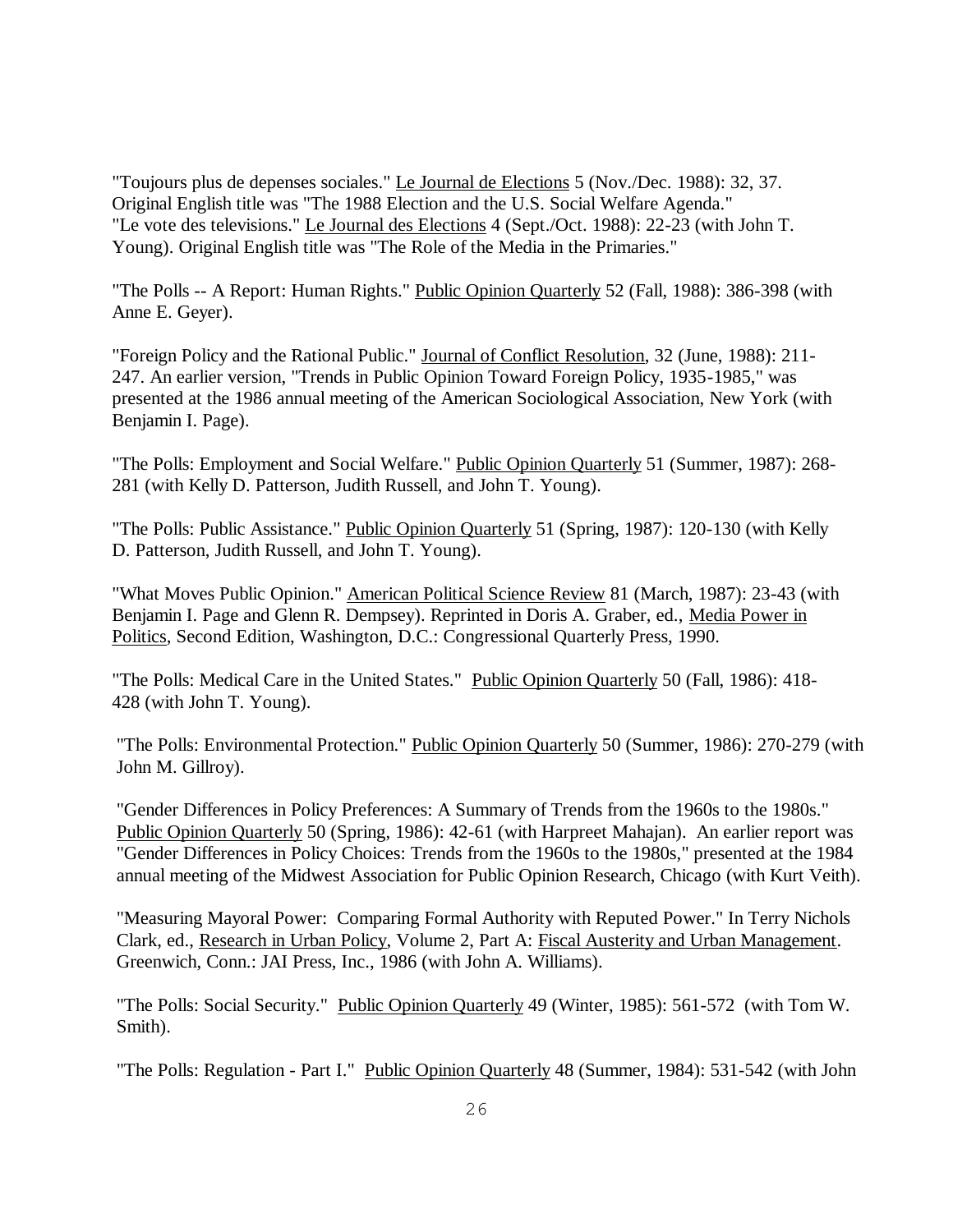M. Gillroy).

"The Polls: Regulation - Part II." Public Opinion Quarterly 48 (Fall, 1984): 666-677 (with John M. Gillroy).

"Public Opinion and the Federal Judiciary: Crime, Punishment, and Demographic Constraints." Population Research and Policy Review 3 (1984): 255-280. An earlier version, "Public Opinion and the Federal Judiciary: A Reappraisal of the Representative Model," was presented at the 1981 annual meeting of the Midwest Political Science Association, Cincinnati (with Charles M. Silver).

"Presidents as Opinion Leaders: Some New Evidence." Policy Studies Journal 12 (June, 1984): 649-661 (with Benjamin I. Page). Reprinted in Randall P. Ripley and Elliot E. Slotnick, eds. Readings in American Government and Politics. New York: McGraw-Hill, 1989.

"Presidential Leadership Through Public Opinion," in George C. Edwards III, Steven A. Shull, and Norman C. Thomas, eds., The Presidency and Public Policy. Pittsburgh: University of Pittsburgh Press, 1985 (with Benjamin I. Page).

"Constituency, Party, and Representation in Congress." Public Opinion Quarterly 48 (Winter, 1984): 741-756. This is a shortened version of a report with the same title, NORC, 1982 (with Benjamin I. Page, Paul W. Gronke, and Robert M. Rosenberg).

"Government Performance as a Basis for Machine Support." Urban Affairs Quarterly 18 (June, l983): 537-550 (with Ester R. Fuchs). Reprinted in Marilyn Gittel, ed., State Politics and the New Federalism. New York: Longman Press, 1986.

"Effects of Public Opinion on Policy." American Political Science Review 77 (March, l983): l75-l90. Originally presented at the 198l annual meeting of the American Political Science Association, New York. A preliminary report was "Congruence Between Preferences and Policy," presented at the 198l annual meeting of the Midwest Political Science Association, Cincinnati (with Benjamin I. Page).

"Data Sources, Sampling, and Measurement" (Appendix 1), and "Functional Performance Analysis" (Appendix 4). In Terry Nichols Clark and Lorna C. Ferguson, City Money: Political Processes, Fiscal Strain, and Retrenchment. New York: Columbia University Press, l983 (with Terry N. Clark and Lorna C. Ferguson).

"Functional Performance Analysis: A New Approach to the Study of Municipal Expenditures and Debt." Political Methodology 8, 2 (l982): 87-l23 (with Terry Nichols Clark and Lorna C. Ferguson).

"Changes in Americans' Policy Preferences, 1935-1979." Public Opinion Quarterly 46 (Spring, 1982): 24-42. Originally presented at the l980 annual meeting of the Midwest Association for Public Opinion Research, Chicago (with Benjamin I. Page).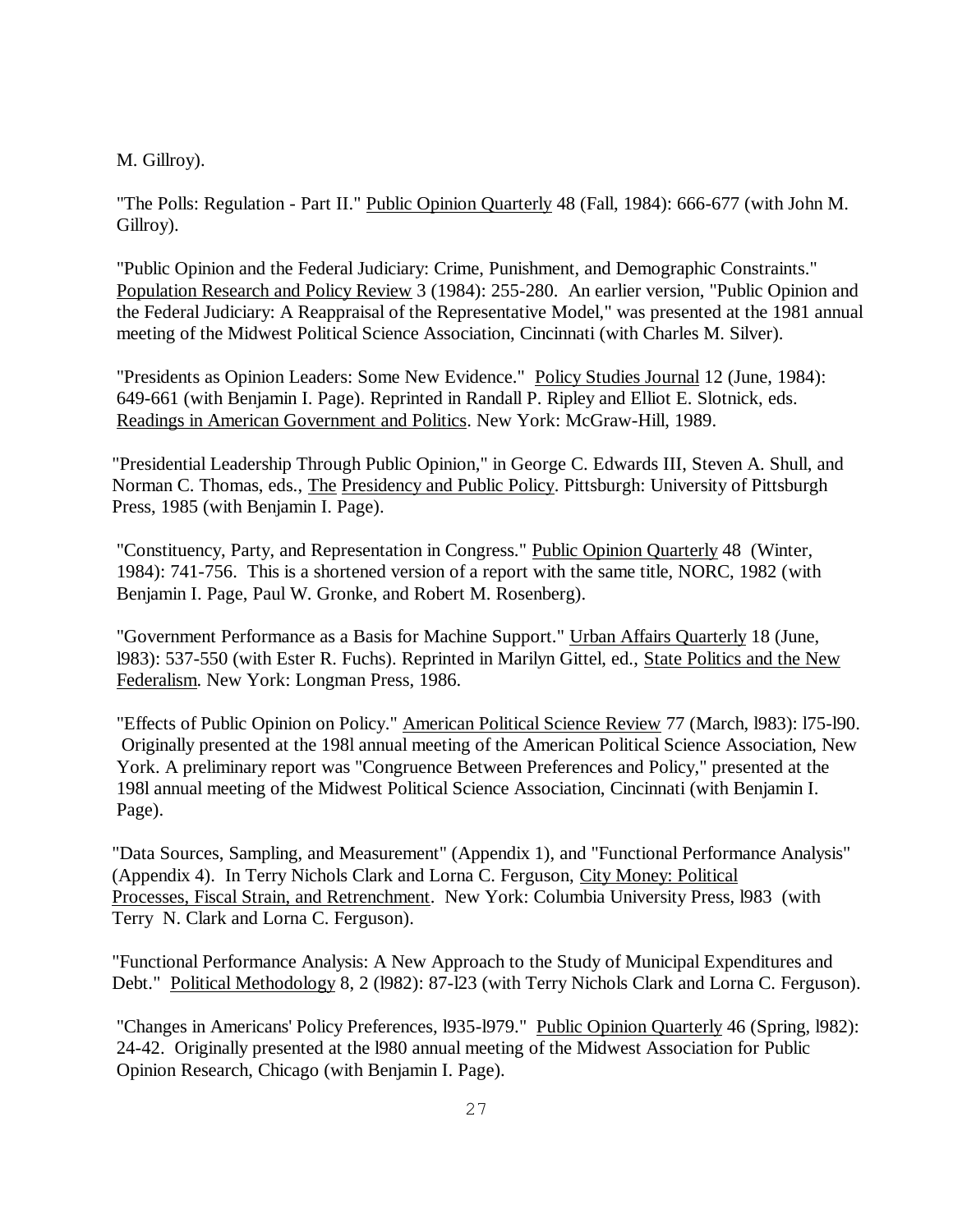"Presidential Performance, the Economy, and the Public's Evaluation of Economic Conditions." Journal of Politics 42 (February, l980): 49-67 (with Bruce M. Conforto).

"Economic Perception and Political Behavior: Reply to Professor Kenski." Journal of Politics 42 (February, l980): 76-8l (with Bruce M. Conforto).

# Book Reviews and Other Essays

Review of Dov H. Levin, *Meddling in the Ballot Box: The Causes and Effects of Partisan Electoral Intervention*. *Political Science Quarterly*, 2021, in press.

"Despite the 2020 Election Results, You Can Still Trust Polling. Mostly." Monkey Cage. The Washington Post. December 3, 2020. [https://www.washingtonpost.com/politics/2020/12/03/was-](https://www.washingtonpost.com/politics/2020/12/03/was-2020-really-disaster-polling/)[2020-really-disaster-polling/](https://www.washingtonpost.com/politics/2020/12/03/was-2020-really-disaster-polling/)

Review of Daniel J. Hopkins, *The Increasingly United States: How and Why American Political Behavior Nationalized*. *H-Diplo/ISSF.* 13 September 2018. [https://issforum.org/essays/41](https://issforum.org/essays/41-united) [united.](https://issforum.org/essays/41-united)

H-Diplo/ISSF Commentary on "The Center Can Hold: Public Policy for an Age of Extremes." 18 December 2018. <http://tiny.cc/CR4>

"Poor weather doesn't dissuade voting in noncompetitive elections – not even Hurricane Sandy did in 2012." [http://blogs.lse.ac.uk/usappblog/2017/06/12/poor-weather-doesnt-dissuade-voting-in](http://blogs.lse.ac.uk/usappblog/2017/06/12/poor-weather-doesnt-dissuade-voting-in-noncompetitive-elections-not-even-hurricane-sandy-did-in-2012/)[noncompetitive-elections-not-even-hurricane-sandy-did-in-2012/,](http://blogs.lse.ac.uk/usappblog/2017/06/12/poor-weather-doesnt-dissuade-voting-in-noncompetitive-elections-not-even-hurricane-sandy-did-in-2012/) June 6, 2017(with Viviana Rivera-Burgos and Narayani Lasala-Blanco).

"Why can't the Senate repeal Obamacare? Because its policies are actually popular." The Washington Post, July 19, 2017. [https://www.washingtonpost.com/news/monkey](https://www.washingtonpost.com/news/monkey-cage/wp/2017/07/19/why-cant-the-senate-repeal-obamacare-because-its-actual-policies-are-popular/?utm_term=.98653292c435)[cage/wp/2017/07/19/why-cant-the-senate-repeal-obamacare-because-its-actual-policies-are](https://www.washingtonpost.com/news/monkey-cage/wp/2017/07/19/why-cant-the-senate-repeal-obamacare-because-its-actual-policies-are-popular/?utm_term=.98653292c435)[popular/?utm\\_term=.98653292c435](https://www.washingtonpost.com/news/monkey-cage/wp/2017/07/19/why-cant-the-senate-repeal-obamacare-because-its-actual-policies-are-popular/?utm_term=.98653292c435) (with Greg M. Shaw).

"The Uncertain Legacy of Barack Obama '83." *Columbia College Today*, Winter 2016-17, p.24-27.

미대선 한미전문가 공동분석

Joint US-Korea Expert Analysis on the US Presidential Election Series Munhwa Ilbo (with James Kim):

1"트럼프 누가 왜 지지하는가?" 2016-07-18 Title: "Trump, Who Supports Him and Why?" Munhwa Ilbo. 2016-07-18 (with James Kim).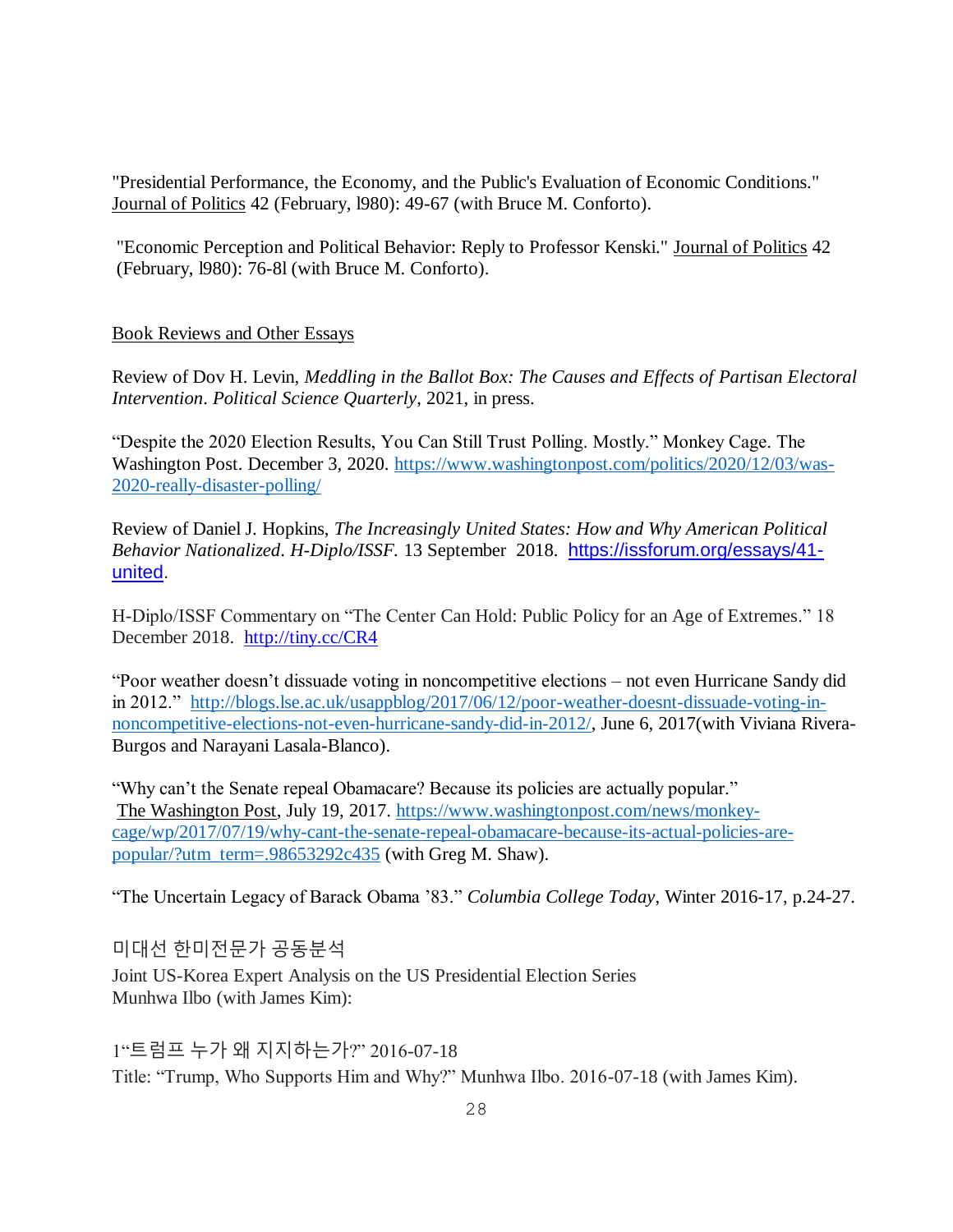2"클린턴이 넘어야 할 장벽" 2016-07-25 "Clinton's Challenge" Munhwa Ilbo. 2016-07-25 (with James Kim).

3"대선 6주전, 막판 뒤집기 가능한가?'" 2016-09-26 "An Upset with Six Weeks Left Till the Election?" Munhwa Ilbo. 2016-09-26 (with James Kim).

4"트럼프 리스크" "The Trump Risk" Munhwa Ilbo. 2016-10-06 (with James Kim).

5"캐스팅보트 쥔 젊은세대" "Decisive Votes in the Hands of Youth Generation" Munhwa Ilbo. 2016-10-12 (with James Kim).

 $6"$ 여전히 알 수 없는 승부" "Still an Unpredictable Game" Munhwa Ilbo. 2016-10-19(with James Kim).

7"선거막판변수와 조기 투표" "Last Minute Variables and Early Voting" Munhwa Ilbo. 2016-11-02 (with James Kim).

 $8$ " $2$   $\pm$  박빙' 미대선... 한미 전문가 대담" "US Election Neck and Neck…. Korea-US Experts Dialogue" Munhwa Ilbo. 2016-11-9 (with James Kim).

9"트럼프 역전은 어떻게 가능했나?" "How was Trump Upset Possible?" Munhwa Ilbo. 2016-11-22 (with James Kim).

"Is it crazy for Michael Bloomberg to run for president? Maybe not." The Washington Post, January 23, 2016. [https://www.washingtonpost.com/news/monkey-cage/wp/2016/01/23/is-it-crazy-for](https://www.washingtonpost.com/news/monkey-cage/wp/2016/01/23/is-it-crazy-for-michael-bloomberg-to-run-for-president-maybe-not/)[michael-bloomberg-to-run-for-president-maybe-not/](https://www.washingtonpost.com/news/monkey-cage/wp/2016/01/23/is-it-crazy-for-michael-bloomberg-to-run-for-president-maybe-not/)

Review of The Gamble: Choice and Chance in the 2012 Presidential Election (by John Sides and Lynn Vavreck). Perspectives on Politics 12 (September 2014): 752-753.

Review of Changing Minds or Changing Channels? Partisan News in an Age of Choice (by Kevin Arceneaux and Martin Johnson). Political Science Quarterly 129 (Fall 2014): 513-515

"Americans don't like protests. But protests may work anyway." The Washington Post. August 25, 2014. [http://www.washingtonpost.com/blogs/monkey-cage/wp/2014/08/25/americans-](http://www.washingtonpost.com/blogs/monkey-cage/wp/2014/08/25/americans-dont-like-protests-but-protests-may-work-anyway/)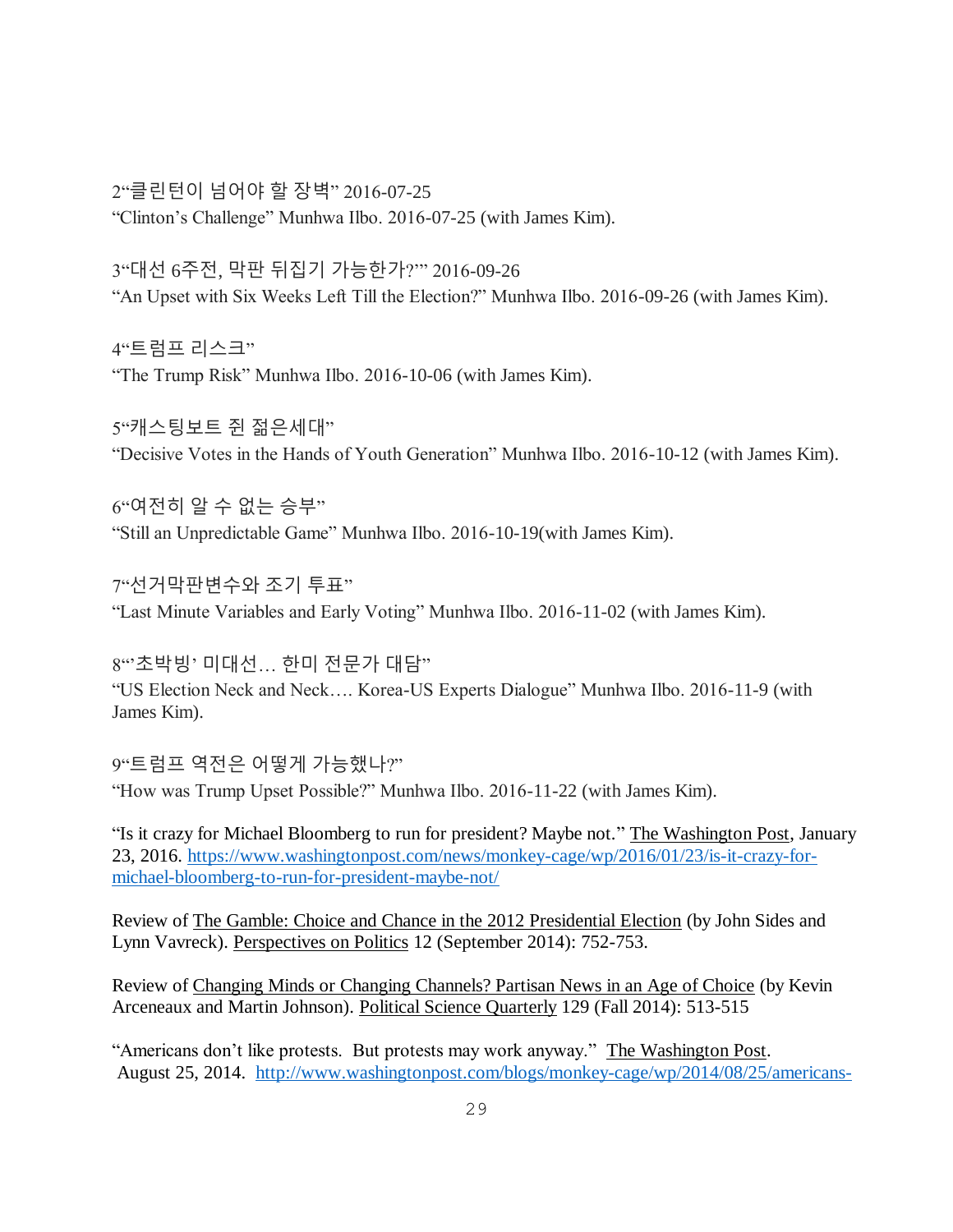[dont-like-protests-but-protests-may-work-anyway/](http://www.washingtonpost.com/blogs/monkey-cage/wp/2014/08/25/americans-dont-like-protests-but-protests-may-work-anyway/)

"Can young voters break the cycle of polarization?" The Washington Post. January 20, 2014. [http://www.washingtonpost.com/blogs/monkey-cage/wp/2014/01/20/can-young-voters-break-the](http://www.washingtonpost.com/blogs/monkey-cage/wp/2014/01/20/can-young-voters-break-the-cycle-of-polarization/)[cycle-of-polarization/](http://www.washingtonpost.com/blogs/monkey-cage/wp/2014/01/20/can-young-voters-break-the-cycle-of-polarization/)

Review of The Undeserving Rich: American Beliefs about Inequality, Opportunity, and Redistribution (by Leslie McCall). Political Science Quarterly 128 (Winter 2013-2014): 750-753.

Review of Breaking Through the Noise: Presidential Leadership, Public Opinion, and the News Media (by Matthew Eshbaugh-Soha and Jeffrey S. Peake). Political Science Quarterly 127 (Fall 2012): 481-483.

Review of American Public Opinion and Health Care (by Robert J. Blendon, et al.). Political Science Quarterly 127 (Summer 2012): 312-313.

Review of Americanism in the Twenty-First Century: Public Opinion in the Age of Immigration (by Deborah J. Schildkraut). Political Science Quarterly 127 (Spring 2012): 149-150.

Review of Paying Attention to Foreign Affairs: How Public Opinion Affects Presidential Decision Making (by Thomas Knecht). Political Science Quarterly 126 (Winter 2011-12): 685-687.

Review of The Opinion Makers; An Insider Exposes the Truth Behind the Polls (by David W. Moore). Political Science Quarterly 124 (Winter 2009-2010): 722-724.

"Comment: Media Use Measures for New Generations." Political Communication Report (Winter 2008).

"The Campaign Will Go On!" The Link (ISERP Newsletter) 4 (2) (Winter 2007-08): 1,8-9 (with Jason Bello).

"The Threat of International Terrorism after 9/11: News Coverage and Public Perceptions." Public Opinion Pros. Online periodical. February 2007 (with Brigitte L. Nacos and Yaeli Bloch-Elkon).

"Why Respond to Exit Polls." Public Opinion Pros Online periodical. January 2007 (with Lisa Ferraro Parmelee).

Review of Polling Matters: Why Leaders Must Listen to the Wisdom of the People (by Frank Newport). Public Opinion Quarterly 70 (Fall 2006): 402-405.

"Citizenship and Service: Political and Social Attitudes of Active-Duty Army and Cadets at the U.S.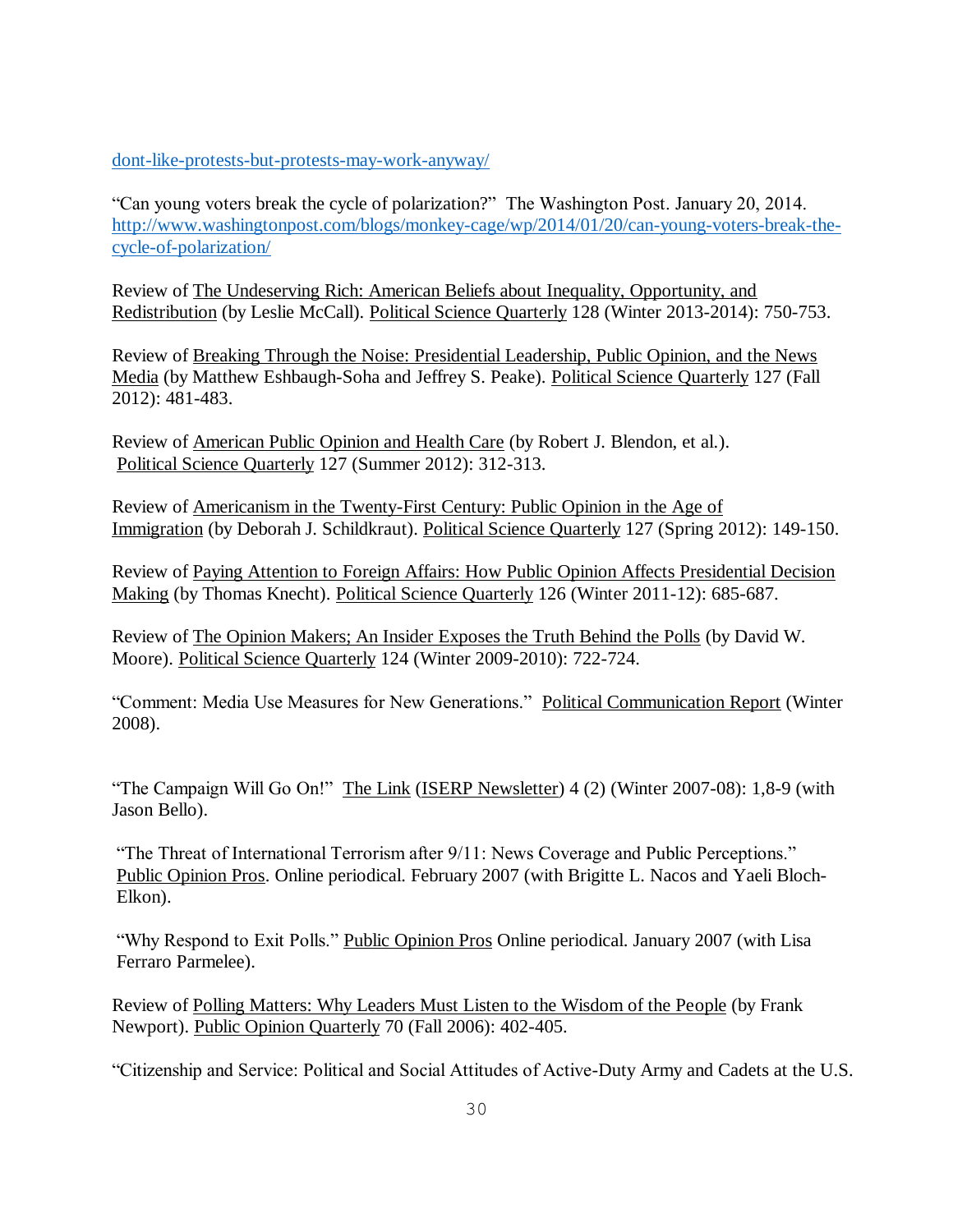Military Academy, West Point." **ISERP Newletter** 2 (Spring 2006): 1,8-9 (with Jason Dempsey and Craig Cummings).

"Can the Supreme Court Lead Public Opinion." Public Opinioin Pros Online periodical. March 2006 (with Craig Cummings).

Review of Tides of Consent: How Public Opinion Shapes American Politics (by James A. Stimson). Political Communication 23 (January-March, 2006): 113-115.

"Public Opinion Polling and the 2004 Election." Columbia College Today (November 2005): 28-31.

"Deep Suspicions: Iraq, Misperception, and Partisanship." Public Opinion Pros. Online periodical. June 2005 (with Yaeli Bloch-Elkon).

"Bush's Harder Sell." Opinion. Newsday. March 13, 2005, p.A36-37.

"'Why Respond to Polls? Public Opinion Polling and Democracy." Public Opinion Pros. Online periodical. 2004.

"The 2004 Election--What Happened and What Didn't?" SIPA News. December 2004.

Review of Out of Touch: The Presidency and Public Opinion (by Michael J. Towle). Political Science Quarterly 119 (Fall 2004): 526-527.

Review of The Grassroots of a Green Revolution (by Judith Gruber). Perspectives on Politics 2 (March 2004): 142-143.

Review of Stealth Democracy: Americans' Beliefs about How Government Should Work (by John R. Hibbing and Elizabeth Theiss-Morse). Political Science Quarterly 118 (Fall 2003): 497-499.

Review of The Private Roots of Public Action: Gender, Equality, and Political Participation (by Nancy Burns, Kay Lehman Schlozman, and Sidney Verba). Political Science Quarterly 117 (Fall 2002): 497-499.

Review of Constructing Public Opinion: How Political Elites Do What They Like and Why We Seem to Go Along With It (by Justin Lewis). Rhetoric & Public Affairs 5 (Summer 2002): 374-377.

Review of Bowling Alone: The Collapse and Revival of Amercian Community (by Robert D. Putnam). Political Science Quarterly 115 (Winter 2000-1): 618-620.

"Politicians Don't Pander: Political Manipulation and the Loss of Democratic Responsiveness." PRG Report 23 (Fall 2000): 1, 25-28 (with Lawrence R. Jacobs).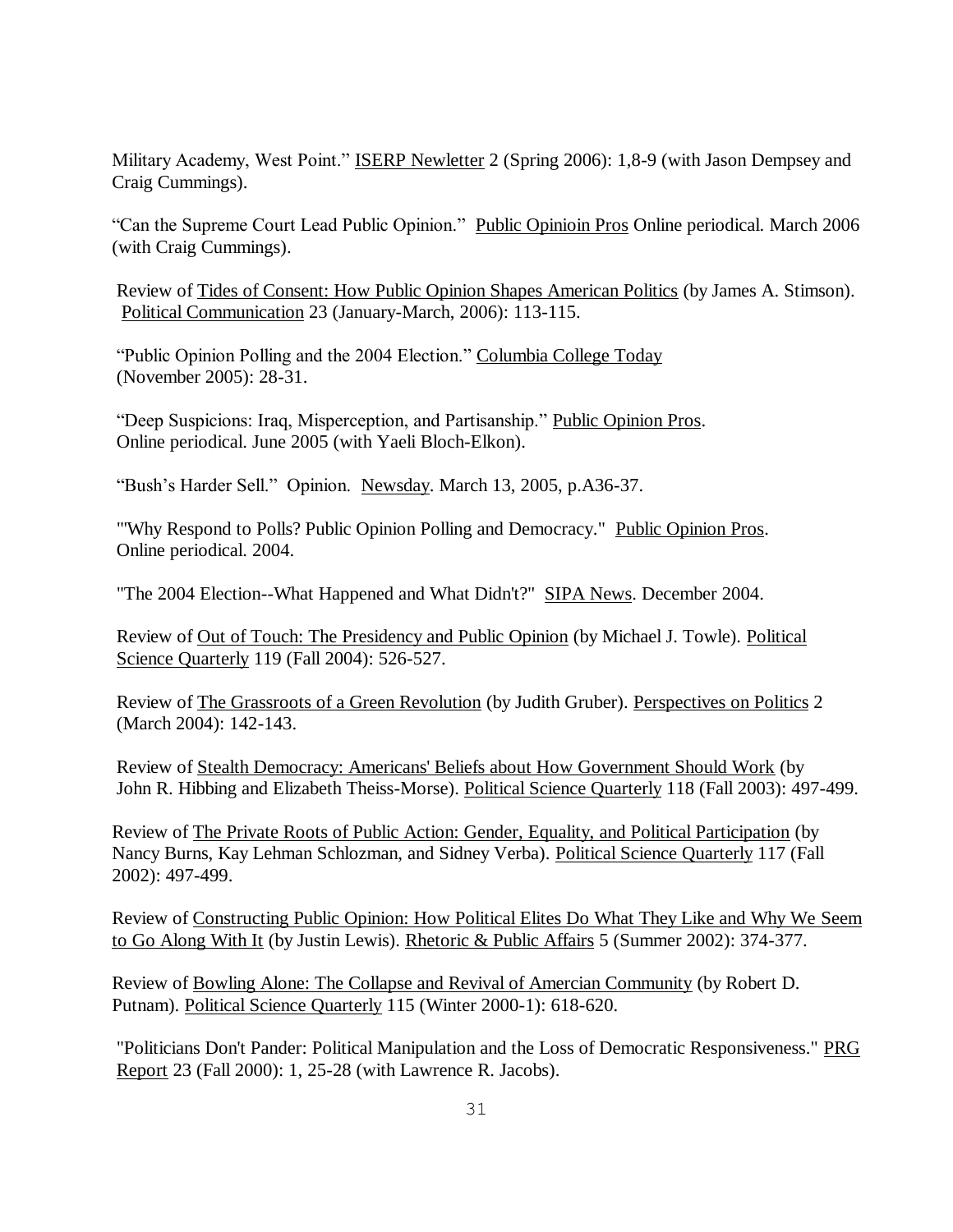Review of The Sometime Connection: Public Opinion and Social Policy (by Elaine B. Sharp). Public Opinion Quarterly (Winter 2000): 549-552.

"More Social Security bunk: UFO Stories." The New Republic, August 10, 1998 (with Lawrence R. Jacobs).

Review of The New American Voter (by Warren E. Miller and J. Merrill Shanks). Political Science Quarterly, 112 (Summer 1997): 313-314.

Review of Voice and Equality: Civic Voluntarism in American Politics (by Sidney Verba, Kay Lehman Schlozman, and Henry Brady). Political Science Quarterly 111 (Winter 1996-97):706-707.

Review of The Voice of the People: Public Opinion and Democracy (by James S. Fishkin). American Political Science Review 90 (September 1996):625-626.

Review of Policy and Opinion in the Gulf War (by John Mueller). American Political Science Review 89 (March 1995): 214-215.

Review of Manipulation and Consent: How Voters and Leaders Manage Complexity (by David J. Elkins). Political Science Quarterly 109 (Spring 1994): 189-191.

Review of Race, Class, and Culture: A Study in Afro-American Mass Opinion (by Robert C. Smith and Richard Seltzer). Political Science Quarterly 108 (Spring 1993): 172-173.

Review of People, Polls, and Policymakers: American Public Opinion and National Security (by Ronald H. Hinckley). Public Opinion Quarterly 57 (Spring 1993): 121-123.

Review of News that Matters: Television and American Opinion (by Shanto Iyengar and Donald R. Kinder). Congress and the Presidency 15 (August 1988): 195-197.

Review of Stability and Change in American Politics: The Coming of Age of the Generation of the 1960s (by Michael X. Delli Carpini). Perspective 15 (September/October, 1986): 139-140.

Review of The American Ethos: Public Attitudes toward Capitalism and Democracy (by Herbert McClosky and John Zaller). American Political Science Review 79 (September, 1985).

Review of The Visual Display of Quantitative Information (by Edward R. Tufte). Political Science Quarterly 99 (Summer, 1984): 369-70.

Review of The Confidence Gap: Business, Labor, and Government in the Public Mind (by Seymour Martin Lipset and William Schneider). Political Science Quarterly 99 (Spring, 1984): 102-103.

Review of Political Attitudes in America: Formation and Change (by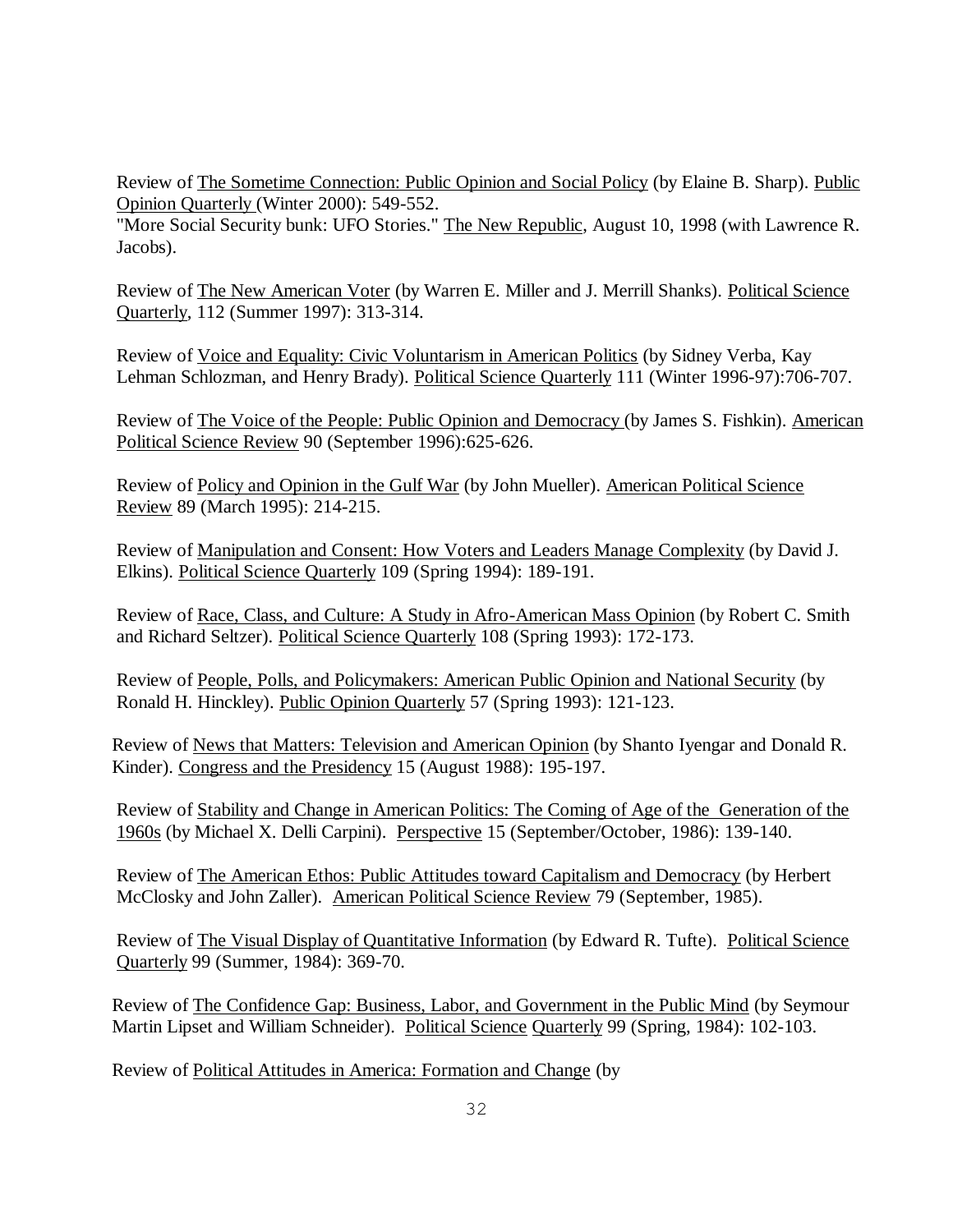Paul R. Abramson). Political Science Quarterly 98 (Winter, 1983-1984): 694-696.

Review of Generations and Politics: A Panel Study of Young Adults and Their Parents (by M. Kent Jennings and Richard G. Niemi). American Political Science Review 77 (June, l983): 470.

"Political Psychology Section Doings at the 1996 Meeting of the APSA." The Political Psychologist (Political Psychology Group, American Political Science Association) 2 (Winter 1997):2-3.

"Polls Should be Messengers, Not Messages." The Los Angeles Times, December 2, 1996, p.B6 (with Lawrence R. Jacobs).

"On-Line Presidential Documents: User Friendly But Still Incomplete." PRG Report: Newsletter of the Presidency Research Group, The American Political Science Association 17 (Fall 1995): 1,7-10 (with Greg M. Shaw and Lawrence R. Jacobs).

"Have We Too Much Democracy?" The Los Angeles Times, September 9, 1994 (with Lawrence R. Jacobs).

"A Day in the Life..." NYAAPOR News (Spring 1993), p.3.

"Want to Promote Democracy, Ross?: I'll take `MTV' and `Larry King Live' over the Electronic Town Hall." States and Societies 9 (Summer 1992): 1-2.

"What Influences Public Opinion: The News Media and Their Sources." Center for the Social Sciences Newsletter 5 (Spring, 1986): 5-8.

Other Selected Papers and Works

"Partisan Conflict and the Coronavirus: Public Perceptions of Presidential Performance, Threat, Crisis, and the Health System." Columbia University, 2020 (with Paul Platzman).

"Policy Feedback, Partisanship, and Attitudes Toward the Affordable Care Act in the United States." Paper presented at the annual meeting of the Midwest Political Science Association, April 4-7, 2019, Chicago, IL (with Anja Kilibarda, Joanna Chae, Ashley Kirzinger, and Mollyann Brodie).

"Any Way Out? Public Opinion, Partisan Conflict and Demographic Change." Unpublished paper, 2018 (with Narayani Lasala-Blanco, Shannon Schumacher, and Joy Wilke).

"The Polls—Trends: Improving Public Education in the United States." Columbia University, 2017 (with Oliver McClellan, Anja Kilibarda, and Sofi Sinozich).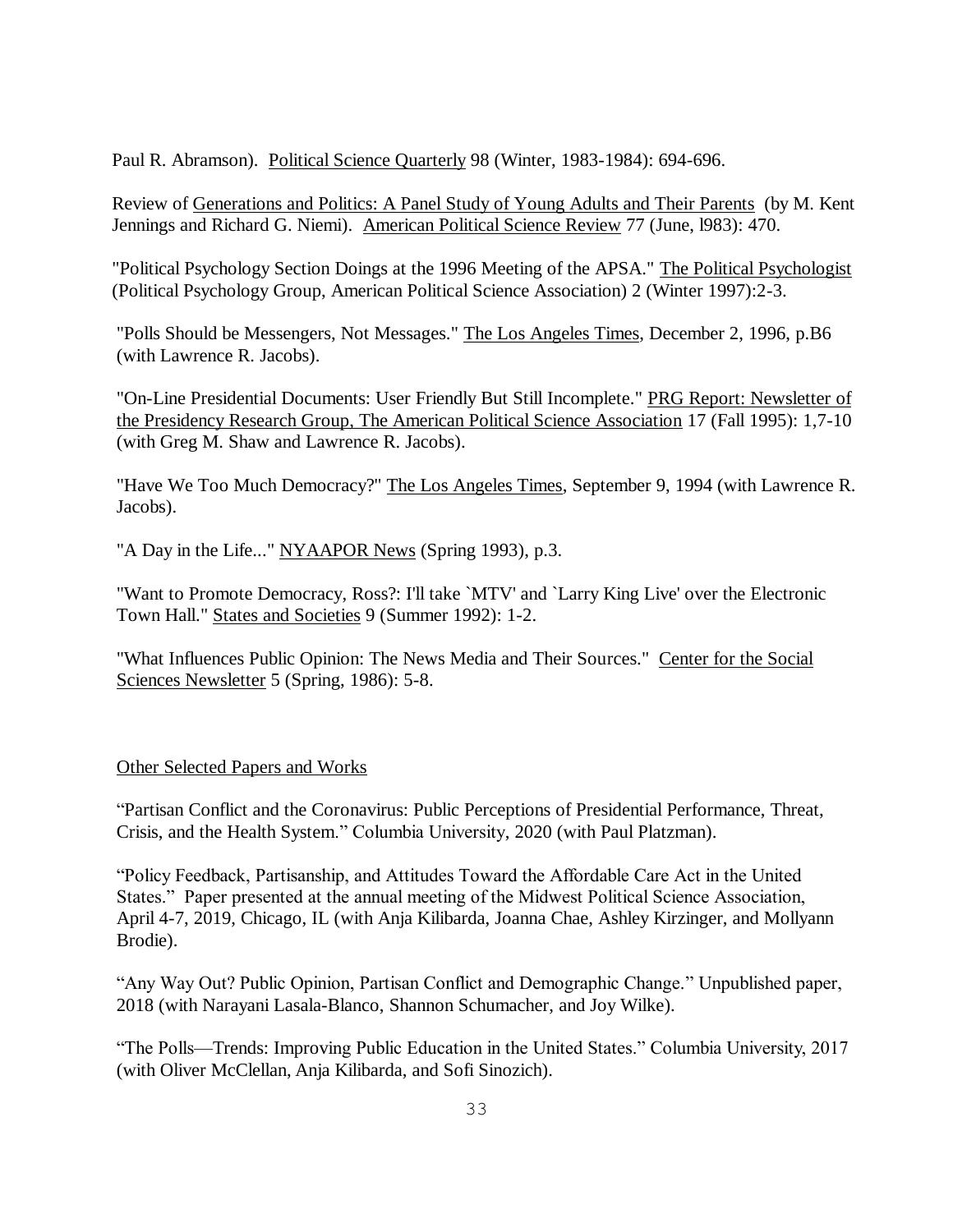"The Polls—Trends: Improving Public Education in the United States." Columbia University, November 2016 (with Oliver McClellan, Anja Kilibarda, and Sofi Sinozich).

"American Public Opinion and Partisan Conflict: Education's Exceptionalism." Paper presented at "The Politics of Education Policy: An International Perspective," John F. Kennedy School of Government, Harvard University, May 5-6, 2016 (with Anja Kilibarda, Oliver McClellan, and Sofi Sinozich).

"Race, Economic Status, and Attitudes Toward Education and Social Welfare Issues." Paper presented at poster session at "The Politics of Education Policy: An International Perspective," John F. Kennedy School of Government, Harvard University, May 5-6, 2016 (with Oliver McClellan, Anja Kilibarda, and Sofi Sinozich).

"Did Hurricane Sandy Damage the Vote? Survey Evidence from New York City." Paper presented at the at the Annual Meeting of the American Political Science Association, August 29- September 1, 2014, Chicago, Illinois (with Narayani Lasala-Blanco and Viviana Rivera-Burgos).

"From Depression to Depression? Seventy-five years of Public Opinion Toward Welfare." Paper presented at the panel on "The Politics of TANF Reauthorization" at the 31<sup>st</sup> Annual Fall Research Conference of the Association of Public Policy Analysis and Management, November 5-7, 2009, Washington, D.C.

"Political Conflict and the Rational Public." Paper presented at the Annual Conference of the Israel Communication Association, Tel Aviv, Israel, April 13, 2008 (with Yaeli Bloch-Elkon).

"Challenges to Democratic Competence." Columbia University and Bar Ilan University, January 2008 (with Yaeli Bloch-Elkon).

"Free Hand Abroad, Divide and Rule at Home: The Domestic Politics of Unipolarity." Paper presented at the Annual Meeting of the American Political Science Association, August 30- September 2, 2007, Chicago, Illinois (with Jack Snyder and Yaeli Bloch-Elkon).

"Prevention of Terrorism in Post-9/11 America: News Coverage, Public Perceptions and the Politics of Homeland Security." Paper presented at the Annual Meeting of the American Political Science Association, August 30-September 2, 2007, Chicago, Illinois (with Brigitte L. Nacos and Yaeli Bloch-Elkon).

"Public Opinion Polling 1976-Present." Columbia University, February 2007.

"The Threat of International Terrorism after 9/11: News Coverage and Public Perceptions." , Philadelphia (with Brigitte L. Nacos and Yaeli Bloch-Elkon).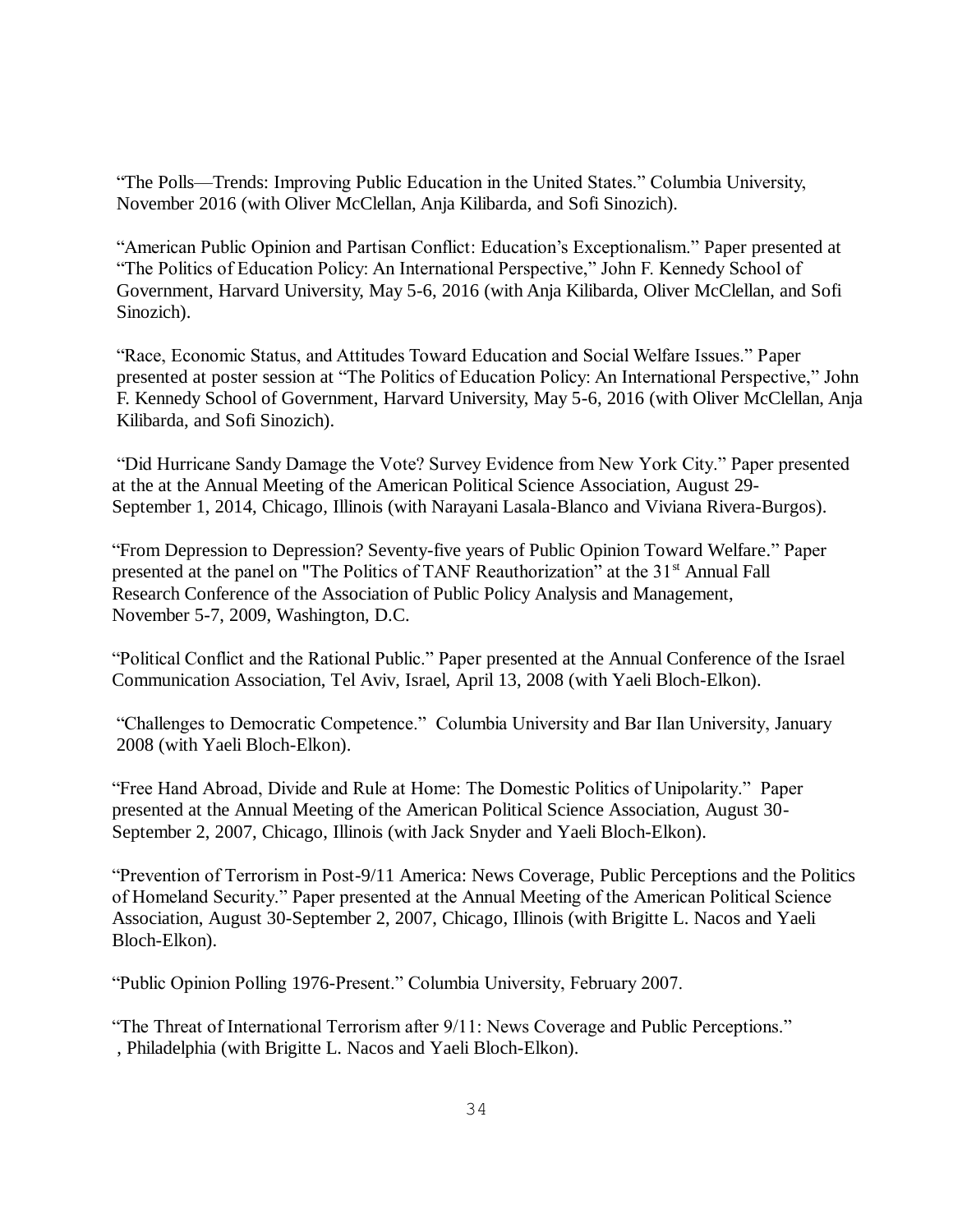"Political Polarization and the Rational Public." Paper presented at the Annual Conference of the American Association for Public Opinion Research, Montreal, Quebec, Canada, May 18-21, 2006 (with Yaeli Bloch-Elkon).

"Partisan Conflict, Public Opinion, and U.S. Foreign Policy." Paper presented at the Inequality & Social Policy Seminar, John F. Kennedy School of Government, Harvard University, Cambridge, MA, December 12, 2005 (with Yaeli Bloch-Elkon).

"A Divided Team: Understanding the Underlying Ideology and Content of the Partisan Affiliations of Members of the United States Army." Paper presented at the annual meeting of the Southern Political Science Association, Atlanta, Georgia, 2006. An earlier version was presented at the Biennial International 45<sup>th</sup> Anniversary Conference of the Inter-University Seminar on Armed Forces and Society, October 21-23, 2005, Chicago, Illinois (with Jason K. Dempsey).

"The Army's Next Generation: The Political and Social Attitudes of West Point Cadets." Paper presented at the Biennial International 45<sup>th</sup> Anniversary Conference of the Inter-University Seminar on Armed Forces and Society, October 21-23, 2005, Chicago, Illinois (with Craig P. Cummings and Jason K. Dempsey).

"Partisan Conflict in the United States and Prospects for an International Security Order." Paper presented at the joint conference of the East Asia Institute (Korea), CIDE (Mexico), and the Chicago Council on Foreign Relations (USA), Seoul, Republic of Korea, August 19-20, 2005 (with Yaeli Bloch-Elkon).

"Studying the Effect of Elite Leadership on the Public's Policy Preferences and Confidence in Elites with a Split-Ballot Design." Paper presented at the annual meeting of the American Political Science Association, Chicago, Illinois, September 2-5, 2004 (with Craig P. Cummings).

"The Supreme Court and Public Opinion: The Impact of Information on Confidence in the Court." Paper presented at the annual meeting of the Midwest Political Science Association, Chicago, Illinois, April 15-18, 2004 (with Craig P. Cummings).

Final Report, National Task Force on the Presidency and Public Opinion. Presented at the  $10<sup>th</sup>$ Annual Conference on Presidential Rhetoric, George Bush Presidential Library, Texas A&M University, March 4-7, 2004 (with J. Michael Hogan [chair], George C. Edwards III, Wynton C. Hall, Christine L. Harold, Gerald A. Hauser, Susan Herbst, Ted J. Smith III).

"Confidence in Major Companies: A Comparative and Multilevel Approach." Working Paper, Center for International Business Education, Columbia University, December 16, 2003 (with Oscar M. Torres-Reyna and Serban R. Iorga).

"Public Opinion, Presidential Persuasion, and Members' Predispositions." Paper presented at the annual meeting of the Midwest Political Science Association, Chicago, April, 2002 (with Jennifer J.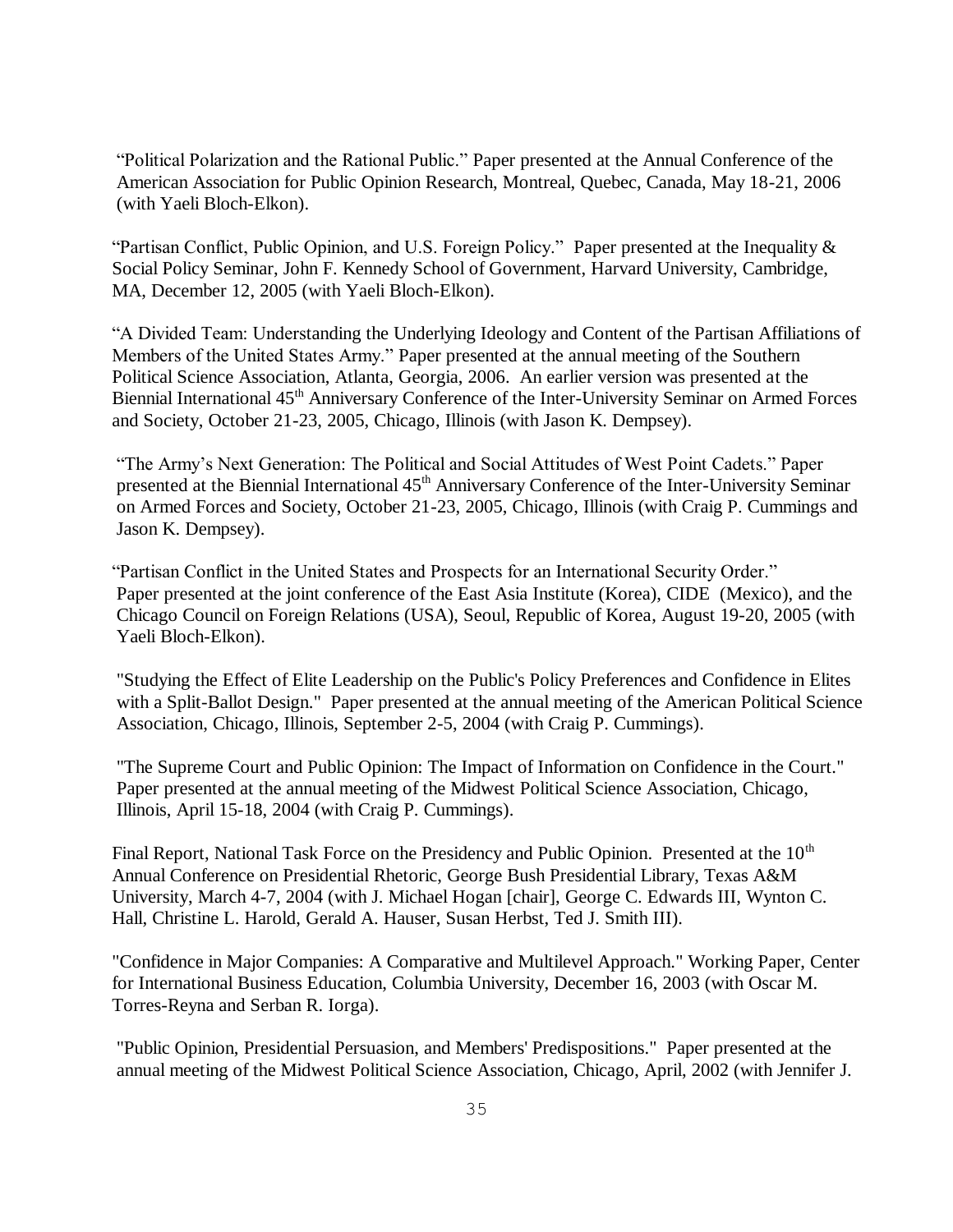Hora, Lawrence R. Jacobs, Andrea McAtee, Eric Ostermeier, and Terry Sullivant).

"Presidents and Polling: Politicians, Pandering, and the Study of Democratic Responsiveness." Paper presented at the annual meeting of the American Political Science Association, Washington, D.C., August 30-September 3, 2000 (with Lawrence R. Jacobs).

"The Credibility of Information Sources on Corporate Performance." Working Paper, Center for International Business Education, Columbia University, January 12, 2000 (with Ronald H. Hinckley, Mariana Servin-Gonzalez, and Serban Iorga).

"When Pollsters Speak, Who Believes Them?" Paper presented at the annual meeting of the American Association for Public Opinion Research, St. Petersburg, Florida, May 13-16, 1999 (with Ronald H. Hinckley).

"Political Capital and Political Participation." Paper presented at the annual meeting of the Midwest Political Science Association, Chicago, April 1999 (with Ester R. Fuchs and Lorraine C. Minnite).

"Racial and Ethnic and Urban/Suburban Difference in Public Opinion and Policy Priorities: Crime, Drugs, and Justice." Paper presented at the annual Meeting of the Midwest Political Science Association, Chicago, April 1999 (with Ester R. Fuchs, Lorraine C. Minnite, and Gustavo Cano). "The Public Opinion-Foreign Policy Linkage: U.S. Presidents and Public Opinion." Paper presented at Conference on "Public Opinion, the Mass Media, and European and American Foreign Policy," Columbia University, New York, N.Y., November 19-20, 1998 (with Lawrence R. Jacobs).

"New International Issues and the Mass Media: American and German News Coverage of the Global Warming Debate." Paper presented at Conference on "Public Opinion, the Mass Media, and European and American Foreign Policy," Columbia University, New York, N.Y., November 19-20, 1998 (with Brigitte L. Nacos, Natasha Hritzuk, and Bruce Chadwick).

"Presidential Power: Dilemmas of Democracy." Paper presented at the 1998 annual meeting of the American Political Science Association, Boston, Massachusetts (with Lawrence R. Jacobs).

"Political Capital and Urban Democracy." Paper presented at the Workshop on Revitalizing Urban Democracy, Russell Sage Foundation, New York, N.Y., April 2-3, 1998 (with Ester R. Fuchs and Lorraine C. Minnite).

"The Legacy of the Marshall Plan: American Public Support for Foreign Aid." Paper presented at "The Marshall Plan: 50 Years Later" Conference, February 12-14, 1998, Columbia University and New York University, New York, N.Y.

"Myths and Misunderstandings About Public Opinion Toward Social Security: Knowledge, Support, and Reformism." Paper presented at the 10th Annual Conference of the National Academy of Social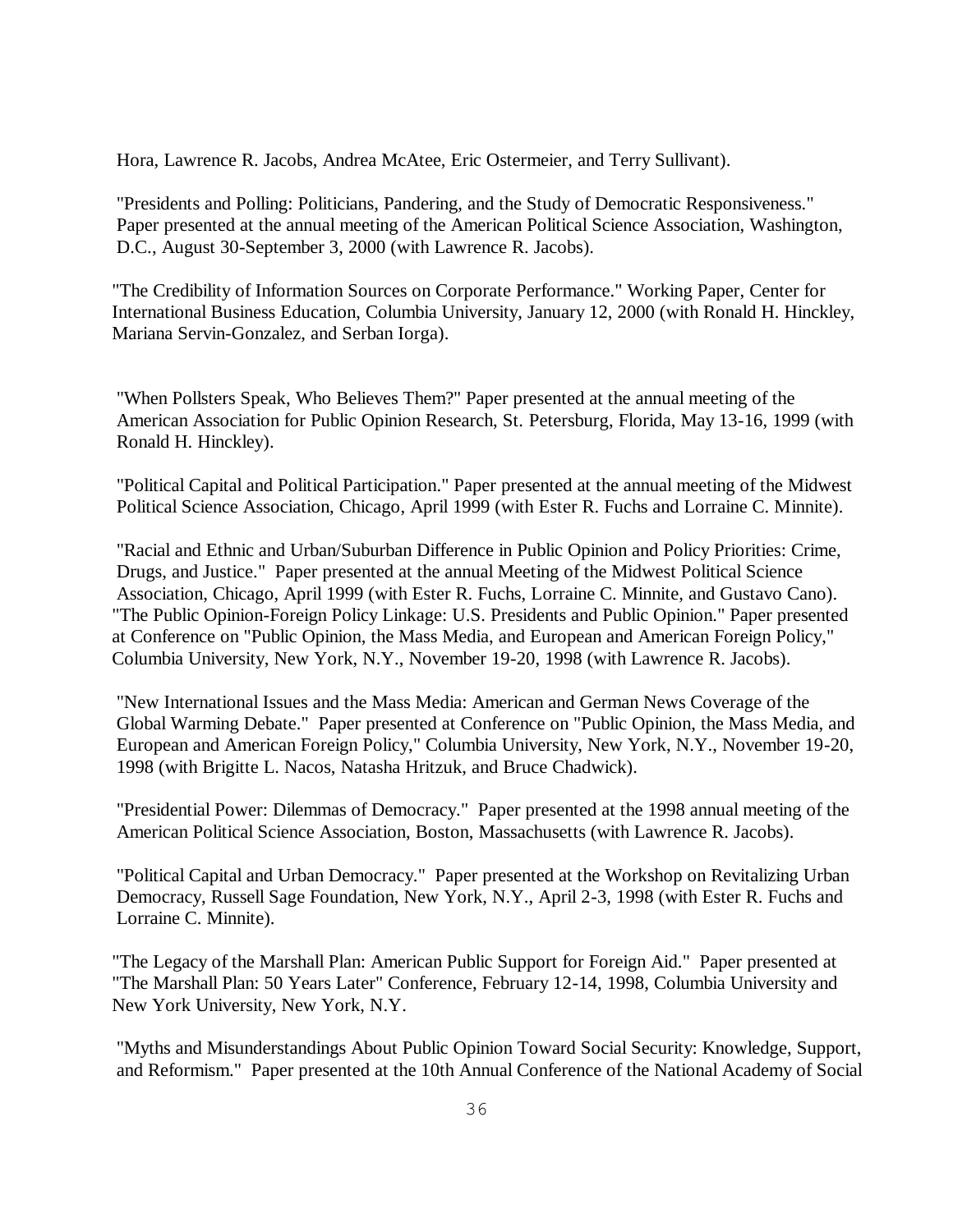Insurance, January 29-30, 1998, National Press Club, Washington, D.C. (with Lawrence R. Jacobs).

"Pollwatch: The Media's Reporting and Distorting of Public Opinion Toward Entitlements." University of Minnesota and Columbia University. Presented for discussion at the annual meeting of the American Political Science Association, Washington, D.C., September 1997 (with Lawrence R. Jacobs).

"The Myth of Pandering and Public Opinion during Clinton's First Term." Columbia University and the University of Minnesota, January 1997 (with Lawrence R. Jacobs).

"Public Opinion, Democracy, and Foreign Policy." January 1997. Revised version of paper presented at the CERTOSA DI PONTIGNANO INTERNATIONAL "SEMINAR ON PUBLIC OPINION, DEMOCRACY, AND SECURITY POLICY," Pontignano, Italy, October 1996.

"Presidents and Their Pollsters." Paper presented at the holiday meeting of New York chapter of the American Association for Public Opinion Research, December 1996, New York, N.Y.

"The Annenberg Public Policy Center Poll Watch: The 1996 Presidential Elections." Columbia University and the University of Minnesota, November 1996 (with Lawrence R. Jacobs).

"Political Knowledge and Public Opinion Toward Criminal Justice." Paper presented at the 1996 annual meeting of the American Political Science Association, San Francisco, Cal. (with Shmuel T. Lock and Michael X. Delli Carpini).

"Political Discontent: Reminding the Public What the Federal Government Does--An Experiment." July 1996. Revised version of paper originally presented at the 1996 annual meeting of the Midwest Political Science Association, Chicago, Ill. (with Shmuel Lock and Lawrence R. Jacobs).

"A Comparative Perspective on Social Welfare and Unemployment." November 1996. An earlier version of this paper, "The Psychology of Work: A Comparative Perspective on Social Welfare and Unemployment," was originally presented at a poster session at the 1996 annual meeting of the American Political Science Association, San Francisco, Cal. (with John S. Lapinski, Charles R. Riemann, Matthew F. Stevens, and Lawrence R. Jacobs). This research is based on a larger report, "Social Welfare, Unemployment, and Well-Being," for the International Labour Office.

"The Media's Persuasive Influence on Public Opinion: The Case of Social Security." Paper presented at the 1995 annual meeting of the American Political Science Association, Chicago, Ill. (with David P. Fan, Lawrence R. Jacobs, and Mark D. Watts).

"Congressional Perceptions of Public Opinion and Health Reform." Paper presented at the 1995 annual meeting of the American Political Science Association, Chicago, Ill. (with Lawrence R. Jacobs, Eric D. Lawrence, and Steven S. Smith).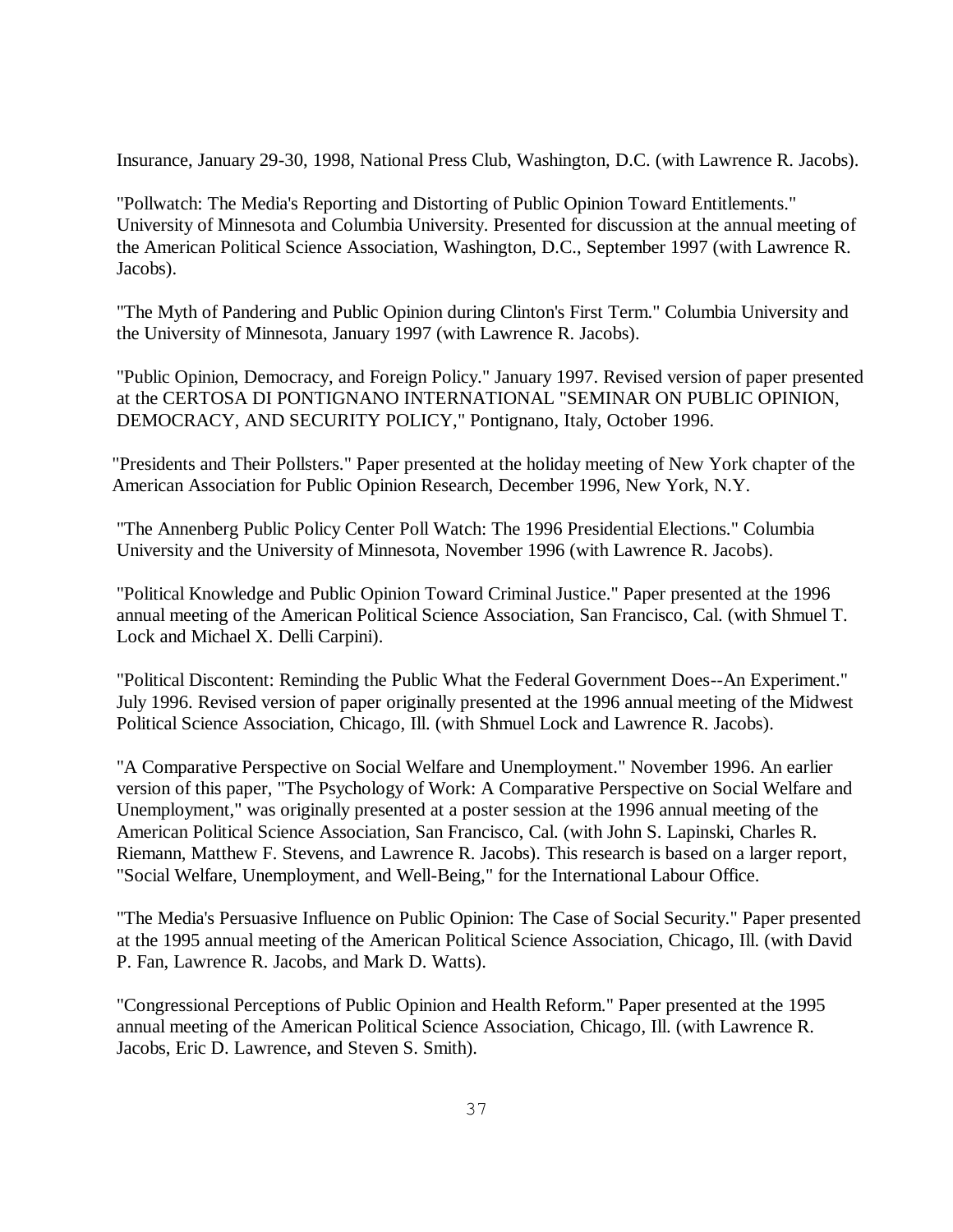"Dimensions of Satisfaction Among Columbia College and Engineering and Applied Science Students." Report to the Office of the Provost, supported by the Center for the Social Sciences and the Office of the Dean, Columbia College, Columbia University, July 1995 (with John S. Lapinski and Charles R. Riemann).

"Influences on Public Opinion Toward Health Care Policy." Paper originally presented at the 1995 annual meeting of the Midwest Political Science Association, Chicago, Ill. (with Lawrence R. Jacobs and Lynn K. Harvey); revised and presented at seminars and workshops at the Department of Political Science, University of Chicago; the John F. Kennedy School of Government, Harvard University; the Annenberg School of Communication, University of Pennsylvania; and the Center for the Social Sciences, Columbia University.

"The News Media's Coverage of Social Security, 1977-94." March 1995. A Report to the National Academy of Social Insurance (with Lawrence R. Jacobs).

"Public Opinion Toward Social Security." October 1994. A Report to the National Academy of Social Insurance (with Lawrence R. Jacobs).

"Disorganized Democracy: The Institutionalization of Polling and Public Opinion Analysis during the Kennedy, Johnson, and Nixon Presidencies." Presented at the 1994 annual meeting of the American Political Science Association, New York, N.Y. (with Lawrence R. Jacobs).

"Influences on Public Opinion Toward Health Care Policy: Self-Interest and Collective Concern." August 1994 (with Lawrence R. Jacobs and Lynn K. Harvey).

"Lyndon Johnson, Vietnam, and Public Opinion: Rethinking Realist Theory of Leadership." Presented at the 1994 annual meeting of the Midwest Political Science Association, Chicago (with Lawrence R. Jacobs).

"Public Opinion in President Clinton's First Year: Leadership and Responsiveness." Presented at the conference on "The Clinton Presidency: Campaigning, Governing, and the Psychology of Leadership," the Graduate School and University Center of the City University of New York, New York, November 18-19, 1993 (with Lawrence R. Jacobs).

"Studying Substantive Democracy: Public Opinion, Institutions, and Policymaking." Presented at the 1993 annual meeting of the American Political Science Association, Washington, D.C. (with Lawrence R. Jacobs).

"The Public Presidency, Private Polls, and Policymaking: Lyndon Johnson." Presented at the 1993 annual meeting of the American Political Science Association, Washington, D.C. (with Lawrence R. Jacobs).

"Public Opinion and Health Care: Individualism, Government, and the Market." Presented at the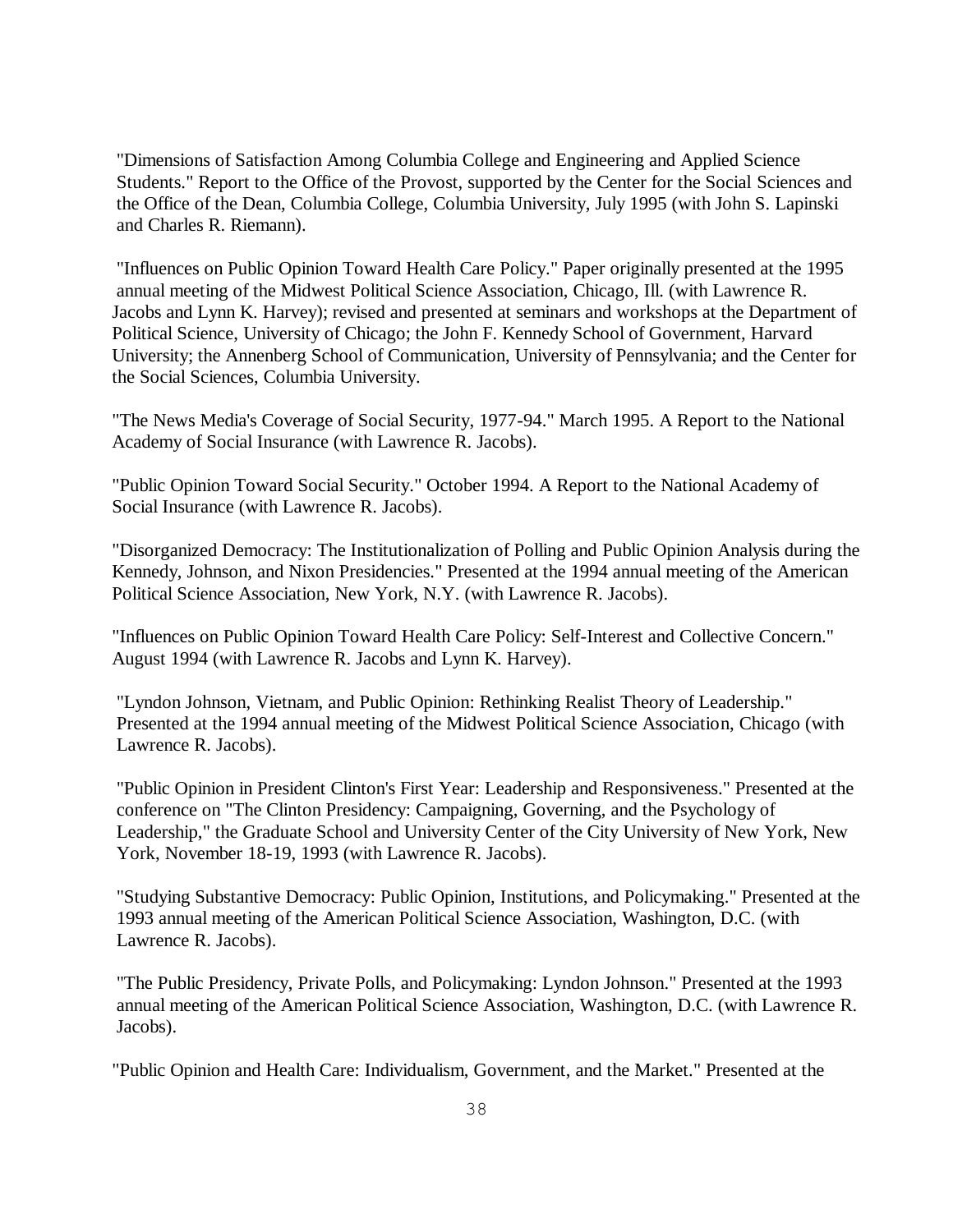1993 annual meeting of the American Political Science Association, Washington, D.C. (with Lawrence R. Jacobs).

"Leadership in a Liberal Democracy: Johnson's Private Polls and Public Announcements." Presented at the 1993 annual meeting of the Midwest Political Science Association, Chicago (with Lawrence R. Jacobs).

"Public Opinion, Institutions, and Government Responses to Poverty." Presented at the NBER Pre-Conference: Extreme Poverty in Wealthy Industrialized Countries, Russell Sage Foundation, New York, January 21-22, 1993 (with Sunita Parikh and Scott Spitzer).

"Leadership and Responsiveness: Some New Evidence on the Johnson Presidency." Presented at the 1992 annual meeting of the American Political Science Association, Chicago (with Lawrence R. Jacobs). Received Best Paper Award, Presidency Research Group, American Political Science Association, 1993, for paper presented at the 1992 annual meeting.

"Public Decisions, Private Polls: John F. Kennedy's Presidency." Presented at the 1992 annual meeting of the Midwest Political Science Association, Chicago (with Lawrence R. Jacobs).

"Democracy, Leadership, and the Private Polls of Presidents Kennedy and Johnson: Beginnings during the Kennedy Campaign." Presented at the 1991 annual meeting of the American Political Science Association, Washington, D.C. (with Lawrence R. Jacobs).

"Democracy and Leadership: The Case of John F. Kennedy's Private Polls." Presented at the 1991 annual meeting of the Midwest Political Science Association, Chicago (with Lawrence R. Jacobs).

"The Impact of the Media on Candidate Support in Presidential Primary and General Elections." Presented at the 1990 annual meeting of the American Political Science Association, San Francisco (with J. Young, K. Patterson, J. Blumenfeld, S. Farkas, S. Offenhartz, T. Tsekerides).

"The Dynamics of Public Opinion and Policy." Presented at the 1990 annual meeting of the American Association for Public Opinion Research, Lancaster, Pennsylvania (with Steve Farkas and Benjamin I. Page).

"Media Influences on Candidate Support in Primary Elections: Theory, Method, and Some Further Findings." Presented at the 1990 annual meeting of the World Association for Public Opinion Research, Lancaster, Pennsylvania (with J. Young, K. Patterson, J. Blumenfeld, S. Offenhartz, and T. Tsekerides).

"Media Influences on Candidate Support in Primary Elections." Presented at the 1990 annual meeting of the Midwest Political Science Association, Chicago (with J. Young, K. Patterson, J. Blumenfeld, S. Offenhartz, and T. Tsekerides).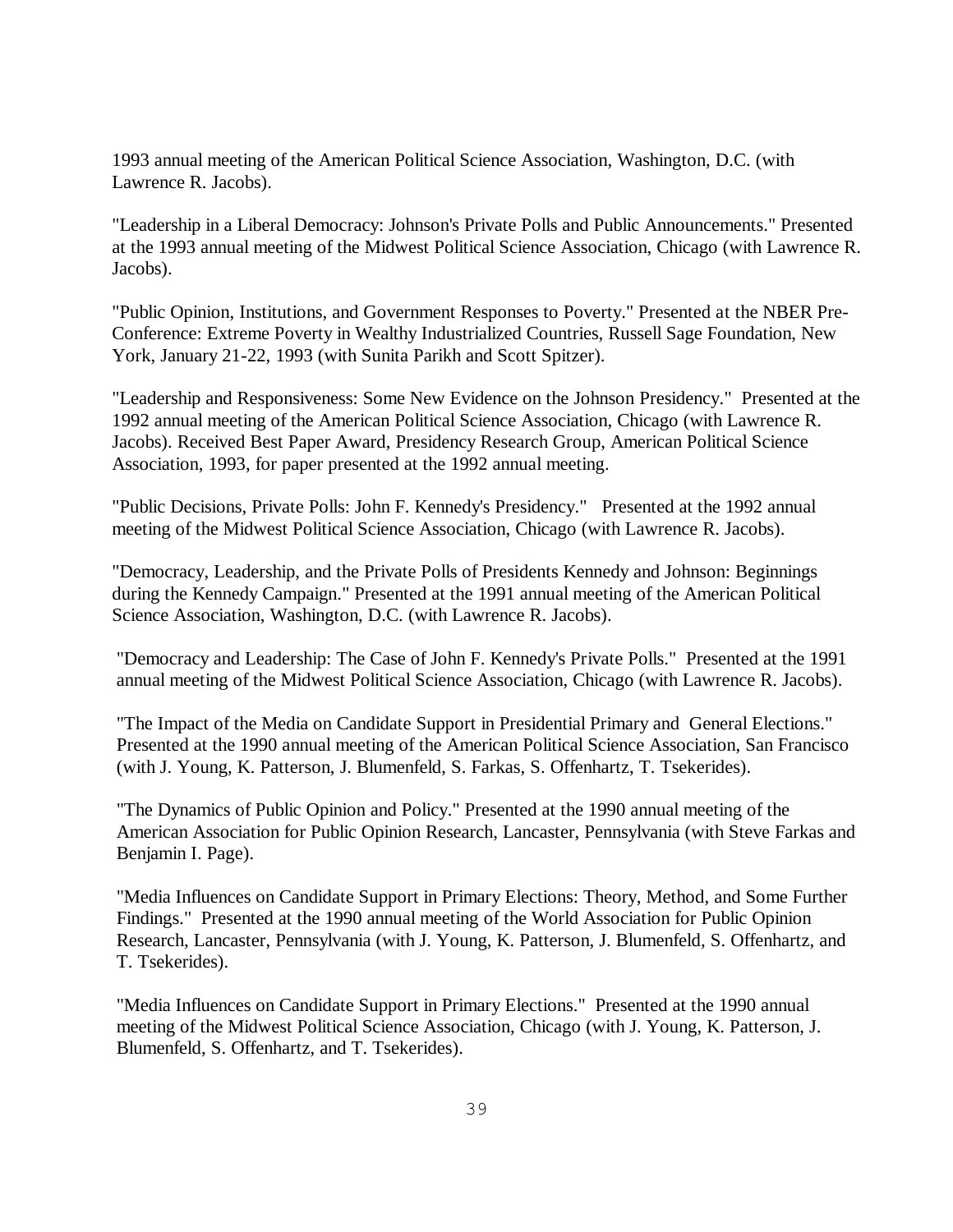"Business Influence on Corporate Taxation in the United States." Presented at the 1989 annual meeting of the American Political Science Association, Atlanta (with Dennis P. Quinn).

"Profile of Dropouts and Attenders in a Family Support Group." Presented at the 1989 annual meeting of the American Psychiatric Association, San Francisco (with M. De Florio, S. Cole, S. Simmons, S. Barr, and D. Wu).

"Democracy, Information, and the Rational Public." Presented at the 1988 annual meeting of the American Political Science Association, Washington, D.C. (with Benjamin I. Page).

"The 1988 Presidential Election: Media and Momentum." Columbia University, 1988. Revised version of a paper presented at the Columbia University Research Institute on International Change seminar series, New York.

"The Impact of the Media on Candidate Support in the 1984 Democratic Primaries." Columbia University, 1988. Revised version of a paper presented at the 1987 annual meeting of the Midwest Political Science Association, Chicago (with John T. Young, Douglas A. Cifu, and Kelly D. Patterson).

"Economic Status and Other Influences on Public Opinion Toward Social Welfare Policies." Presented at the 1986 annual meeting of the Northeastern Political Science Association, Boston (with Kelly D. Patterson and John T. Young).

"The Dynamics of Public Opinion Toward Social Welfare Policy." Presented at the 1986 annual meeting of the American Political Science Association, Washington, D.C. (with Kelly D. Patterson).

"What Moves Public Opinion." Presented at the 1985 annual meeting of the American Political Science Association, New Orleans (with Benjamin I. Page and Glenn R. Dempsey).

"The Mass Media Do Affect Policy Preferences." Presented at the 1985 annual meeting of the American Association for Public Opinion Research, McAfee, N.J. (with Benjamin I. Page and Glenn R. Dempsey).

"Subgroup Trends in Policy Choices: A Preliminary Report on Some Theories and Findings." Presented at the 1984 annual meeting of the Midwest Political Science Association, Chicago (with Benjamin I. Page).

"Television News and Changes in Americans' Policy Preferences." Presented at the 1984 annual meeting of the Midwest Political Science Association, Chicago (with Benjamin I. Page and Glenn R. Dempsey).

"The Mass Media and Changes in Americans' Policy Preferences: A Preliminary Analysis." Presented at the l983 annual meeting of the Midwest Political Science Association, Chicago (with